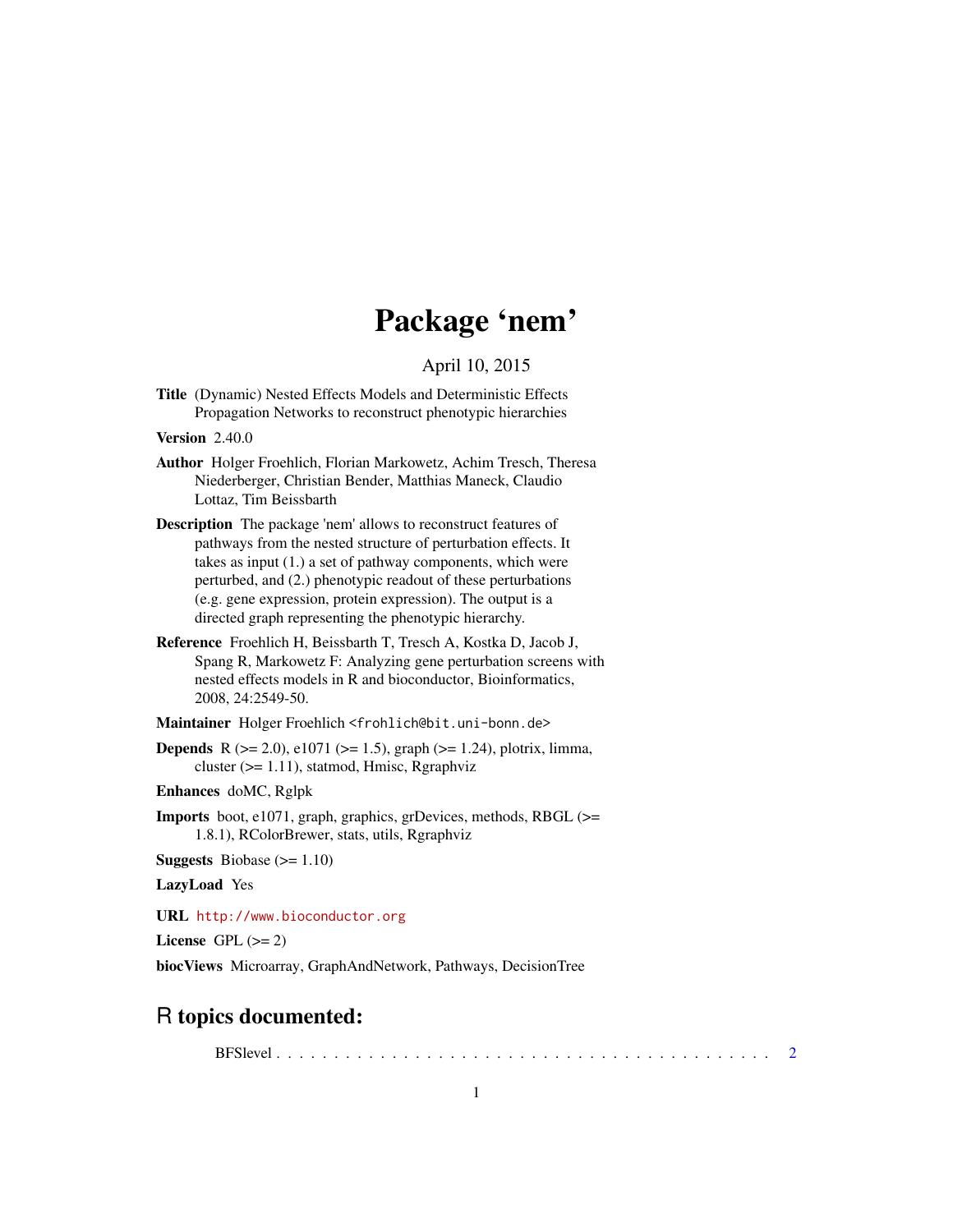<span id="page-1-0"></span>

|       |                                                                                                                    | 3              |
|-------|--------------------------------------------------------------------------------------------------------------------|----------------|
|       |                                                                                                                    | $\overline{4}$ |
|       |                                                                                                                    | 5              |
|       |                                                                                                                    | 6              |
|       |                                                                                                                    | 8              |
|       |                                                                                                                    | 9              |
|       |                                                                                                                    | 10             |
|       |                                                                                                                    | 12             |
|       |                                                                                                                    | 12             |
|       |                                                                                                                    | 13             |
|       |                                                                                                                    | 14             |
|       |                                                                                                                    | 17             |
|       |                                                                                                                    | 18             |
|       | nem.consensus                                                                                                      | 19             |
|       |                                                                                                                    | 21             |
|       |                                                                                                                    | 22             |
|       |                                                                                                                    | 24             |
|       |                                                                                                                    | 25             |
|       |                                                                                                                    | 26             |
|       |                                                                                                                    | 27             |
|       |                                                                                                                    | 28             |
|       |                                                                                                                    | 29             |
|       | $prior. EgeneAttach. EB \dots \dots \dots \dots \dots \dots \dots \dots \dots \dots \dots \dots \dots \dots \dots$ | 31             |
|       |                                                                                                                    | 32             |
|       |                                                                                                                    | 33             |
|       |                                                                                                                    | 35             |
|       |                                                                                                                    | 36             |
|       |                                                                                                                    | 37             |
|       |                                                                                                                    | 40             |
|       |                                                                                                                    | 41             |
|       | transitive.closure                                                                                                 | 42             |
|       |                                                                                                                    | 43             |
|       |                                                                                                                    | 44             |
| Index |                                                                                                                    | 45             |

BFSlevel *Build (generalized) hierarchy by Breath-First Search*

### Description

BFSlevel builds a (generalized) hierarchy by Breath-First Search as described in (Yu and Gerstein, 2006)

### Usage

BFSlevel(g,verbose=TRUE)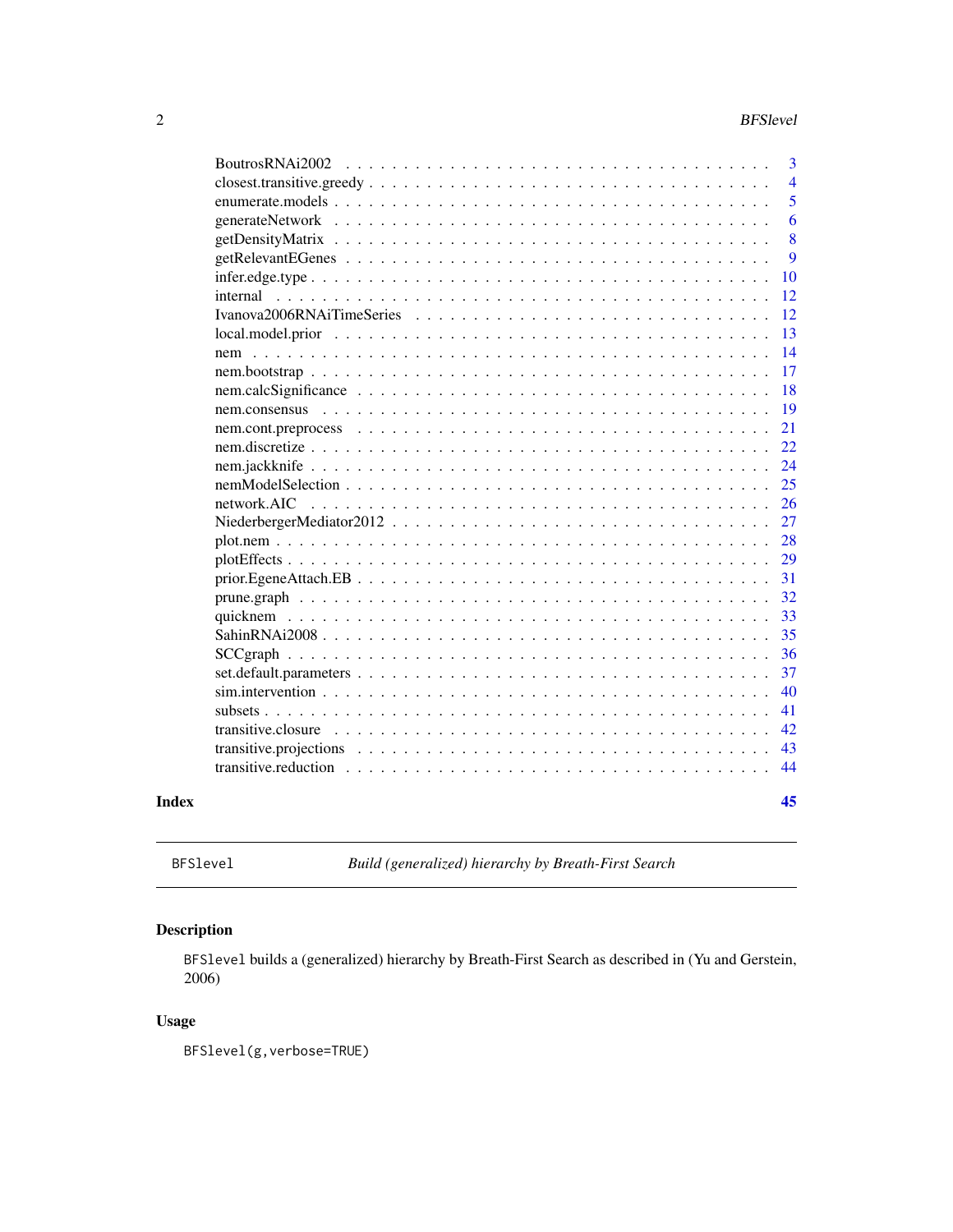#### <span id="page-2-0"></span>Arguments

| g       | graphNEL object |
|---------|-----------------|
| verbose | Default: TRUE   |

### Details

Haiyuan Yu and Mark Gerstein: Genomic analysis of the hierarchical structure of regulatory networks, PNAS 103(40):14724-14731, 2006

### Value

level vector of levels for each node

### Author(s)

Florian Markowetz

### Examples

## bla

<span id="page-2-1"></span>BoutrosRNAi2002 *RNAi data on Drosophila innate immune response*

### Description

Data from a study on innate immune response in *Drosophila* (Boutros et al, 2002). Selectively removing signaling components by RNAi blocked induction of all, or only parts, of the transcriptional response to LPS. The nested structure of perturbation effects allows to reconstruct a branching in the Imd pathway.

### Usage

data(BoutrosRNAi2002)

#### Format

BoutrosRNAiExpression: data matrix: 14010 x 16\ BoutrosRNAiDiscrete: binary matrix: 68 x 16\ BoutrosRNAiDens: data matrix: 68 x 4\ BoutrosRNAiLods: data matrix: 68 x 4\ BoutrosR-NAiLogFC: data matrix: 68 x 4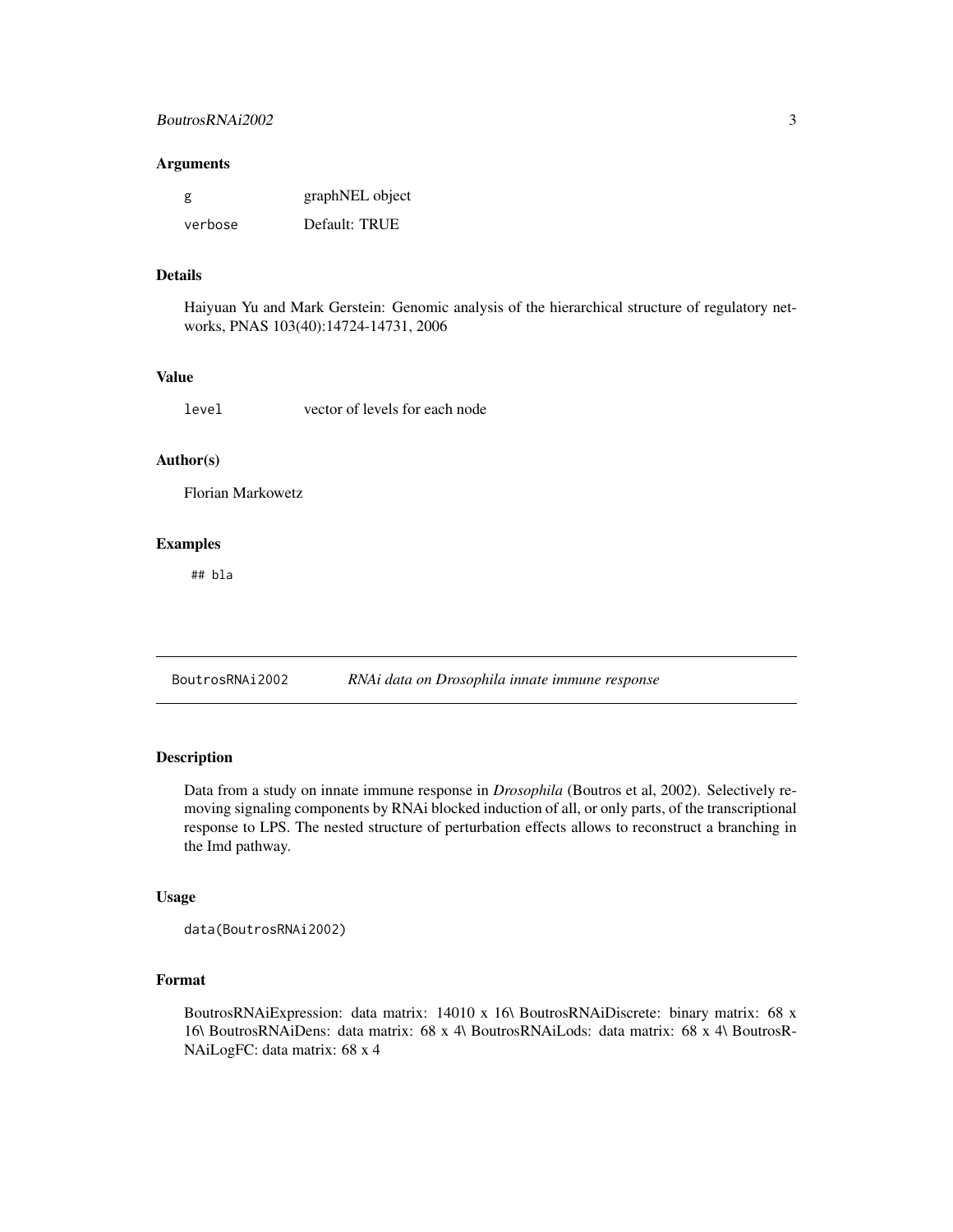The dataset consists of 16 Affymetrix-microarrays: 4 replicates of control experiments without LPS and without RNAi (negative controls), 4 replicates of expression profiling after stimulation with LPS but without RNAi (positive controls), and 2 replicates each of expression profiling after applying LPS and silencing one of the four candidate genes tak, key, rel, and mkk4/hep.

BoutrosRNAiExpression: For preprocessing we performed normalization on probe level using a variance stabilizing transformation (Huber et al, 2002), and probe set summarization using a median polish fit of an additive model (Irizarry et al, 2003).

BoutrosRNAiDiscrete: contains only the 68 genes more than two-fold up-regulated between negative and positive controls. The continuous expression values are discretized to 1 (effect: closer to negative controls) and 0 (no effect: closer to positive controls).

BoutrosRNAiDens:  $log p$ -value density matrix for the 68 genes with more than two-fold up-regulated between negative and positive controls.

BoutrosRNAiLods: B-value matrix for the 68 genes with more than two-fold up-regulated between negative and positive controls.

BoutrosRNAiLogFC: matrix with log fold changes

#### References

Boutros M, Agaisse H, Perrimon N, Sequential activation of signaling pathways during innate immune responses in Drosophila. Developmental Cell. 3(5):711-722, 2002

#### See Also

[nem.discretize](#page-21-1)

#### Examples

```
data("BoutrosRNAi2002")
dim(BoutrosRNAiExpression)
dim(BoutrosRNAiDiscrete)
```
closest.transitive.greedy

*Find transitively closed graph most similar to the given one*

#### **Description**

First, from the original graph Φ spurious edges are pruned via prune.graph. Then the new graph Φ 0 is transitively closed. Afterwards, the algorithms successively introduces new edges minimizing the distance to the original graph (defined as  $\sum_{ij} |\Phi_{ij} - \Phi'_{ij}|$ ) most. After each edge addition the graph is transitively closed again.

#### Usage

```
closest.transitive.greedy(Phi, verbose=TRUE)
```
<span id="page-3-0"></span>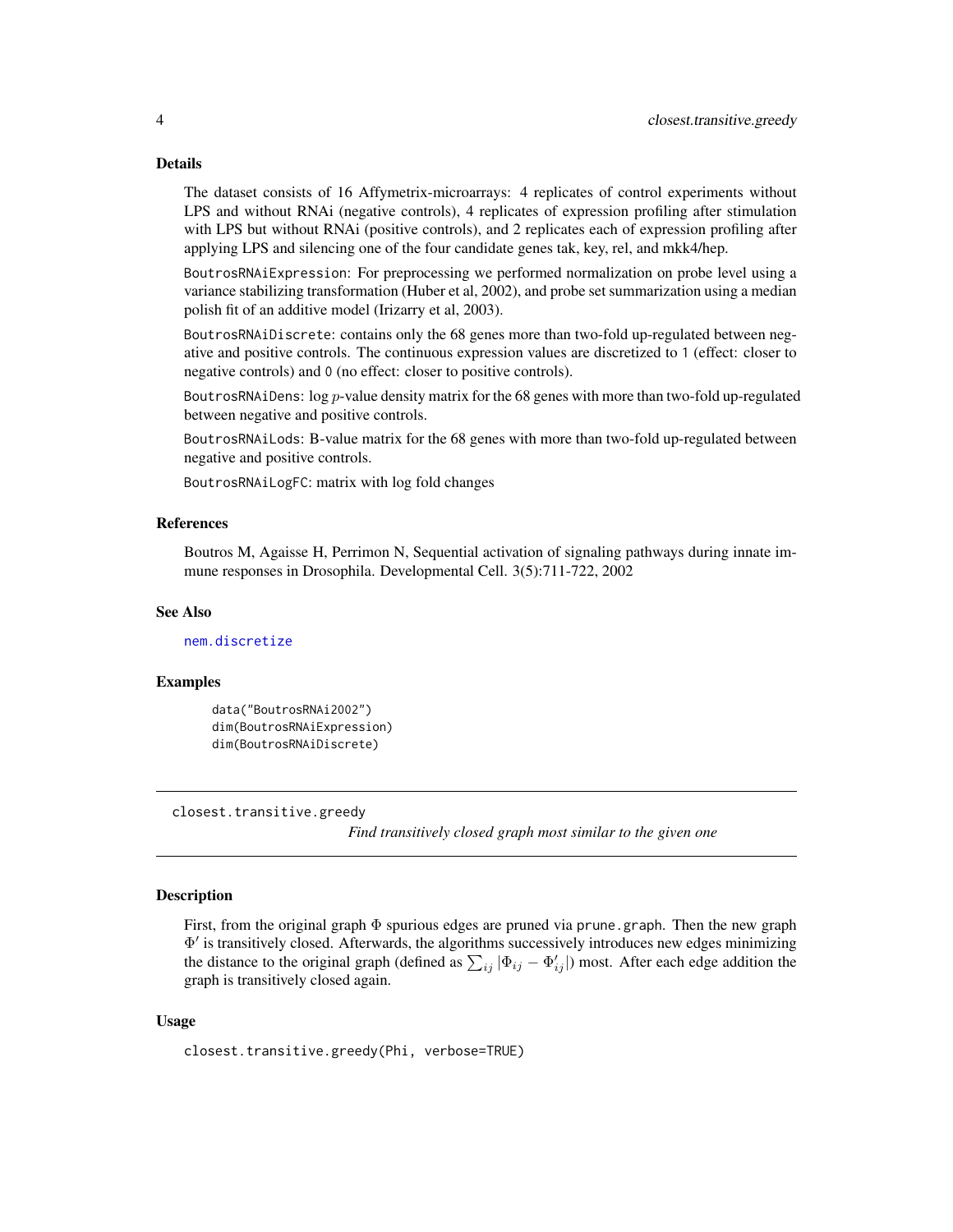### <span id="page-4-0"></span>enumerate.models 5

#### Arguments

| Phi     | adjacency matrix                                                     |
|---------|----------------------------------------------------------------------|
| verbose | do you want to see progress statements printed or not? Default: TRUE |

#### Value

adjacency matrix

#### Author(s)

Holger Froehlich

### See Also

[prune.graph](#page-31-1), [transitive.closure](#page-41-1), [transitive.reduction](#page-43-1)

enumerate.models *Exhaustive enumeration of models*

#### Description

The function enumerate.models is used to create the model space for inference by exhaustive enumeration. It computes a list of all transitively closed directed graphs on a given number of nodes.

#### Usage

```
enumerate.models(x,name=NULL,trans.close=TRUE,verbose=TRUE)
```
### Arguments

| X           | either the number of nodes or a vector of node names.    |
|-------------|----------------------------------------------------------|
| name        | optionally the nodenames, if they are not provided in x  |
| trans.close | should graphs be transitively closed?                    |
| verbose     | if TRUE outputs number of (unique) models. Default: TRUE |

### Details

The model space of Nested Effects Models consists of all transitively closed directed graphs. The function enumerate.models creates them in three steps: (1.) build all directed graphs on x (or length(x)) nodes, (2.) transitively close each one of them, and (3.) remove redundant models to yield a unique set. So far, enumeration is limited to up to 5 nodes.

I'm aware that this is inefficient! It would be very desirable to enumerate the models directly (i.e. without creating all directed graphs as an intermediate step).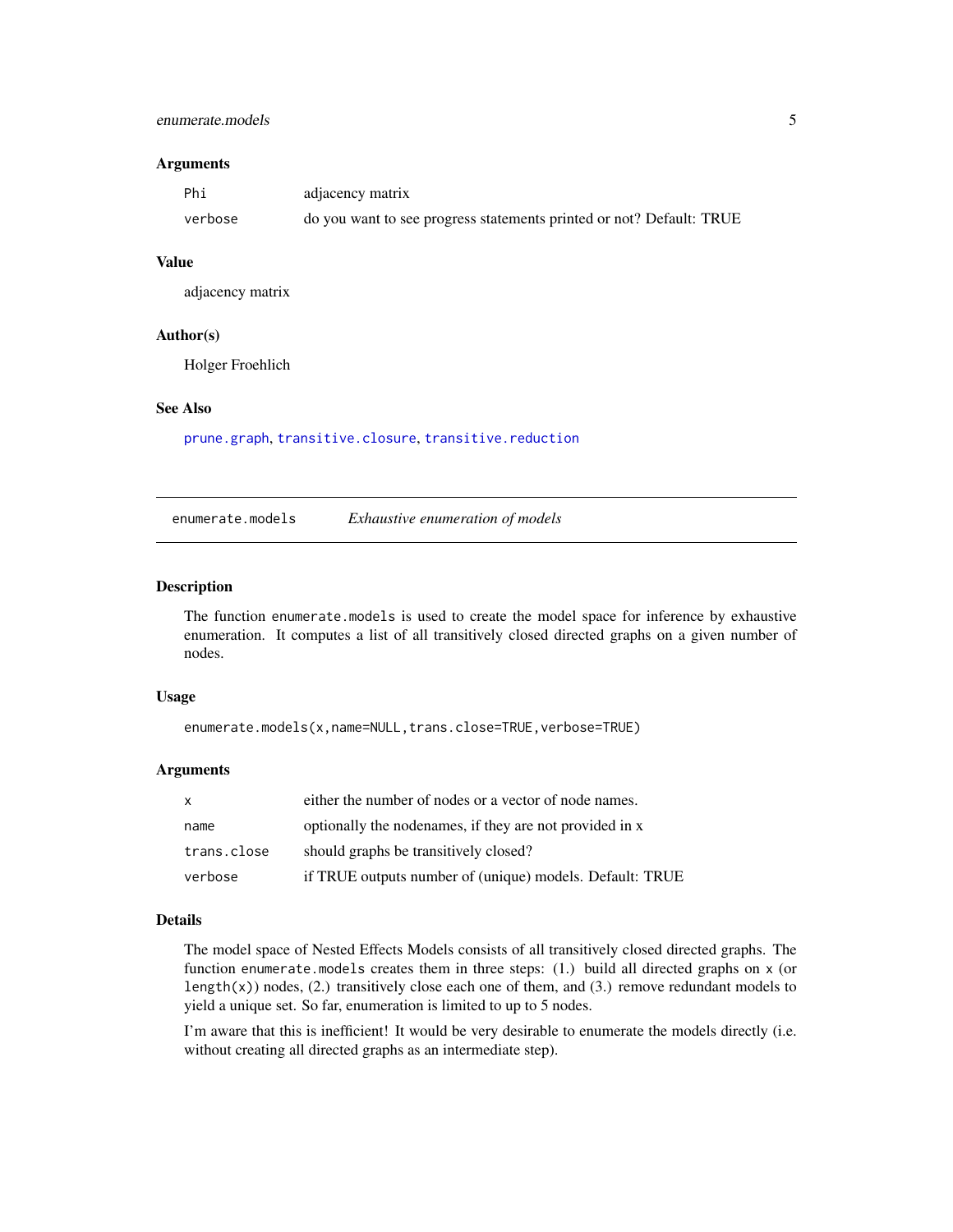<span id="page-5-0"></span>a list of models. Each entry is a transitively closed adjacency matrix with unit main diagonal.

#### Author(s)

Florian Markowetz

### See Also

[nem](#page-13-1)

### Examples

```
enumerate.models(2)
enumerate.models(c("Anna","Bert"))
```
generateNetwork *Random networks and data sampling*

#### Description

1. Random network generation; 2. sampling of data from a given network topology

### Usage

sampleRndNetwork(Sgenes, scaleFree=TRUE, gamma=2.5, maxOutDegree=length(Sgenes), maxInDegree=length(S

sampleData(Phi, m, prob=NULL, uninformative=0, type="binary", replicates=4, typeI.err=0.05, typeII.er

#### Arguments

| Sgenes        | character vector of S-genes                                                                                                                    |
|---------------|------------------------------------------------------------------------------------------------------------------------------------------------|
| scaleFree     | should the network topology be scale free?                                                                                                     |
| gamma         | for scale free networks: out-degrees of nodes are sampled from $\frac{1}{2}*(0:maxOutDegree)^{-\gamma}$ ,<br>where Z is a normalization factor |
| maxOutDegree  | maximal out-degree of nodes                                                                                                                    |
| maxInDegree   | maximal in-degree of nodes prior to transitive closure                                                                                         |
| trans.close   | Should the transitive closure of the graph be returned? Default: TRUE                                                                          |
| DAG           | Should only DAGs be sampled? Default: FALSE                                                                                                    |
| Phi           | adjacency matrix                                                                                                                               |
| m             | number of E-genes to sample                                                                                                                    |
| prob          | probability for each S-gene to get an E-gene attached                                                                                          |
| uninformative | additional number of uninformative E-genes, i.e. E-genes carrying no informa-<br>tion about the nested structure                               |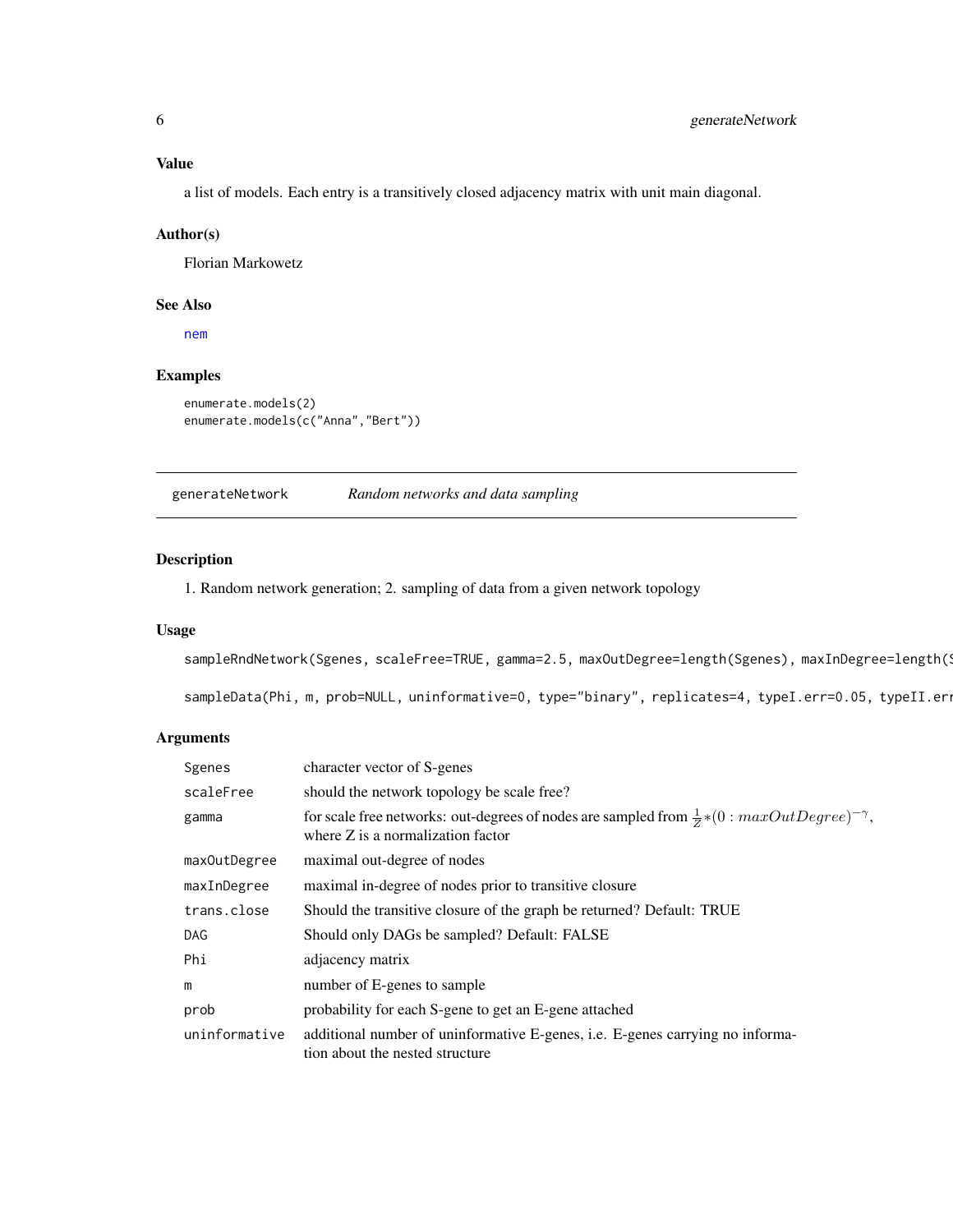| type       | "binary" = binary data; "density" = $log$ 'p-value' densities sampled from beta-<br>uniform mixture model; "lodds" = log odds sampled from two normal distribu-<br>tions                                                      |
|------------|-------------------------------------------------------------------------------------------------------------------------------------------------------------------------------------------------------------------------------|
| replicates | number of replicate measurements to simulate for binary data                                                                                                                                                                  |
| typeI.err  | simulated type I error for binary data                                                                                                                                                                                        |
| typeII.err | simulated type II error for binary data                                                                                                                                                                                       |
| alpha      | parameter for $Beta(\alpha, 1)$ distribution: one parameter per S-gene                                                                                                                                                        |
| beta       | parameter for $Beta(1, \beta)$ distribution: one parameter per S-gene                                                                                                                                                         |
| lambda     | mixing coefficients for beta-uniform mixture model of the form: $\lambda_1 + \lambda_2$<br>$Beta(\alpha, 1) + \lambda_3 * Beta(1, \beta)$ . There is a vector of 3 mixing coefficients per<br>model and one model per S-gene. |
| meansH1    | normal distribution means of log odds ratios under the hypothesis of expecting<br>an effect: one mean per S-gene                                                                                                              |
| meansH0    | normal distribution means of log odds ratios under the null hypothesis: one<br>mean per S-gene                                                                                                                                |
| sdsH1      | normal distribution standard deviations of log odds values under the hypothesis<br>of expecting an effect: one sd per S-gene                                                                                                  |
| sdsH0      | normal distribution standard deviations of log odds values under the null hy-<br>pothesis: one sd per S-gene                                                                                                                  |

Random networks are generated as follows: For each S-gene  $S_k$  we randomly choose the number o of outgoing edges between 0 and maxOutDegree. This is either done uniform randomly or, if scale free networks are created, according to a power law distribution specified by gamma. We then select  $o$  S-genes having at most maxInDegree ingoing edge and connected  $S_k$  to them.

The function sampleData samples data from a given network topology as follows: We first attach E-genes to S-genes according to the probabilities prob (default: uniform). We then simulate knockdowns of the individual S-genes. For those E-genes, where no effects are expected, values are sampled from a null distribution, otherwise from an alternative distribution. In the simplest case we only sample binary data, where 1 indicates an effect an 0 no effect. Alternatively, we can sample log "p-value" densities according to a beta-uniform mixture model, where the null distribution is uniform and the alternative a mixture of two beta distributions. A third possibility is to sample log odds ratios, where alternative and null distribution are both normal.

### Value

For sampleRndNetwork an adjacency matrix, for sampleData a data matrix, for sampleData.BN a data matrix and a linking of effects to signals.

#### Author(s)

Holger Froehlich, Cordula Zeller

#### See Also

[getDensityMatrix](#page-7-1)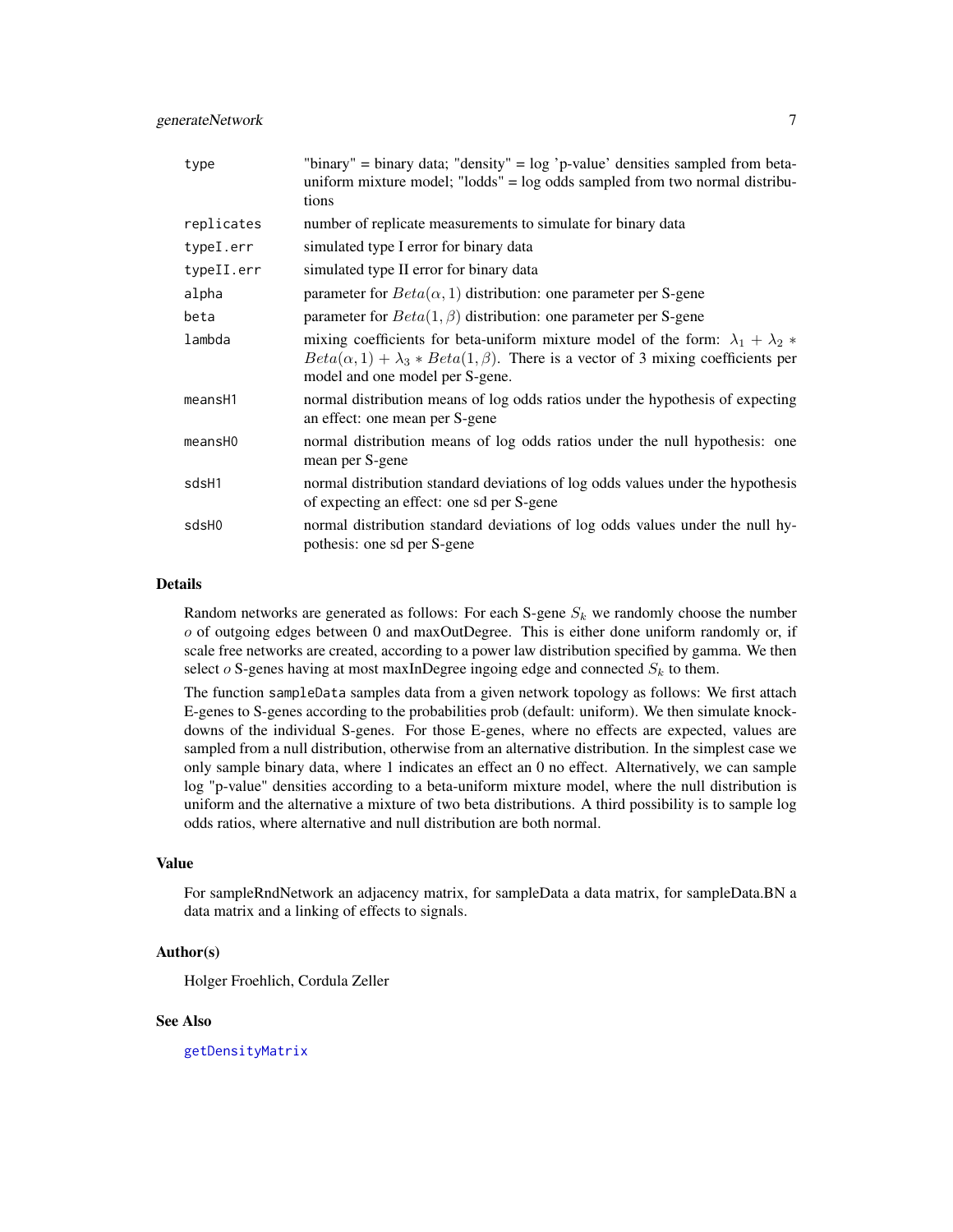### Examples

```
Phi = sampleRndNetwork(paste("S",1:5,sep=""))
D = sampleData(Phi, 100, type="density")$D
plot(as(transitive.reduction(Phi),"graphNEL"), main="original graph")
x11()
plot.nem(nem(D, control=set.default.parameters(unique(colnames(D)), type="CONTmLLBayes")), transitiveReduction=
```
<span id="page-7-1"></span>getDensityMatrix *Calculate density matrix from raw p-value matrix*

### Description

Fit a 3 component BUM model to each column of a raw p-value matrix.

### Usage

```
getDensityMatrix(Porig, dirname=NULL, startab=c(0.3,10), startlam=c(0.6,0.1,0.3), tol=1e-4)
```
### Arguments

| Porig    | matrix of raw p-values                                                                                                                                                                          |
|----------|-------------------------------------------------------------------------------------------------------------------------------------------------------------------------------------------------|
| dirname  | name of a directory to save histograms and QQ-plots to. If dirname=NULL,<br>then the plots are made to the screen, and after each fit the user is asked to press<br>a key in order to continue. |
| startab  | start values for alpha and beta parameter                                                                                                                                                       |
| startlam | start values for mixing coefficients                                                                                                                                                            |
| tol      | convergence tolerance: If the absolute likelihood ratio -1 becomes smaller than<br>this value, then the EM algorithm is supposed to be converged.                                               |

### Details

The BUM density model consists of 3 components:  $f(x) = lambda_1 + lambda_2 * dbeta(x, alpha, 1) +$  $lambda_3 * \theta beta(x, 1, beta)$ . The mixing coefficients and the parameters alpha and beta are fitted together via an EM algorithm.

#### Value

log-density matrix of same dimensions as Porig: The log-densities can be interpreted as log signalto-noise ratios. A value  $> 0$  means higher signal than noise, and a value  $< 0$  a higher noise than signal.

#### Note

Note the difference to the previous package version: the LOG-density is returned now!

#### Author(s)

Holger Froehlich

<span id="page-7-0"></span>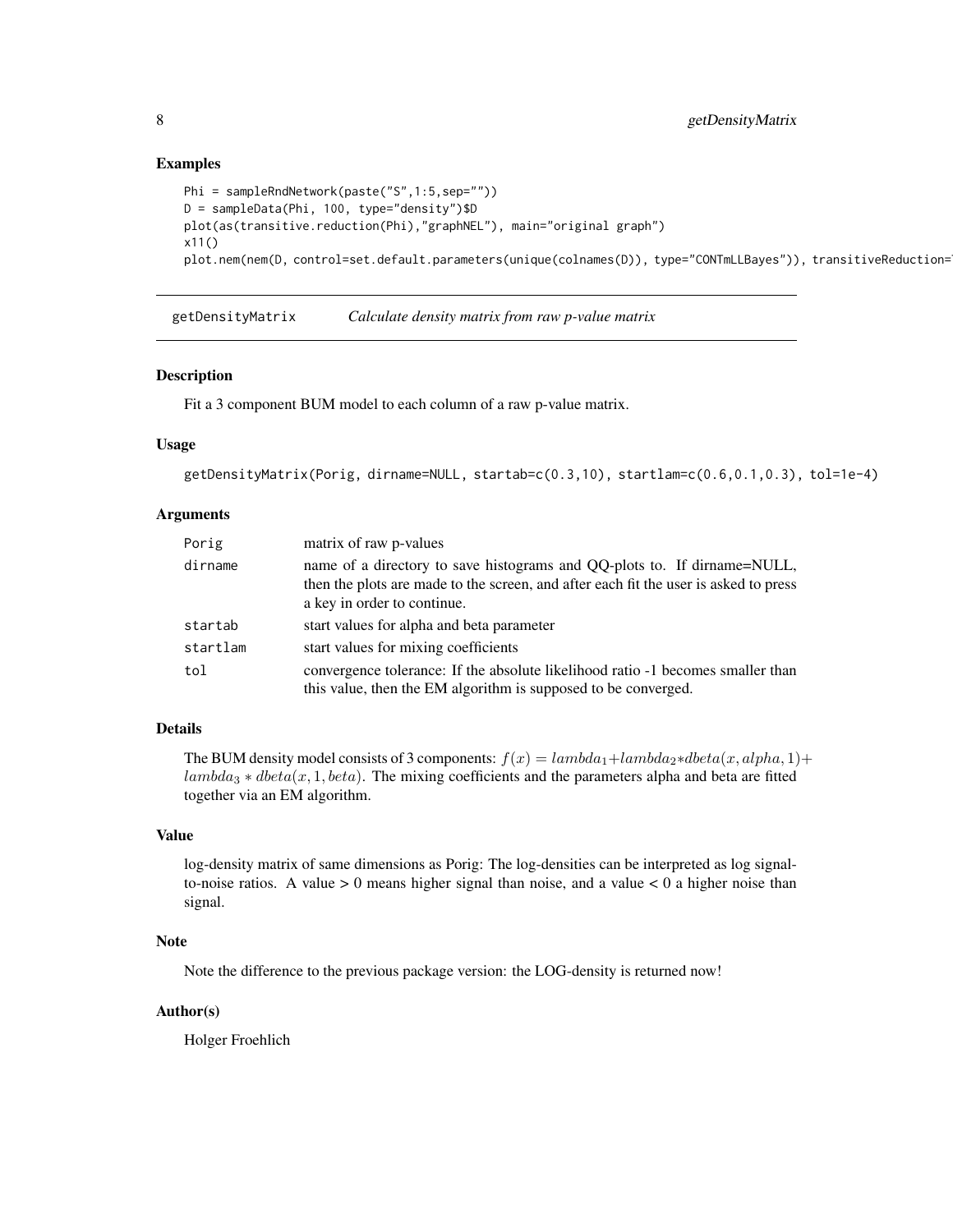<span id="page-8-0"></span>getRelevantEGenes *Automatic selection of most relevant effect reporters*

#### **Description**

1. A-priori filtering of effect reporters/E-genes: Select effect reporters, which show a pattern of differential expression across experiments that is expected to be non-random. 2. Automated effect reporters subset selection: Select those effect reporters, which have the highest likelihood under the given network hypothesis.

#### Usage

filterEGenes(Porig, D, Padj=NULL, ntop=100, fpr=0.05, adjmethod="bonferroni", cutoff=0.05)

```
getRelevantEGenes(Phi, D, control, nEgenes=min(10*nrow(Phi), nrow(D)))
```
#### Arguments

|              | For method filterEGenes:                                                                                                    |
|--------------|-----------------------------------------------------------------------------------------------------------------------------|
|              | matrix of raw p-values, typically from the complete array                                                                   |
| <b>Borig</b> | data matrix. Columns correspond to the nodes in the silencing scheme. Rows<br>are effect reporters.                         |
| Padi         | matrix of false positive rates. If not, provided Benjamini-Hochbergs method for<br>false positive rate computation is used. |
| ntop         | number of top genes to consider from each knock-down experiment                                                             |
| fpr          | significance cutoff for the FDR                                                                                             |
| adjmethod    | adjustment method for pattern p-values                                                                                      |
| cutoff       | significance cutoff for patterns                                                                                            |
|              | For method getRelevantEGenes:                                                                                               |
| Phi          | adjacency matrix with unit main diagonal                                                                                    |
| control      | list of parameters: see set.default.parameters                                                                              |
| nEgenes      | no. of E-genes to select                                                                                                    |

### Details

The method filterEGenes performs an a-priori filtering of the complete microarray. It determines how often E-genes are expected to be differentially expressed across experiments just randomly. According to this only E-genes are chosen, which show a pattern of differential expression more often than can be expected by chance.

The method getRelevantEGenes looks for the E-genes, which have the highest likelihood under the given network hypothesis. In case of the scoring type "CONTmLLBayes" these are all E-genes which have a positive contribution to the total log-likelihood. In case of type "CONTmLLMAP" all E-genes not assigned to the "null" S-gene are returned. This involves the prior probability delta/no. S-genes for leaving out an E-gene. For all other cases ("CONTmLL", "FULLmLL", "mLL") the nEgenes E-genes with the highest likelihood under the given network hypothesis are returned.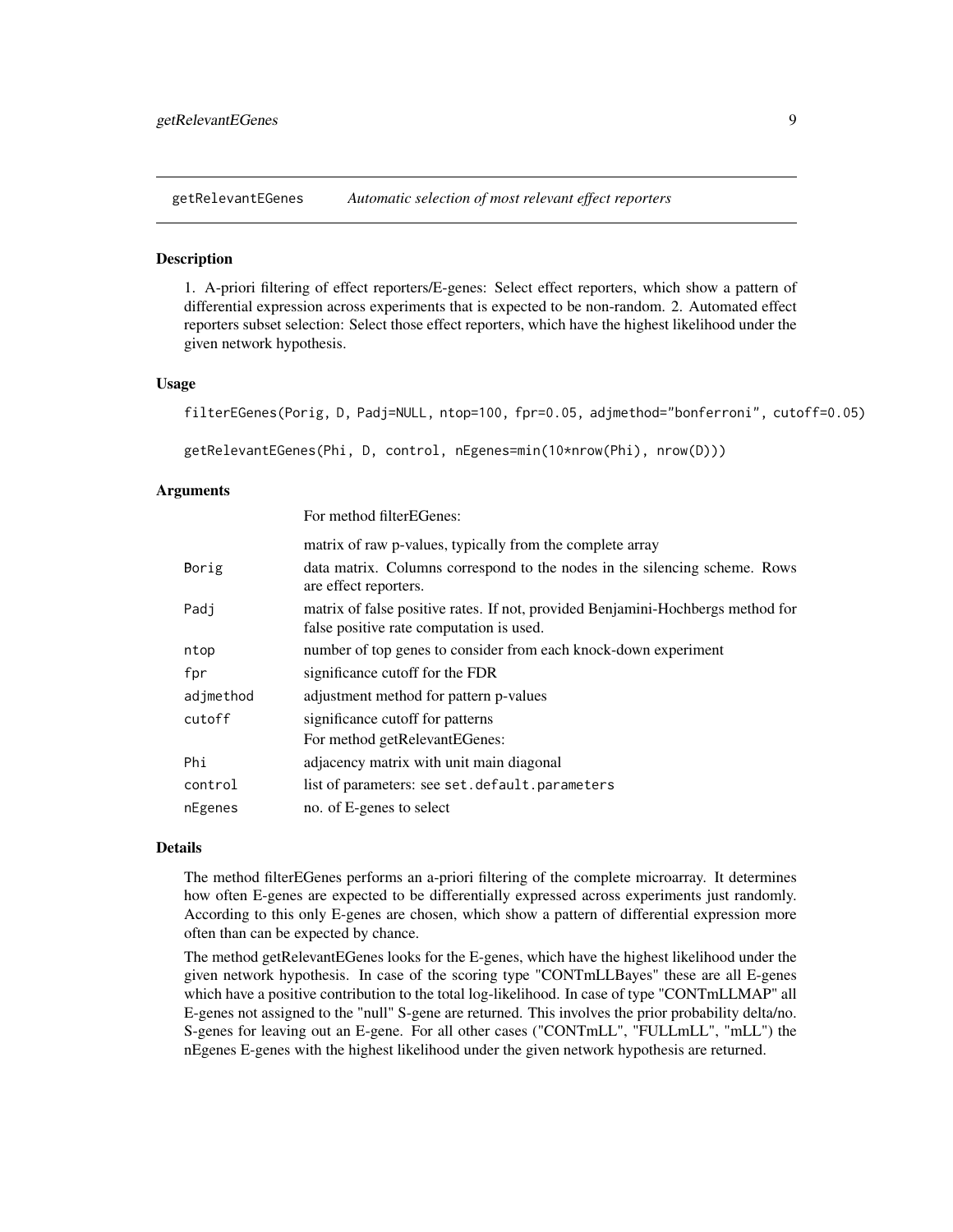### Value

|           | index of selected E-genes                                   |
|-----------|-------------------------------------------------------------|
| dat       | subset of original data according to I                      |
| patterns  | significant patterns                                        |
| nobserved | no. of cases per observed pattern                           |
| selected  | selected E-genes                                            |
| mLL       | marginal likelihood of a phenotypic hierarchy               |
| pos       | posterior distribution of effect positions in the hierarchy |
| mappos    | Maximum a posteriori estimate of effect positions           |
| LLperGene | likelihood per selected E-gene                              |

### Author(s)

Holger Froehlich

### See Also

[nem](#page-13-1), [score](#page-11-1), [mLL](#page-11-1), [FULLmLL](#page-11-1)

#### Examples

```
# Drosophila RNAi and Microarray Data from Boutros et al, 2002
data("BoutrosRNAi2002")
D <- BoutrosRNAiDiscrete[,9:16]
# enumerate all possible models for 4 genes
Sgenes = unique(colnames(D))
models <- enumerate.models(Sgenes)
```
getRelevantEGenes(models[[64]], D, control=set.default.parameters(Sgenes, para=c(.13,.05), type="mLL"))

<span id="page-9-1"></span>infer.edge.type *Infer regulation direction for each edge*

#### Description

The method infers edge types (up-regulation, down-regulation) for a given nem model. Direct approach: For an edge a->b the method looks, whether b is up- or down-regulated in a knock-down of a.

Indirect approach: For an edge a->b the method looks at the fraction of E-genes attached to b (including b itself), which are up- or down-regulated in a knock-down of a. If significantly more genes are down-regulated than up-regulated, the edge a->b is assumed to be an activation. Likewise, if significantly more genes are up-regulated than down-regulated, a->b is assumed to be an inhibition. If there is no significant difference in up- and down-regulated edges, a->b does not have a specified type.

<span id="page-9-0"></span>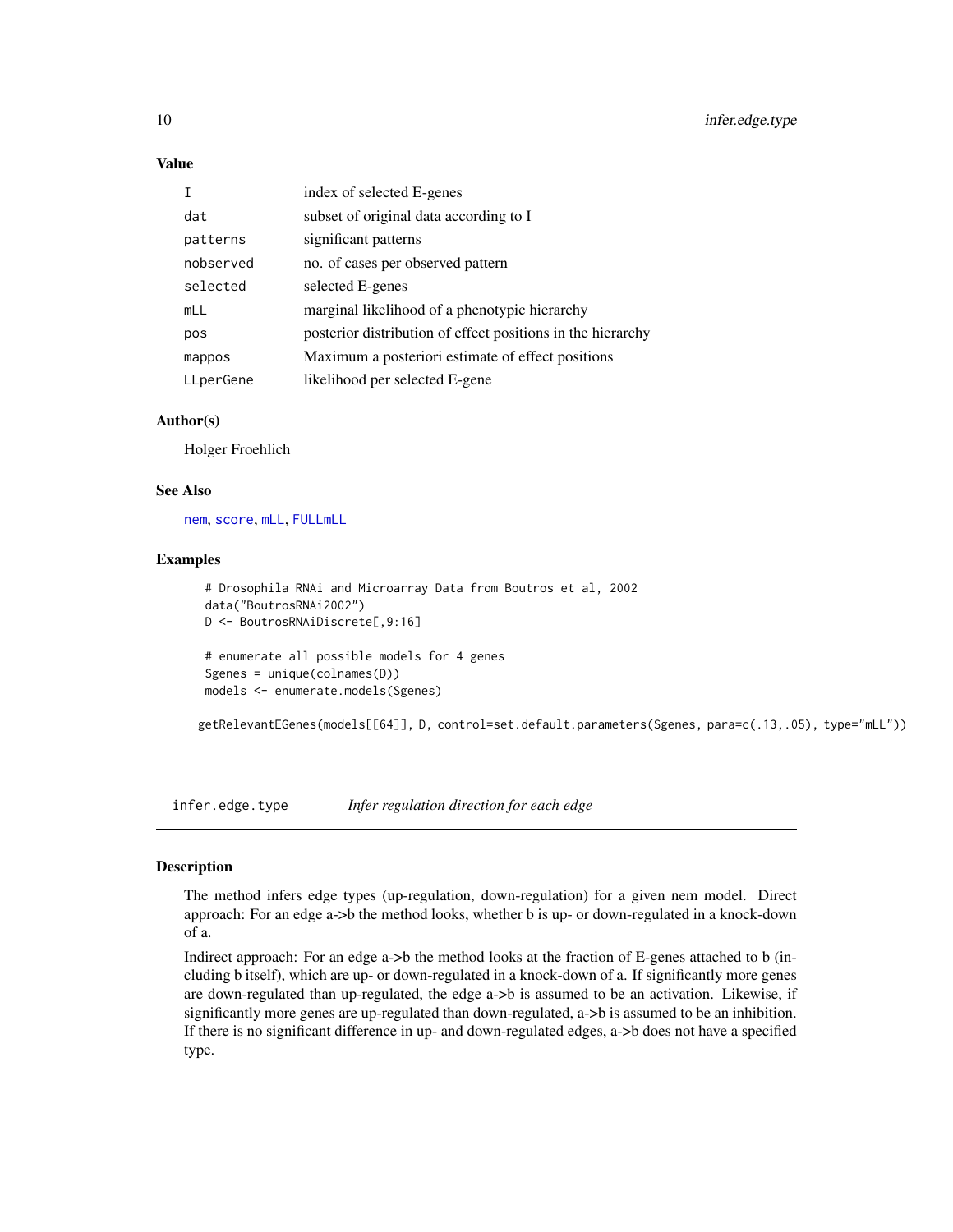### infer.edge.type 11

### Usage

infer.edge.type(x, logFC, alpha=0.05, adj.method="BY", method=c("direct", "indirect"))

### Arguments

| X          | nem object                                                                                                                                            |
|------------|-------------------------------------------------------------------------------------------------------------------------------------------------------|
| logFC      | matrix with fold changes. The rownames of this matrix should correspond to the<br>rownames of the data matrix, which was used to infer the nem model. |
| alpha      | p-value cutoff                                                                                                                                        |
| adj.method | multiple testing correction method. Default: Benjamini-Yekutieli                                                                                      |
| method     | default: "direct"                                                                                                                                     |

### Details

Significance in case of the indirect method is calculated using a two-tailed binomial test with null hypothesis p=0.5.

#### Value

Modified nem object. Each edge in the nem graph now has a "weight" and a "label" attribute. The label attribute corresponds to the original value in the adjacency matrix. The weight attribute encodes up- and down-regulation in the following way: value 2 means up-regulation, value -1 down-regulation and value 1 an unknown effect.

#### Author(s)

Holger Froehlich

### See Also

[binom.test](#page-0-0)

### Examples

```
data("BoutrosRNAi2002")
D <- BoutrosRNAiDiscrete[,9:16]
result = nem(D, control=set.default.parameters(unique(colnames(D)), para=c(0.13,0.05)))
    resEdgeInf = infer.edge.type(result, BoutrosRNAiLogFC)
    plot.nem(resEdgeInf)
```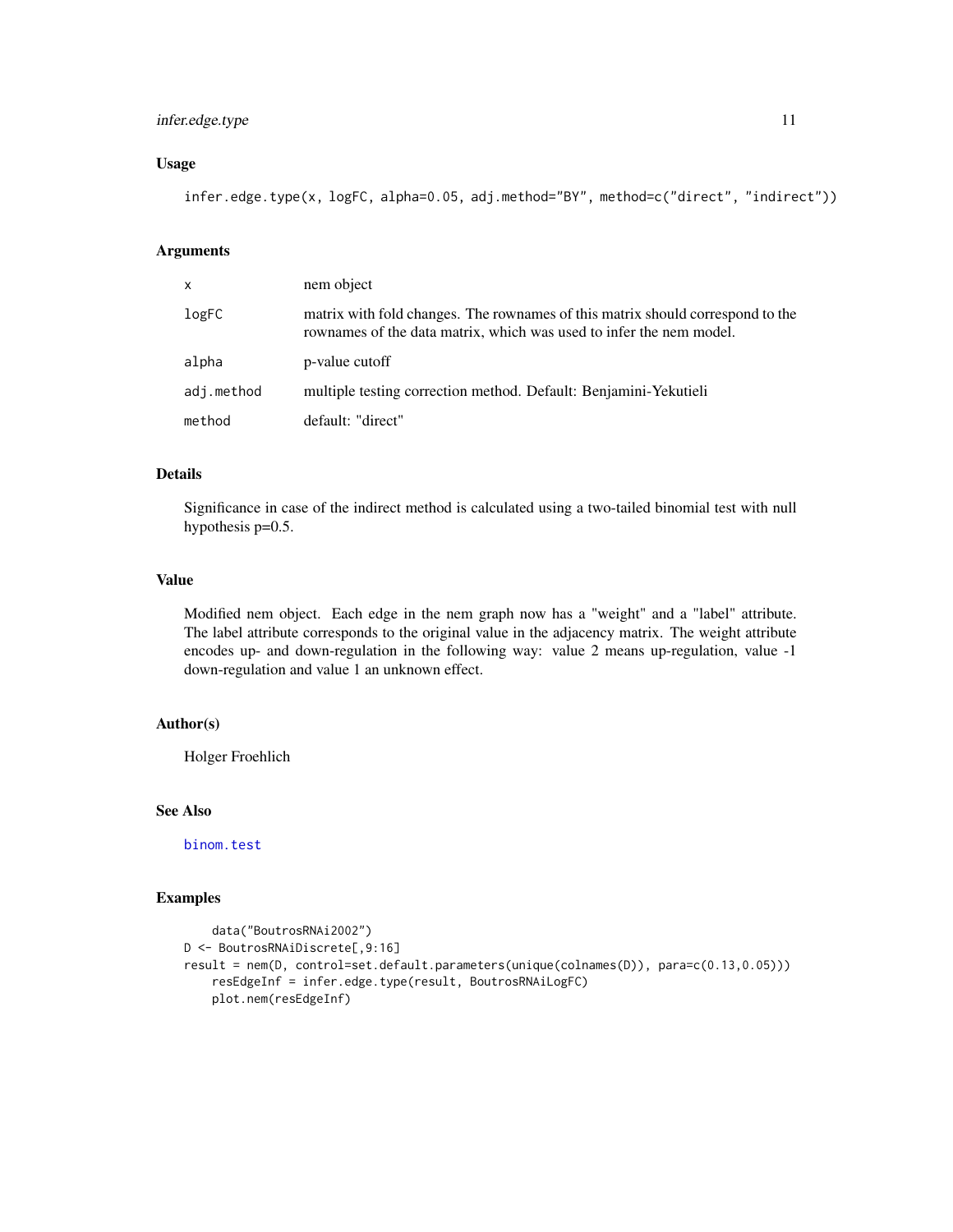<span id="page-11-0"></span>

### <span id="page-11-1"></span>Description

internal functions: do not call these functions directly.

### Usage

various

#### Arguments

various

#### Value

various

### Author(s)

Holger Froehlich

<span id="page-11-2"></span>Ivanova2006RNAiTimeSeries

*Perturbation Time Series*

### Description

The dataset consists of time series microarray measurements (only 1 replicate, 6 time points) for RNAi knock-downs of each of the six genes Nanog, Oct4, Sox2, Esrrb, Tbx3, and Tcl1 in mouse embryonic stem cells.

### Usage

data(Ivanova2006RNAiTimeSeries)

### Format

dat: 8 x 122 x 6 array of discretized time series data for E-genes showing a abs(logFC) > 1 in at least one time point (see Anchang et al., 2009).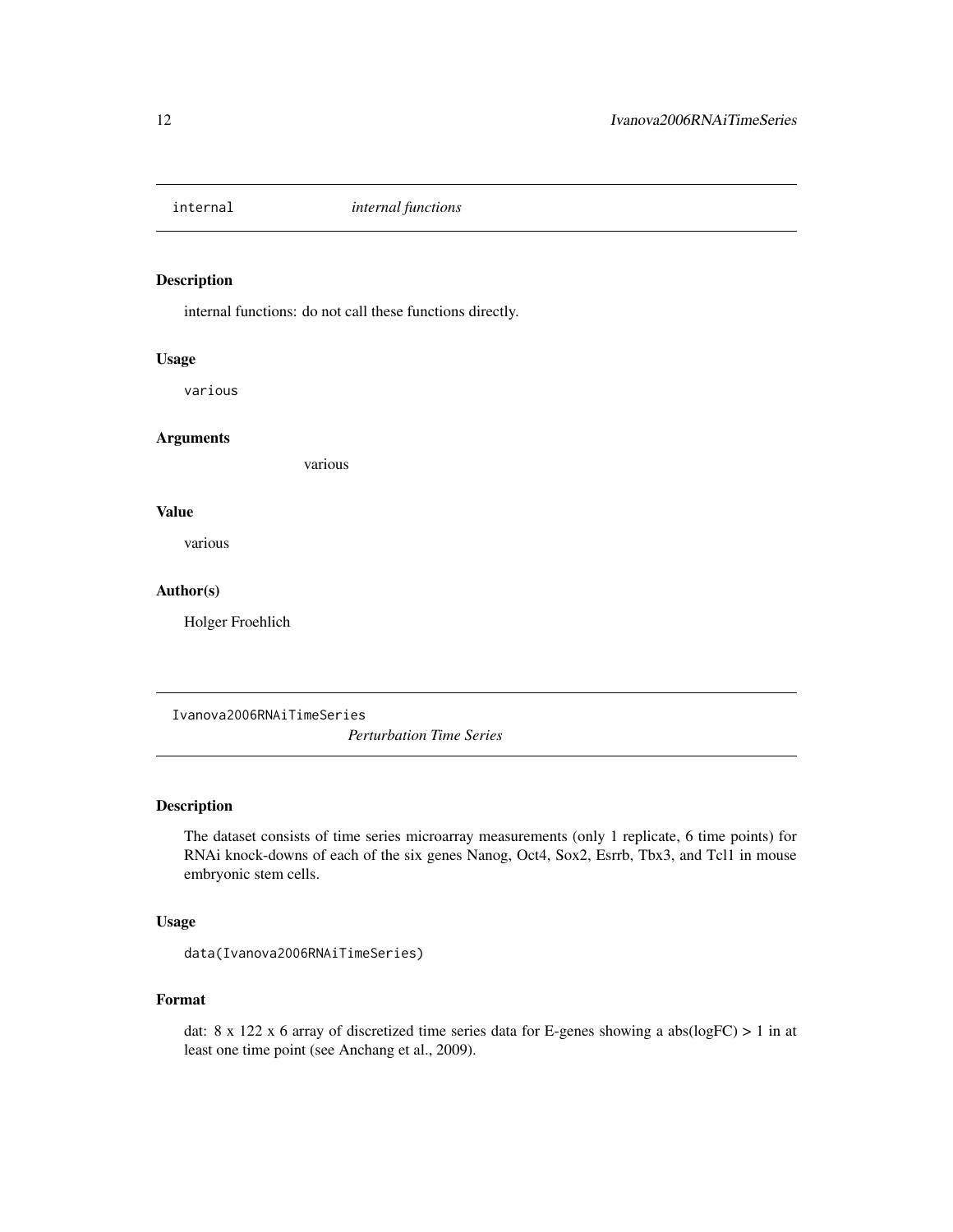<span id="page-12-0"></span>Mouse embryonic stem cells (ESCs) were grown in the presence of leukemia inhibitory factor (LIF), thus retaining their undifferentiated self-renewing state (positive controls). Differentiation associated changes in gene expression were measured by replacing LIF with retinoic acid (RA), thus inducing differentiation of stem cells (negative controls). RNAi silencing of the 6 afore mentioned genes was done in (LIF+, RA-) cell culturs to investigate their potential for induced cell differentiation. Microarray expression measurements at 6 - 7 time points in one-day intervals were taken for the two controls (positive and negative) and the six RNAi assays. The dataset by Ivanova et al. (2006) was measured once on Affymetrix MOE430A and once on MOE430B chips. The authors normalized both datasets via the MAS 5.0 software (Hubbell et al., 2002). Here, only the Affymetrix MOE430A chip series is included.

#### References

Ivanova, N., Dobrin, R., Lu, R., Kotenko, I., Levorse, J., DeCoste, C., Schafer, X., Lun, Y., and Lemischka, I. R. (2006). Dissecting self-renewal in stem cells with RNA interference. Nature, 442(7102):533-538.\

Anchang, B., Sadeh, M. J., Jacob, J., Tresch, A., Vlad, M. O., Oefner, P. J., and Spang, R. (2009). Modeling the temporal interplay of molecular signaling and gene expression by using dynamic nested effects models. Proceedings of the National Academy of Sciences of the United States of America, 106(16):6447-52.

#### See Also

[Ivanova2006RNAiTimeSeries](#page-11-2)

#### Examples

data("Ivanova2006RNAiTimeSeries") dim(dat)

<span id="page-12-1"></span>local.model.prior *Computes a prior to be used for edge-wise model inference*

#### Description

The function pairwise.posterior infers a phenotypic hierarchy edge by edge by choosing between four models (unconnected, subset, superset, undistinguishable). For each edge, local.model.prior computes a prior distribution over the four models. It can be used to ensure sparsity of the graph and high confidence in results.

#### Usage

local.model.prior(size,n,bias)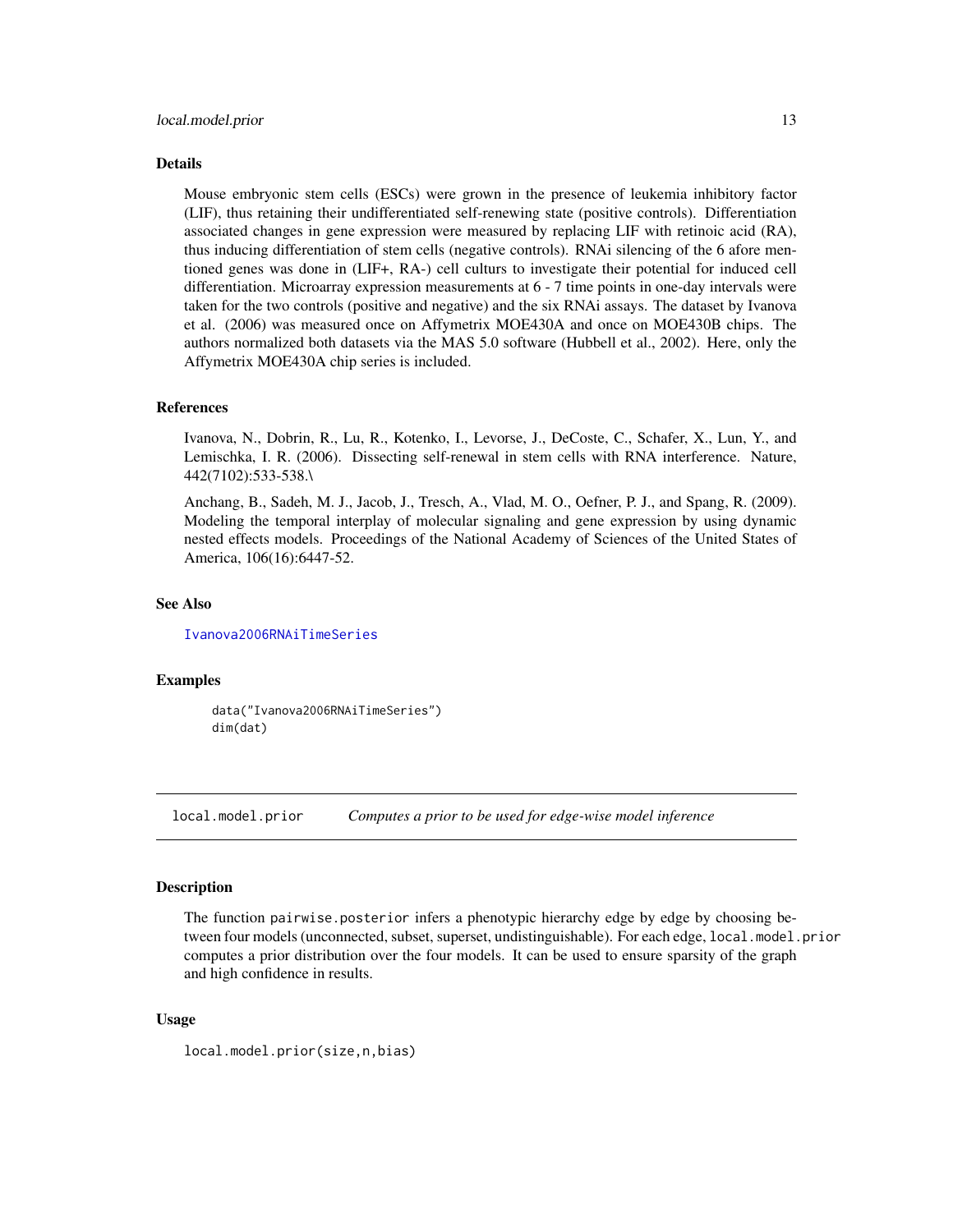#### <span id="page-13-0"></span>Arguments

| size | expected number of edges in the graph.                                                  |
|------|-----------------------------------------------------------------------------------------|
| n    | number of perturbed genes in the dataset, number of nodes in the graph                  |
| bias | the factor by which the double-headed edge is preferred over the single-headed<br>edges |

#### Details

A graph on n nodes has  $N=n*(n-1)/2$  possible directed edges (one- or bi-directional). If each edge occurs with probability p, we expect to see  $Np$  edges in the graph. The function local.model.prior takes the number of genes (n) and the expected number of edges (size) as an input and computes a prior distribution for edge occurrence: no edge with probability size/N, and the probability for edge existence being split over the three edge models with a bias towards the conservative doubleheaded model specified by bias. To ensure sparsity, the size should be chosen small compared to the number of possible edges.

#### Value

a distribution over four states: a vector of four positive real numbers summing to one

#### Author(s)

Florian Markowetz

#### See Also

[pairwise.posterior](#page-11-1), [nem](#page-13-1)

### Examples

```
# uniform over the 3 edge models
local.model.prior(4,4,1)
# bias towards <->
local.model.prior(4,4,2)
```
<span id="page-13-1"></span>

nem *Nested Effects Models - main function*

#### Description

The main function to perform model learning from data

### Usage

nem(D,inference="nem.greedy",models=NULL,control=set.default.parameters(setdiff(unique(colnames(D))

## S3 method for class nem  $print(x, \ldots)$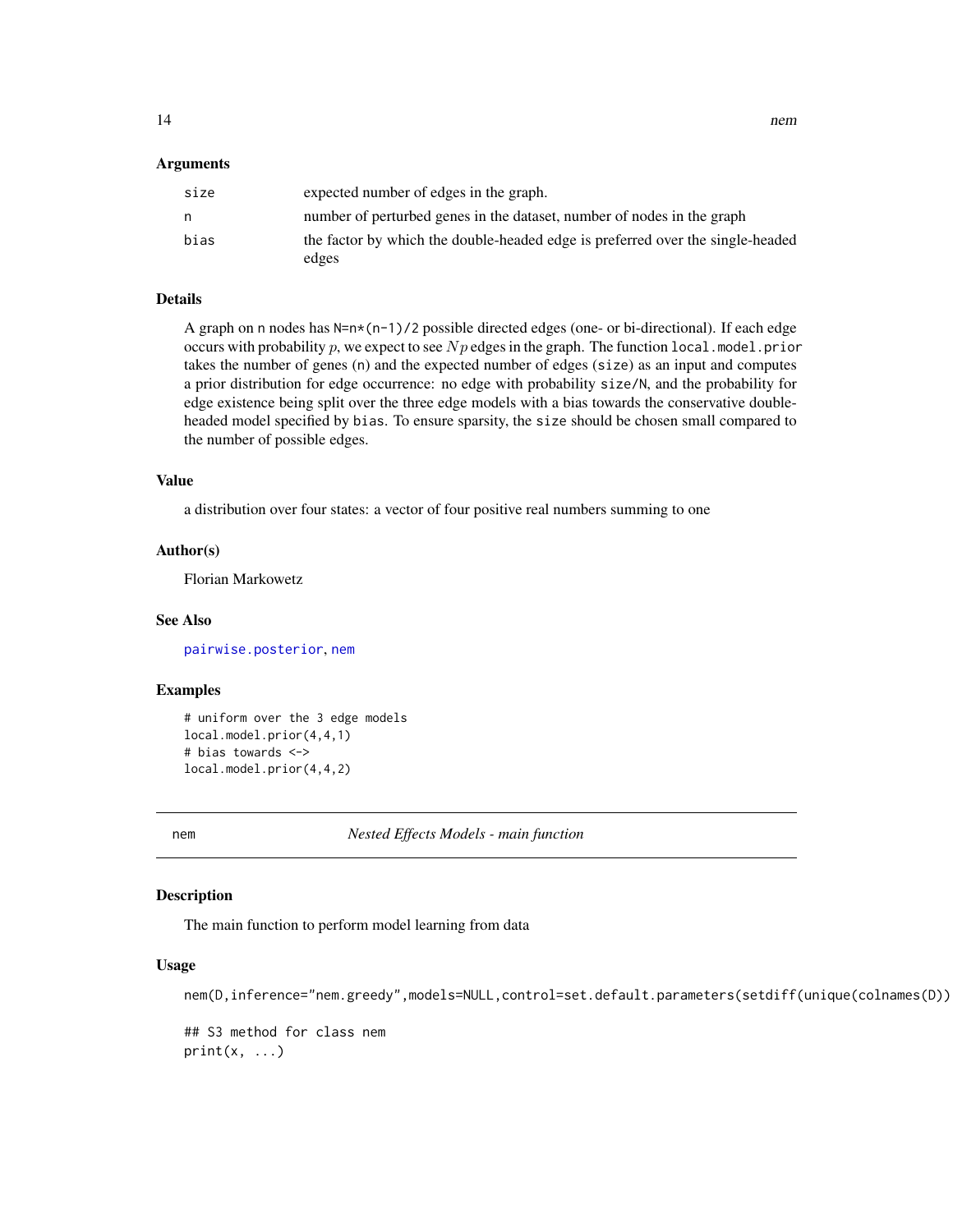#### nem and the state of the state of the state of the state of the state of the state of the state of the state of the state of the state of the state of the state of the state of the state of the state of the state of the st

### Arguments

| D            | data matrix with experiments in the columns (binary or continious)                                                                                                                                                                                                                                                                                                                                                                                                                                                                                                                                                    |
|--------------|-----------------------------------------------------------------------------------------------------------------------------------------------------------------------------------------------------------------------------------------------------------------------------------------------------------------------------------------------------------------------------------------------------------------------------------------------------------------------------------------------------------------------------------------------------------------------------------------------------------------------|
| inference    | search to use exhaustive enumeration, triples for triple-based inference, pairwise<br>for the pairwise heuristic, ModuleNetwork for the module based inference, nem. greedy<br>for greedy hillclimbing, nem.greedyMAP for alternating MAP optimization us-<br>ing log odds or log p-value densities, mc. eminem for EM based inference using<br>log odds or log p-value densities, BN. greedy, BN. exhaustive for a conven-<br>tional Bayesian Network treatment using binomial or normal distribution as-<br>sumptions, dynoNEM for MCMC based inference from time series data, mc. eminem<br>for EM based inference |
| models       | a list of adjacency matrices for model search. If NULL, an exhaustive enumer-<br>ation of all possible models is performed.                                                                                                                                                                                                                                                                                                                                                                                                                                                                                           |
| control      | list of parameters: see set.default.parameters                                                                                                                                                                                                                                                                                                                                                                                                                                                                                                                                                                        |
| verbose      | do you want to see progression statements? Default: TRUE                                                                                                                                                                                                                                                                                                                                                                                                                                                                                                                                                              |
| $\mathsf{x}$ | nem object                                                                                                                                                                                                                                                                                                                                                                                                                                                                                                                                                                                                            |
|              | other arguments to pass                                                                                                                                                                                                                                                                                                                                                                                                                                                                                                                                                                                               |

### Details

If parameter Pm != NULL and parameter lambda == 0, a Bayesian approach to include prior knowledge is used. Alternatively, the regularization parameter lambda can be tuned in a model selection step via the function nemModelSelection using the BIC criterion. If automated subset selection of effect reporters is used (default), the regularization parameter delta can be tuned via the BIC model selection criterion. Per default it is fixed to 1 / (no. S-genes + 1).

The function plot.nem plots the inferred phenotypic hierarchy as a directed graph, the likelihood distribution of the models (only for exhaustive search) or the posterior position of the effected genes.

### Value

| graph                         | inferred directed S-gene graph (graphNEL object)                                                                                                                                                                                                   |
|-------------------------------|----------------------------------------------------------------------------------------------------------------------------------------------------------------------------------------------------------------------------------------------------|
| mLL                           | log posterior marginal likelihood of model(s)                                                                                                                                                                                                      |
| pos                           | posterior over effect positions                                                                                                                                                                                                                    |
| mappos                        | MAP estimate of effect positions                                                                                                                                                                                                                   |
| selected                      | selected E-gene subset                                                                                                                                                                                                                             |
| LLperGene                     | likelihood per selected E-gene                                                                                                                                                                                                                     |
| avg                           | in case of MCMC: posterior mean S-gene graph (edge weighted adjacency ma-<br>trix)                                                                                                                                                                 |
| control                       | hyperparameter as in function call                                                                                                                                                                                                                 |
|                               | For inference $=$ "mc.eminem" the following additional values are returned:                                                                                                                                                                        |
| local.maxima                  | local maxima of the EM procedure                                                                                                                                                                                                                   |
| graphs.sampled sampled graphs |                                                                                                                                                                                                                                                    |
| EВ                            | samples of the empirical Bayes prior                                                                                                                                                                                                               |
| acc_list                      | list that indicates whether the corresponding sampled S-gene graph has been ac-<br>cepted (new local maximum $(1)$ , same local maximum $(0)$ ) or rejected $(-1)$ in the<br>MCMC sampling process - length(acc_list)=mcmc.nsamples + mcmc.nburnin |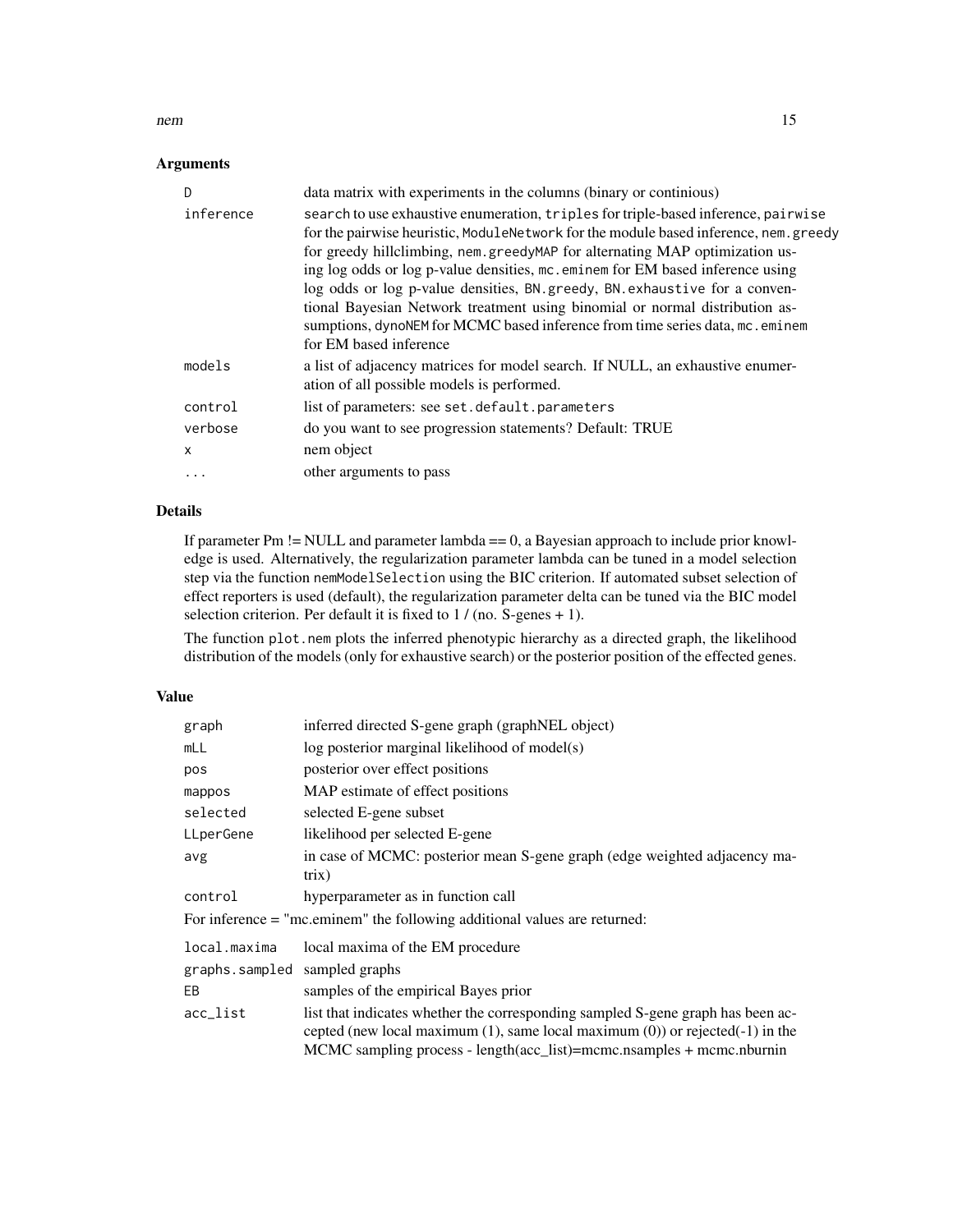#### Author(s)

Holger Froehlich, Florian Markowetz

#### References

Markowetz, F.; Bloch, J. & Spang, R., Non-transcriptional Pathway Features Reconstructed from Secondary Effects of RNA interference. Bioinformatics, 2005, 21, 4026 - 4032\

Markowetz, F.; Kostka, D.; Troyanskaya, O. & Spang, R., Nested Effects Models for High-dimensional Phenotyping Screens. Bioinformatics, 2007, 23, i305 - i312\

Fr\"ohlich, H.; Fellmann, M.; S\"ultmann, H.; Poustka, A. & Beissbarth, T. Large Scale Statistical Inference of Signaling Pathways from RNAi and Microarray Data. BMC Bioinformatics, 2007, 8, 386\

Fr\"ohlich, H.; Fellmann, M.; S\"ultmann, H.; Poustka, A. & Beissbarth, T. Estimating Large Scale Signaling Networks through Nested Effect Models with Intervention Effects from Microarray Data. Bioinformatics, 2008, 24, 2650-2656\

Tresch, A. & Markowetz, F., Structure Learning in Nested Effects Models Statistical Applications in Genetics and Molecular Biology, 2008, 7\

Zeller, C.; Fr\"ohlich, H. & Tresch, A., A Bayesian Network View on Nested Effects Models EURASIP Journal on Bioinformatics and Systems Biology, 2009, 195272\

Fr\"ohlich, H.; Tresch, A. & Beissbarth, T., Nested Effects Models for Learning Signaling Networks from Perturbation Data. Biometrical Journal, 2009, 2, 304 - 323\

Fr\"ohlich, H.; Sahin, \"O.; Arlt, D.; Bender, C. & Beissbarth, T. Deterministic Effects Propagation Networks for Reconstructing Protein Signaling Networks from Multiple Interventions. BMC Bioinformatics, 2009, 10, 322\

Fr\"ohlich, H.; Praveen, P. & Tresch, A., Fast and Efficient Dynamic Nested Effects Models. Bioinformatics, 2011, 27, 238-244\

Niederberger, T.; Etzold, S.; Lidschreiber, M; Maier, K.; Martin, D.; Fr\"ohlich, H.; Cramer, P.; Tresch, A., MC Eminem Maps the Interaction Landscape of the Mediator, PLoS Comp. Biol., 8(6): e1002568, 2012.

#### See Also

[set.default.parameters](#page-36-1), [nemModelSelection](#page-24-1), [nem.jackknife](#page-23-1), [nem.bootstrap](#page-16-1), [nem.consensus](#page-18-1), [local.model.prior](#page-12-1), [plot.nem](#page-27-1)

### Examples

```
data("BoutrosRNAi2002")
D <- BoutrosRNAiDiscrete[,9:16]
control = set.default.parameters(unique(colnames(D)), para=c(0.13, 0.05))
res1 <- nem(D,inference="search", control=control)
res2 <- nem(D,inference="pairwise", control=control)
res3 <- nem(D,inference="triples", control=control)
res4 <- nem(D,inference="ModuleNetwork", control=control)
res5 <- nem(D,inference="nem.greedy", control=control)
res6 = nem(BoutrosRNAiLods, inference="nem.greedyMAP", control=control)
```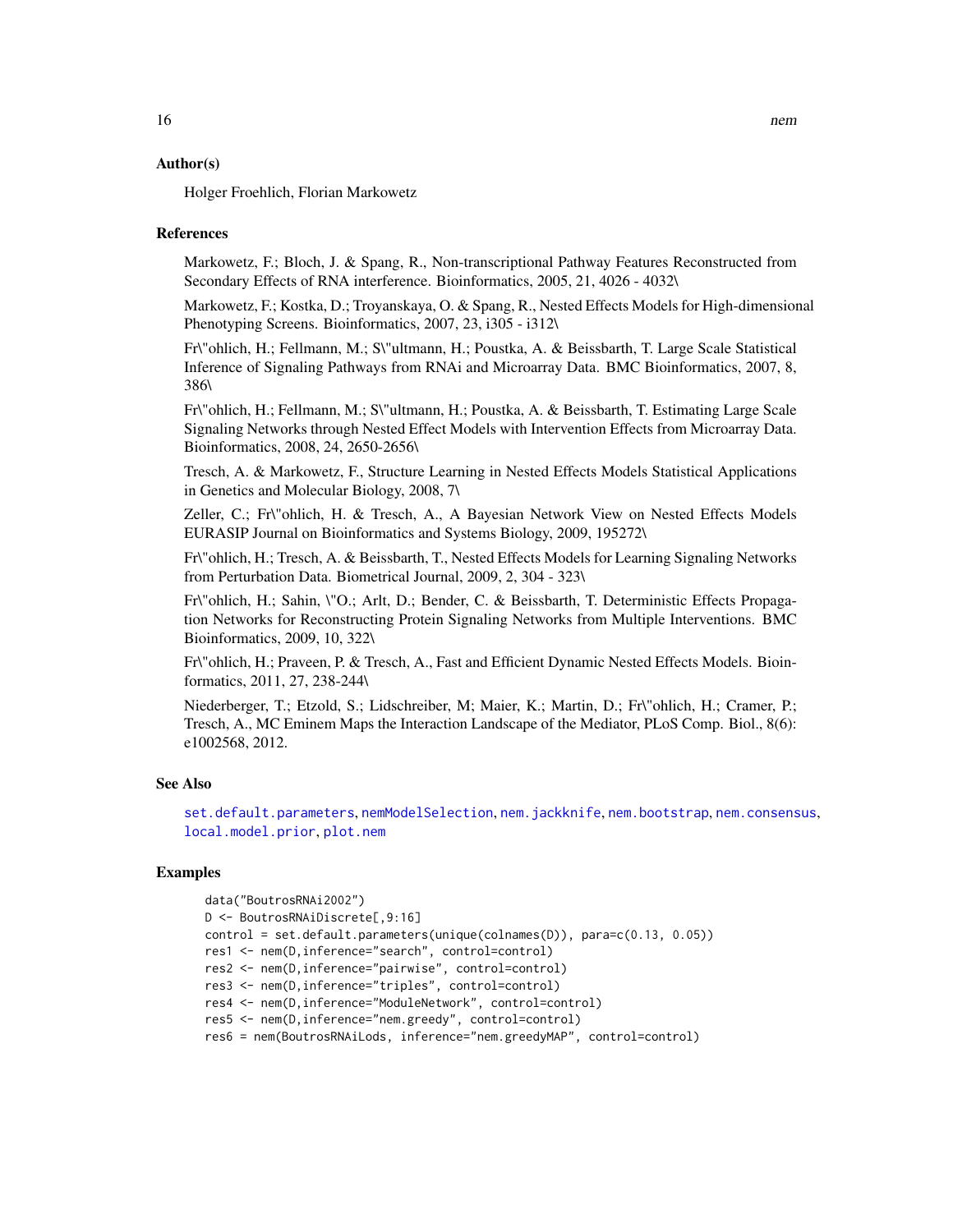### <span id="page-16-0"></span>nem.bootstrap 17

```
par(mfrow=c(2,3))
plot.nem(res1,main="exhaustive search")
plot.nem(res2,main="pairs")
plot.nem(res3,main="triples")
plot.nem(res4,main="module network")
plot.nem(res5,main="greedy hillclimber")
plot.nem(res6,main="alternating MAP optimization")
```
<span id="page-16-1"></span>

nem.bootstrap *Bootstrapping for nested effect models*

### Description

Performs bootstrapping (resampling with replacement) on effect reporters to assess the statistical stability of networks

### Usage

nem.bootstrap(D, thresh=0.5, nboot=1000,inference="nem.greedy",models=NULL,control=set.default.param

```
## S3 method for class nem.bootstrap
print(x, \ldots)
```
#### Arguments

| D         | data matrix with experiments in the columns (binary or continous)                                                                                                                                                                                                                                    |
|-----------|------------------------------------------------------------------------------------------------------------------------------------------------------------------------------------------------------------------------------------------------------------------------------------------------------|
| thresh    | only edges appearing with a higher frequency than "thresh" are returned                                                                                                                                                                                                                              |
| nboot     | number of bootstrap samples desired                                                                                                                                                                                                                                                                  |
| inference | search to use exhaustive enumeration, triples for triple-based inference, pairwise<br>for the pairwise heuristic, ModuleNetwork for the module based inference, nem. greedy<br>for greedy hillclimbing, nem. greedyMAP for alternating MAP optimization us-<br>ing log odds or log p-value densities |
| models    | a list of adjacency matrices for model search. If NULL, an exhaustive enumer-<br>ation of all possible models is performed.                                                                                                                                                                          |
| control   | list of parameters: see set.default.parameters                                                                                                                                                                                                                                                       |
| verbose   | do you want to see progression statements? Default: TRUE                                                                                                                                                                                                                                             |
| X         | nem object                                                                                                                                                                                                                                                                                           |
| .         | other arguments to pass                                                                                                                                                                                                                                                                              |
|           |                                                                                                                                                                                                                                                                                                      |

### Details

Calls [nem](#page-13-1) or [nemModelSelection](#page-24-1) internally, depending on whether or not lambda is a vector and Pm != NULL. For DEPNs a stratified bootstrap is carried out, where strate are defined on each replicate group for each time point.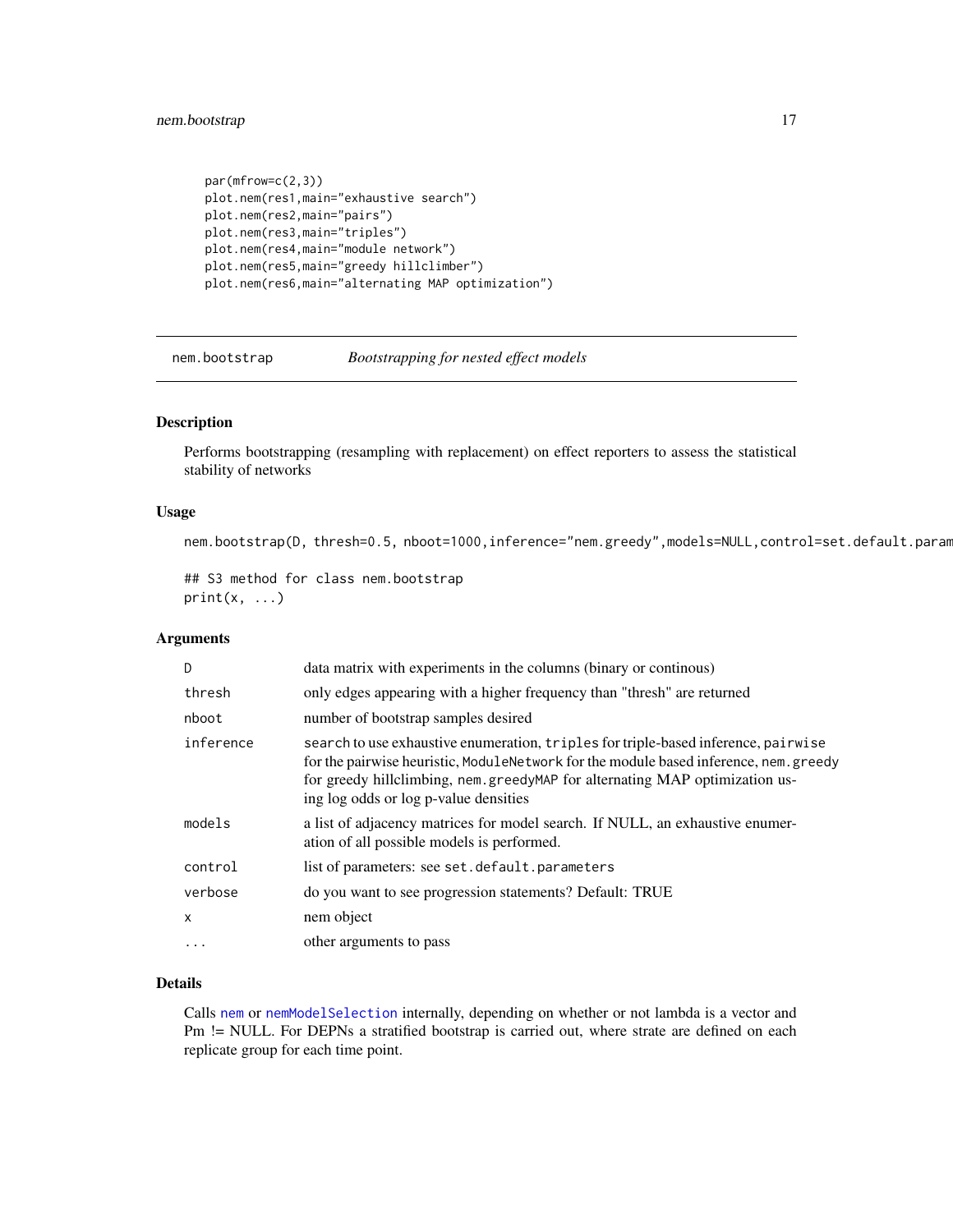### <span id="page-17-0"></span>Value

nem object with edge weights being the bootstrap probabilities

### Author(s)

Holger Froehlich

### See Also

[nem.jackknife](#page-23-1), [nem.consensus](#page-18-1), [nem.calcSignificance](#page-17-1), [nem](#page-13-1)

### Examples

```
## Not run:
  data("BoutrosRNAi2002")
  D <- BoutrosRNAiDiscrete[,9:16]
 nem.bootstrap(D, control=set.default.parameters(unique(colnames(D)), para=c(0.13,0.05)))
```
## End(Not run)

<span id="page-17-1"></span>nem.calcSignificance *Statistical significance of network hypotheses*

### Description

Assess statistical significance of a network hypothesis by comparing it to a null hypothesis.

#### Usage

```
nem.calcSignificance(D, x, N=1000, which.test=c("permutation", "rand.net", "rand.modify"), seed=1, mc
```
### Arguments

| -D           | data matrix with experiments in the columns (binary or continuous) |
|--------------|--------------------------------------------------------------------|
| $\mathsf{x}$ | nem object                                                         |
| N            | number of random networks to sample                                |
| which.test   | type of significance test to conduct (see details)                 |
| seed         | random seed                                                        |
| mc.cores     | number of cores to be used on a multicore processor                |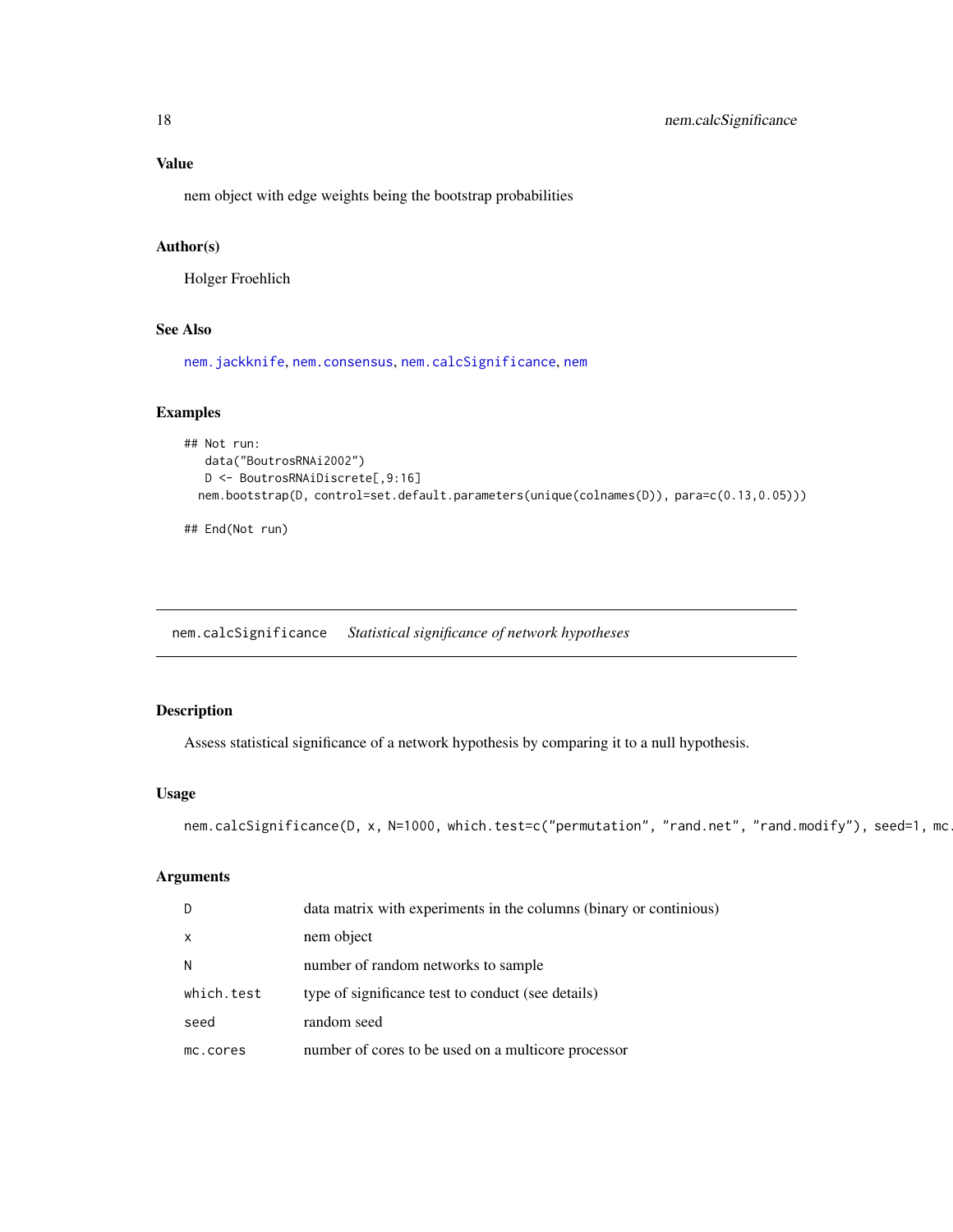#### <span id="page-18-0"></span>nem.consensus 19

#### Details

Given data, N random network hypotheses from a null distribution are drawn as follows: For each S-gene  $S_k$  we randomly choose a number o of outgoing edges between 0 and 3. We then select o S-genes having at most 1 ingoing edge, connected  $S_k$  to them and transitively closed the graph. For all random network hypotheses it is counted, how often their likelihood is bigger than that of the given network. This yields an exact p-value.

Another way of assessing the statistical significance of the network hypothesis is to draw random permutations of the node labels. Note that in this case the node degree distribution is the same as in the given network. Again, we can obtain an exact p-value by counting, how often the likelihood of the permuted network is bigger than that of the given network.

Finally, comparison to randomly perturbed networks (insertion, deletion or reversion of 1 edge) yields an exact p-value describing the stability of the network. For dynoNEMs network modification operations are edge weight increase, decrease and swap.

#### Value

For "random" network: p-value of the network according to the null hypothesis that it is random. For permuted nework: p-value of the network according to the null hypothesis that a network with permuted node labels is at least as good. For perturbed / modified network: p-value of the network according to the null hypothesis a randomly peturbed network is at least as good.

#### Author(s)

Holger Froehlich

#### See Also

[nem.consensus](#page-18-1), [nem.jackknife](#page-23-1), [nem.bootstrap](#page-16-1), [nem](#page-13-1)

#### Examples

```
## Not run:
  data("BoutrosRNAi2002")
  D <- BoutrosRNAiDiscrete[,9:16]
 res = nem(D, control=set.default.parameters(unique(colnames(D)), para=c(0.13,0.05))) # get best network
  nem.calcSignificance(D,res) # assess its statistical significance
```
## End(Not run)

<span id="page-18-1"></span>nem.consensus *Statistically stabile nested effects models*

#### Description

Performs bootstrapping (resampling with replacement) on E-genes and jackknife on S-genes to assess the statistical stability of networks. Only edges appearing with a higher frequency than a predescribed threshold in both procedures are regarded as statistical stable and appear in the socalled consensus network.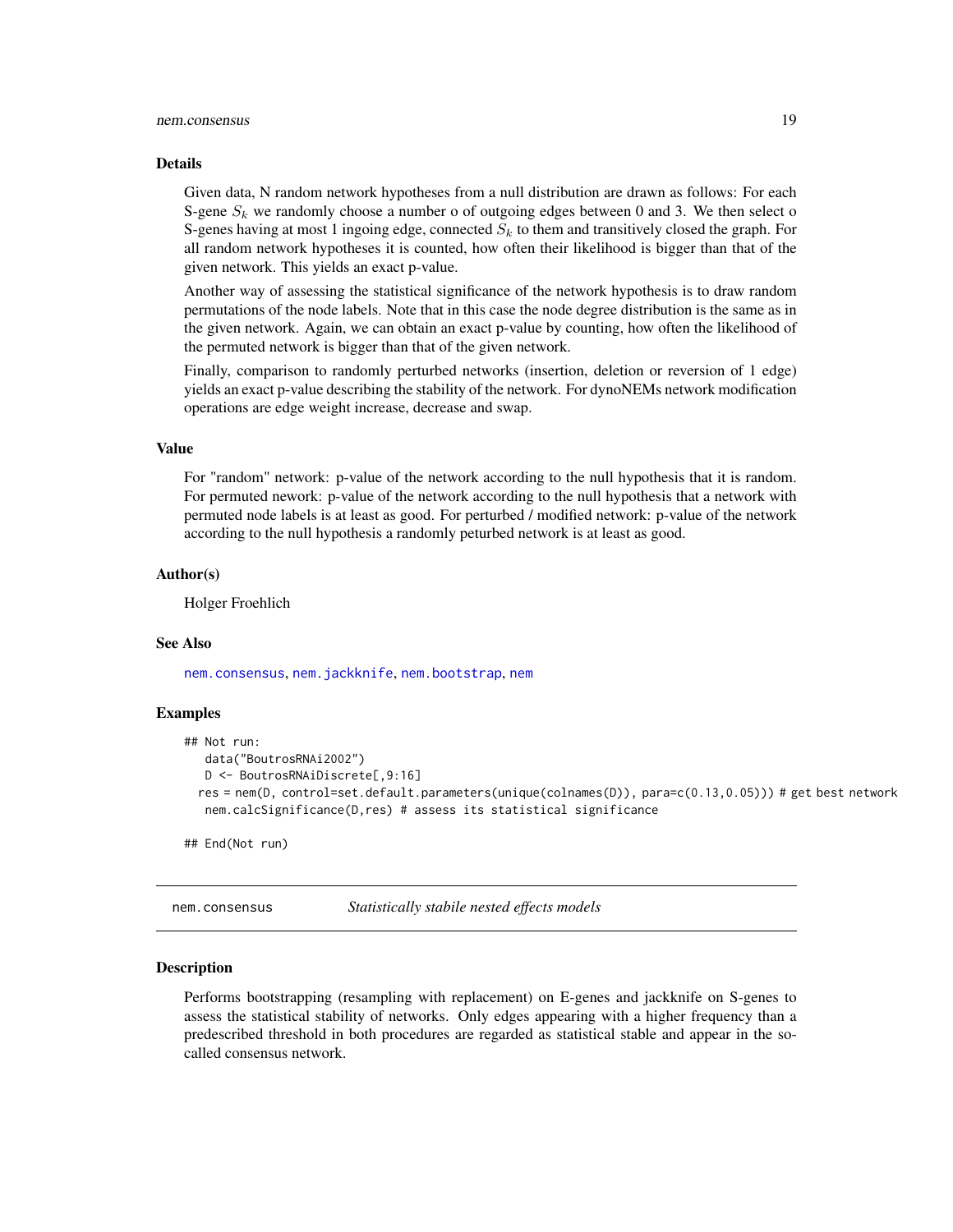### Usage

nem.consensus(D,thresh=0.5, nboot=1000,inference="nem.greedy",models=NULL,control=set.default.parame

## S3 method for class nem.consensus  $print(x, \ldots)$ 

### Arguments

| D         | data matrix with experiments in the columns (binary or continuous)                                                                                                                                                                                                                                  |
|-----------|-----------------------------------------------------------------------------------------------------------------------------------------------------------------------------------------------------------------------------------------------------------------------------------------------------|
| thresh    | only edges appearing with a higher frequency than "thresh" in both, bootstrap<br>and jackknife procedure, are regarded as statistically stable and trust worthy                                                                                                                                     |
| nboot     | number of bootstrap samples desired                                                                                                                                                                                                                                                                 |
| inference | search to use exhaustive enumeration, triples for triple-based inference, pairwise<br>for the pairwise heuristic, ModuleNetwork for the module based inference, nem. greedy<br>for greedy hillclimbing, nem.greedyMAP for alternating MAP optimization us-<br>ing log odds or log p-value densities |
| models    | a list of adjacency matrices for model search. If NULL, an exhaustive enumer-<br>ation of all possible models is performed.                                                                                                                                                                         |
| control   | list of parameters: see set.default.parameters                                                                                                                                                                                                                                                      |
| verbose   | do you want to see progression statements? Default: TRUE                                                                                                                                                                                                                                            |
| x         | nem object                                                                                                                                                                                                                                                                                          |
| $\cdots$  | other arguments to pass                                                                                                                                                                                                                                                                             |

### Details

Calls [nem](#page-13-1) or [nemModelSelection](#page-24-1) internally, depending on whether or not lambda is a vector and Pm != NULL.

### Value

consensus network (nem object)

### Author(s)

Holger Froehlich

### See Also

[nem.bootstrap](#page-16-1), [nem.jackknife](#page-23-1), [nem.calcSignificance](#page-17-1), [nem](#page-13-1)

### Examples

```
## Not run:
  data("BoutrosRNAi2002")
  D <- BoutrosRNAiDiscrete[,9:16]
  nem.consensus(D, control=set.default.parameters(unique(colnames(D)), para=c(0.13,0.05)))
```
## End(Not run)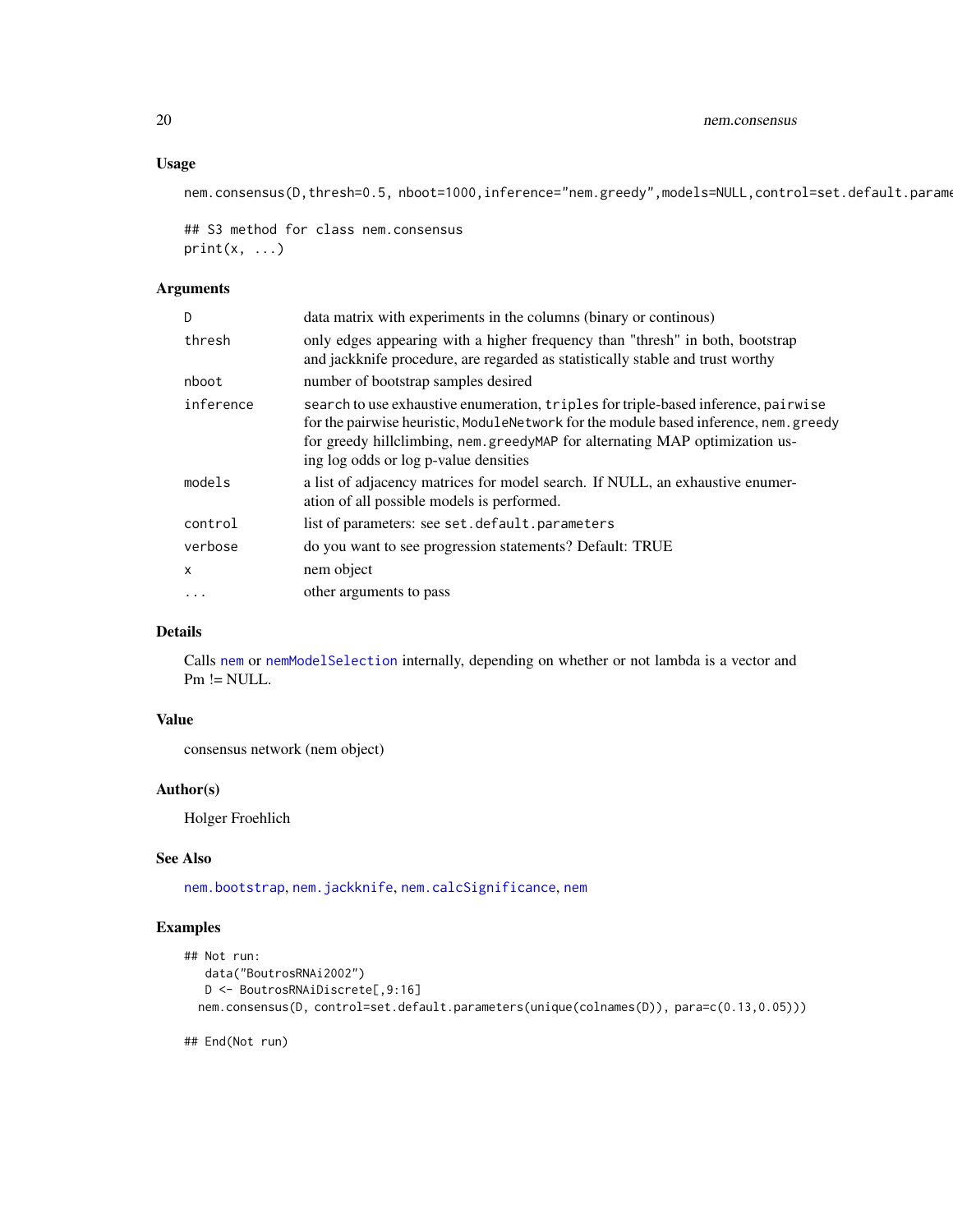<span id="page-20-0"></span>nem.cont.preprocess *Calculate classification probabilities of perturbation data according to control experiments*

### Description

Calculates probabilities of data to define effects of interventions with respect to wildtype/control measurements

### Usage

```
nem.cont.preprocess(D,neg.control=NULL,pos.control=NULL,nfold=2, influencefactor=NULL, empPval=.05,
```
### Arguments

| $\mathsf{D}$    | matrix with experiments as columns and effect reporters as rows                                                                             |  |
|-----------------|---------------------------------------------------------------------------------------------------------------------------------------------|--|
| neg.control     | either indices of columns in D or a matrix with the same number of rows as D                                                                |  |
| pos.control     | either indices of columns in D or a matrix with the same number of rows as D                                                                |  |
| nfold           | fold-change between neg. and pos. controls for selecting effect reporters. De-<br>fault: $2$                                                |  |
| influencefactor |                                                                                                                                             |  |
|                 | factor multiplied onto the probabilities, so that all negative control genes are<br>treated as influenced, usually automatically determined |  |
| empPval         | empirical p-value cutoff for effects if only one control is available                                                                       |  |
| verbose         | Default: TRUE                                                                                                                               |  |

### Details

Determines the empirical distributions of the controls and calculates the probabilities of pertubartion data to belong to the control distribution(s).

### Value

| positive controls [in the two-controls setting]<br>pos                                                    |  |  |
|-----------------------------------------------------------------------------------------------------------|--|--|
|                                                                                                           |  |  |
| negative controls [in the two-controls setting]<br>neg                                                    |  |  |
| sel<br>effect reporters selected [in the two-controls setting]                                            |  |  |
| prob.influenced                                                                                           |  |  |
| probability of a reporter to be influenced                                                                |  |  |
| influencefactor                                                                                           |  |  |
| factor multiplied onto the probabilities, so that all negative control genes are<br>treated as influenced |  |  |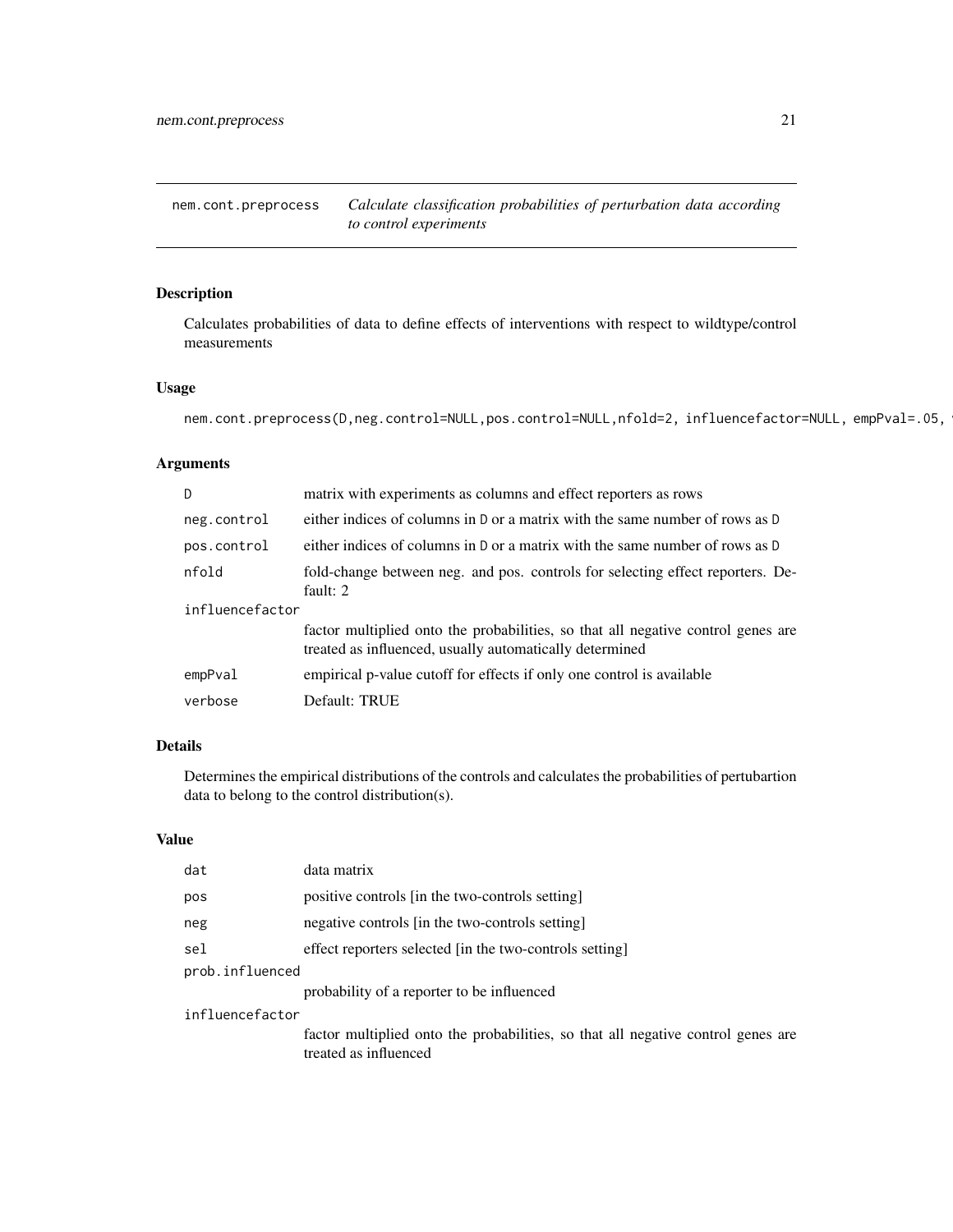### <span id="page-21-0"></span>Note

preliminary! will be developed to be more generally applicable

### Author(s)

Florian Markowetz

### References

Markowetz F, Bloch J, Spang R, Non-transcriptional pathway features reconstructed from secondary effects of RNA interference, Bioinformatics, 2005

### See Also

[BoutrosRNAi2002](#page-2-1)

### Examples

```
data("BoutrosRNAi2002")
preprocessed <- nem.cont.preprocess(BoutrosRNAiExpression,neg.control=1:4,pos.control=5:8)
```
<span id="page-21-1"></span>nem.discretize *Discretize perturbation data according to control experiments*

### Description

discretizes raw data to define effects of interventions with respect to wildtype/control measurements

### Usage

```
nem.discretize(D,neg.control=NULL,pos.control=NULL,nfold=2,cutoff=0:10/10, pCounts=20, empPval=.05,
```
### Arguments

| D.          | matrix with experiments as columns and effect reporters as rows                                         |
|-------------|---------------------------------------------------------------------------------------------------------|
| neg.control | either indices of columns in D or a matrix with the same number of rows as D                            |
| pos.control | either indices of columns in D or a matrix with the same number of rows as D                            |
| nfold       | fold-change between neg. and pos. controls for selecting effect reporters. De-<br>fault: $2$            |
| cutoff      | a (vector of) cutoff value(s) weighting the pos. controls versus the neg. controls.<br>Default: 0:10/10 |
| pCounts     | pseudo-counts to guard against unreasonable low error estimates                                         |
| empPval     | empirical p-value cutoff for effects if only one control is available                                   |
| verbose     | Default: TRUE                                                                                           |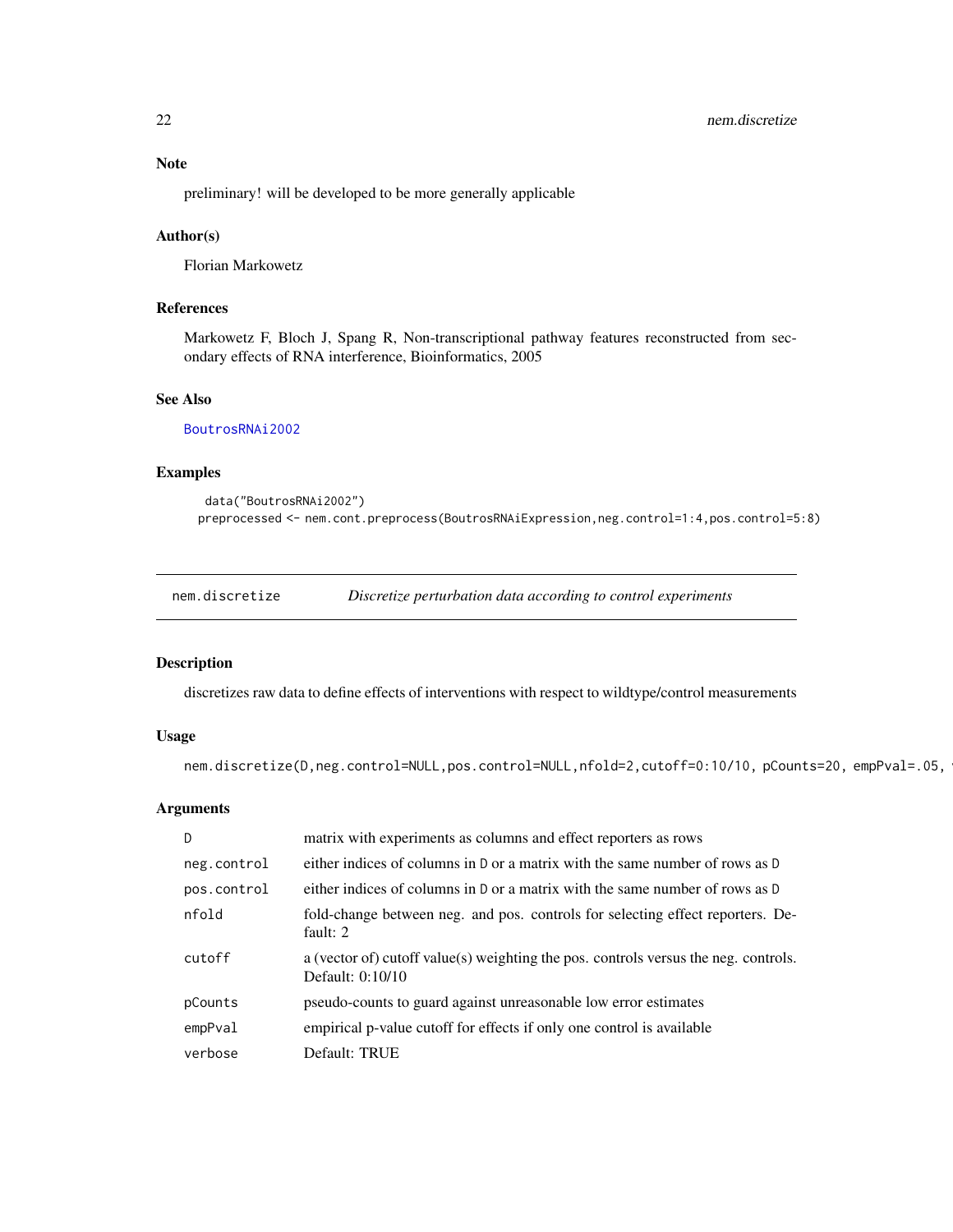### nem.discretize 23

### Details

Chooses cutoff such that separation between negative and positive controls becomes optimal.

### Value

| dat    | discretized data matrix                                               |
|--------|-----------------------------------------------------------------------|
| pos    | discretized positive controls [in the two-controls setting]           |
| neg    | discretized negative controls [in the two-controls setting]           |
| sel    | effect reporters selected [in the two-controls setting]               |
| cutoff | error rates for different cutoff values [in the two-controls setting] |
| para   | estimated error rates [in the two-controls setting]                   |

#### Note

preliminary! will be developed to be more generally applicable

### Author(s)

Florian Markowetz

### References

Markowetz F, Bloch J, Spang R, Non-transcriptional pathway features reconstructed from secondary effects of RNA interference, Bioinformatics, 2005

### See Also

[BoutrosRNAi2002](#page-2-1)

### Examples

```
# discretize Boutros data as in
 # Markowetz et al, 2005
data("BoutrosRNAi2002")
disc <- nem.discretize(BoutrosRNAiExpression,neg.control=1:4,pos.control=5:8,cutoff=.7)
 stopifnot(disc$dat==BoutrosRNAiDiscrete[,9:16])
```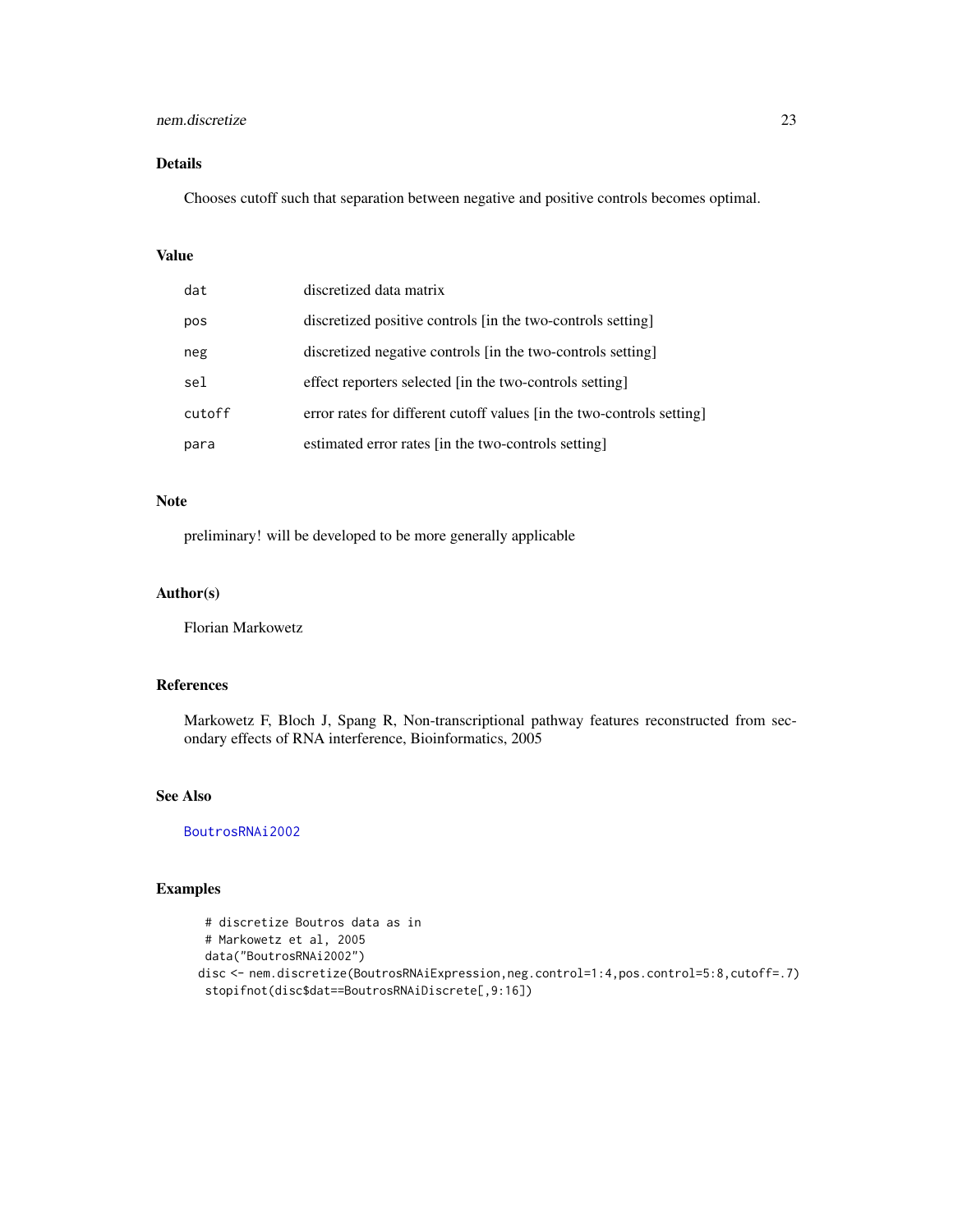<span id="page-23-1"></span><span id="page-23-0"></span>

### Description

Assesses the statistical stability of a network via a jackknife procedure: Each S-gene is left out once and the network reconstructed on the remaining ones. The relative frequency of each edge to appear in n-1 jackknife samples is returned.

### Usage

nem.jackknife(D, thresh=0.5, inference="nem.greedy",models=NULL,control=set.default.parameters(uniqu

```
## S3 method for class nem.jackknife
print(x, \ldots)
```
#### Arguments

| D         | data matrix with experiments in the columns (binary or continious)                                                                                                                                                                                                                                  |
|-----------|-----------------------------------------------------------------------------------------------------------------------------------------------------------------------------------------------------------------------------------------------------------------------------------------------------|
| thresh    | only edges appearing with a higher frequency than "thresh" are returned                                                                                                                                                                                                                             |
| inference | search to use exhaustive enumeration, triples for triple-based inference, pairwise<br>for the pairwise heuristic, ModuleNetwork for the module based inference, nem. greedy<br>for greedy hillclimbing, nem.greedyMAP for alternating MAP optimization us-<br>ing log odds or log p-value densities |
| models    | a list of adjacency matrices for model search. If NULL, an exhaustive enumer-<br>ation of all possible models is performed.                                                                                                                                                                         |
| control   | list of parameters: see set.default.parameters                                                                                                                                                                                                                                                      |
| verbose   | do you want to see progression statements? Default: TRUE                                                                                                                                                                                                                                            |
| X         | nem object                                                                                                                                                                                                                                                                                          |
| $\ddots$  | other arguments to pass                                                                                                                                                                                                                                                                             |
|           |                                                                                                                                                                                                                                                                                                     |

#### Details

Calls [nem](#page-13-1) or [nemModelSelection](#page-24-1) internally, depending on whether or not parameter lambda is a vector and parameter Pm != NULL.

### Value

nem object with edge weights being the jackknife probabilities

### Author(s)

Holger Froehlich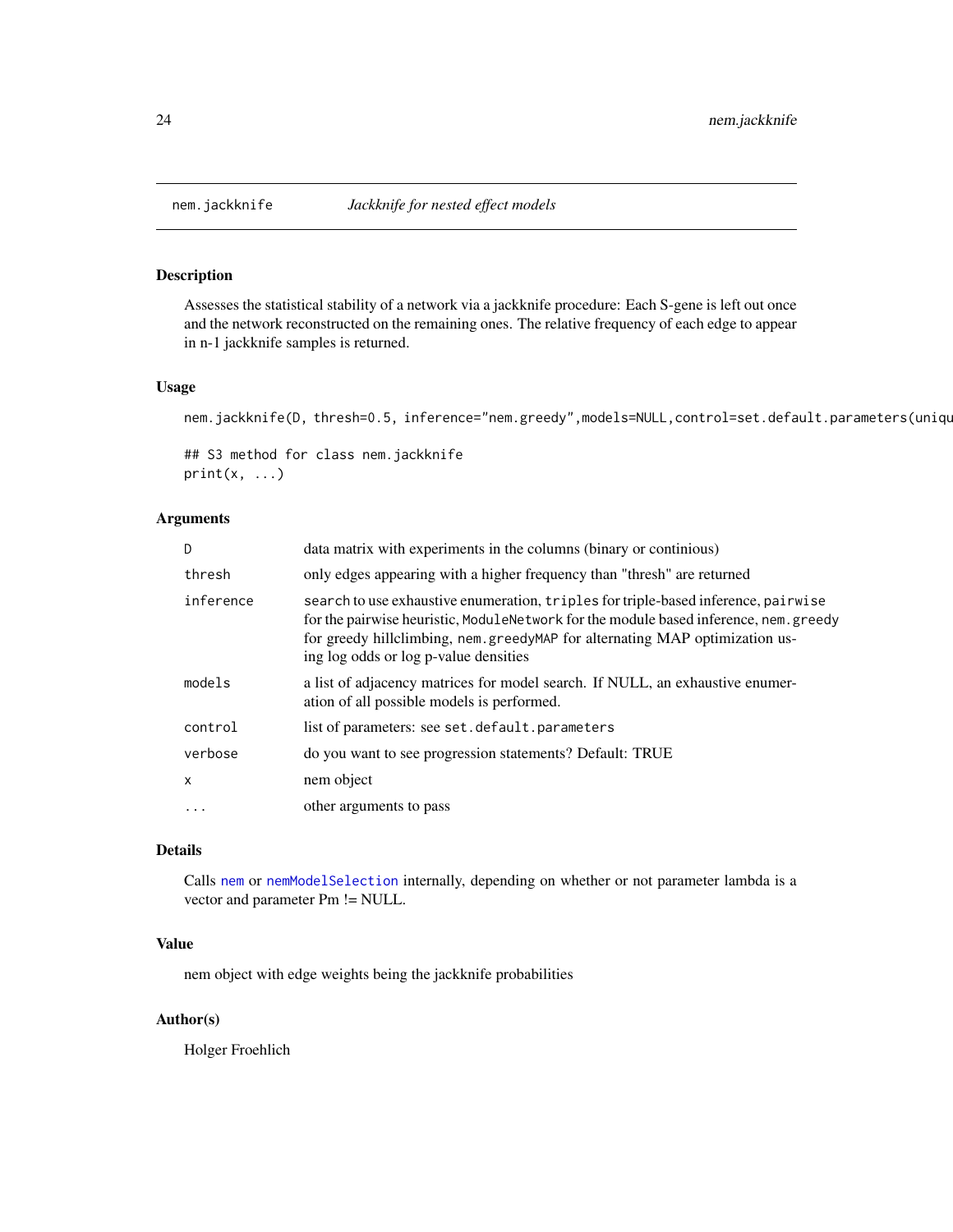### <span id="page-24-0"></span>nemModelSelection 25

### See Also

[nem.bootstrap](#page-16-1), [nem.consensus](#page-18-1), [nem](#page-13-1), [nemModelSelection](#page-24-1)

### Examples

```
## Not run:
  data("BoutrosRNAi2002")
  D <- BoutrosRNAiDiscrete[,9:16]
 nem.jackknife(D, control=set.default.parameters(unique(colnames(D)), para=c(0.13,0.05)))
```
## End(Not run)

<span id="page-24-1"></span>nemModelSelection *Model selection for nested effect models*

### Description

Infers models with different regularization constants, compares them via the BIC or AIC criterion and returns the highest scoring one

### Usage

nemModelSelection(lambdas,D,inference="nem.greedy",models=NULL,control=set.default.parameters(uniqu

### Arguments

| lambdas   | vector of regularization constants                                                                                                                                                                                                                                                                  |
|-----------|-----------------------------------------------------------------------------------------------------------------------------------------------------------------------------------------------------------------------------------------------------------------------------------------------------|
| D         | data matrix with experiments in the columns (binary or continuous)                                                                                                                                                                                                                                  |
| inference | search to use exhaustive enumeration, triples for triple-based inference, pairwise<br>for the pairwise heuristic, ModuleNetwork for the module based inference, nem. greedy<br>for greedy hillclimbing, nem.greedyMAP for alternating MAP optimization us-<br>ing log odds or log p-value densities |
| models    | a list of adjacency matrices for model search. If NULL, an exhaustive enumer-<br>ation of all possible models is performed.                                                                                                                                                                         |
| control   | list of parameters: see set.default.parameters                                                                                                                                                                                                                                                      |
| verbose   | do you want to see progression statements? Default: TRUE                                                                                                                                                                                                                                            |
|           | other arguments to pass to function nem or network. AIC                                                                                                                                                                                                                                             |

#### Details

nemModelSelection internally calls nem to infer a model with a given regularization constant. The comparison between models is based on the BIC or AIC criterion, depending on the parameters passed to network.AIC.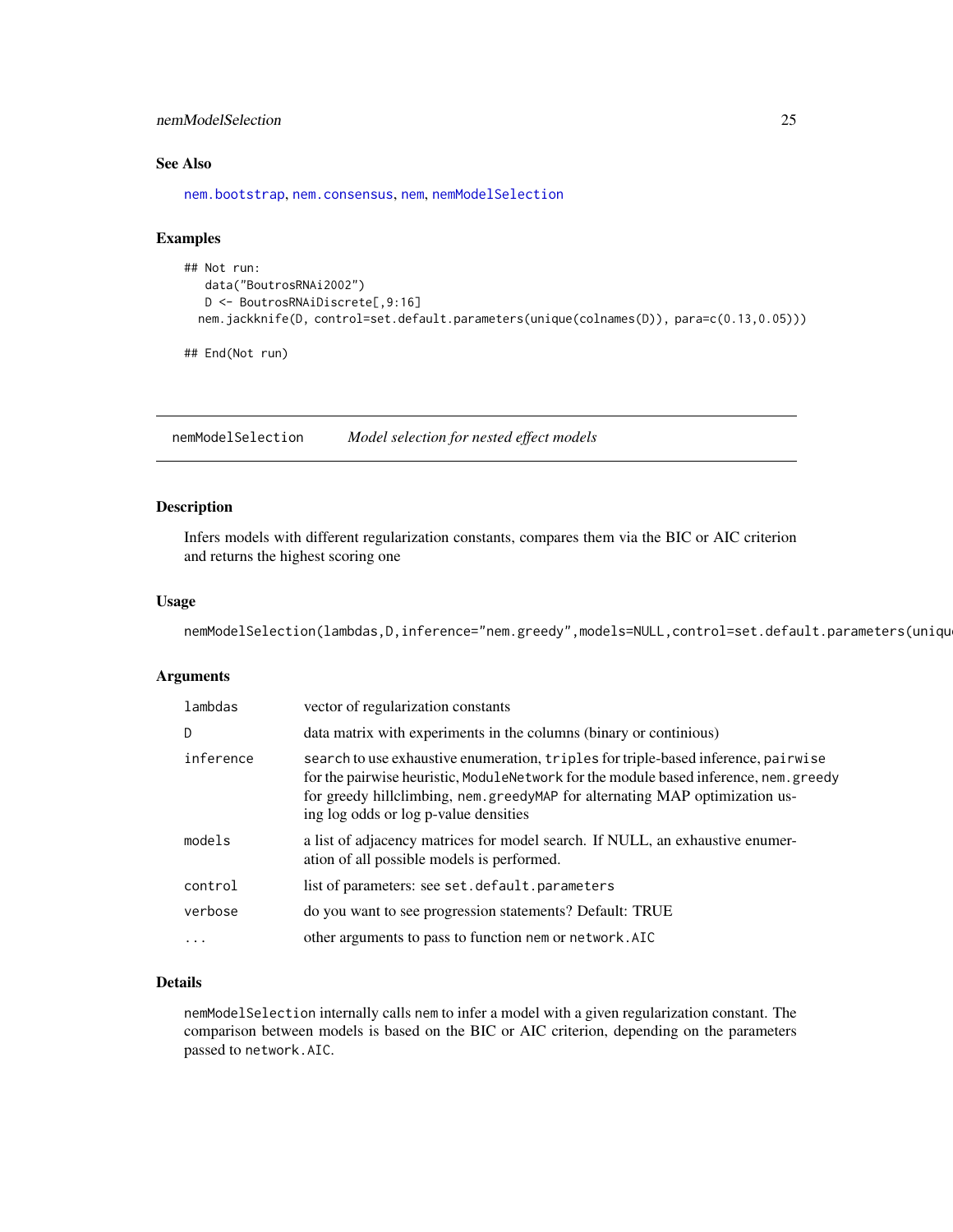### Value

nem object

### Author(s)

Holger Froehlich

### See Also

[set.default.parameters](#page-36-1), [nem](#page-13-1), [network.AIC](#page-25-1)

### Examples

```
data("BoutrosRNAi2002")
D <- BoutrosRNAiDiscrete[,9:16]
hyper = set.default.parameters(unique(colnames(D)), para=c(0.13, 0.05), Pm=diag(4))
res <- nemModelSelection(c(0.1,1,10), D, control=hyper)
```
plot.nem(res,main="highest scoring model")

<span id="page-25-1"></span>network.AIC *AIC/BIC criterion for network graph*

#### Description

Calclate AIC/BIC for a given network graph (should be transitively closed). The number of free parameters equals the number of unknown edges in the network graph.

#### Usage

```
network.AIC(network,Pm=NULL,k=length(nodes(network$graph)),verbose=TRUE)
```
### Arguments

| network | a nem object (e.g. 'pairwise')                                              |
|---------|-----------------------------------------------------------------------------|
| Pm      | prior over models (n x n matrix). If NULL, then a matrix of 0s is assumed   |
| k       | penalty per parameter in the AIC/BIC calculation. $k = 2$ for classical AIC |
| verbose | print out the result                                                        |

### Details

For  $k = log(n)$  the BIC (Schwarz criterion) is computed. Usually this function is not called directly but from nemModelSelection

### Value

AIC/BIC value

<span id="page-25-0"></span>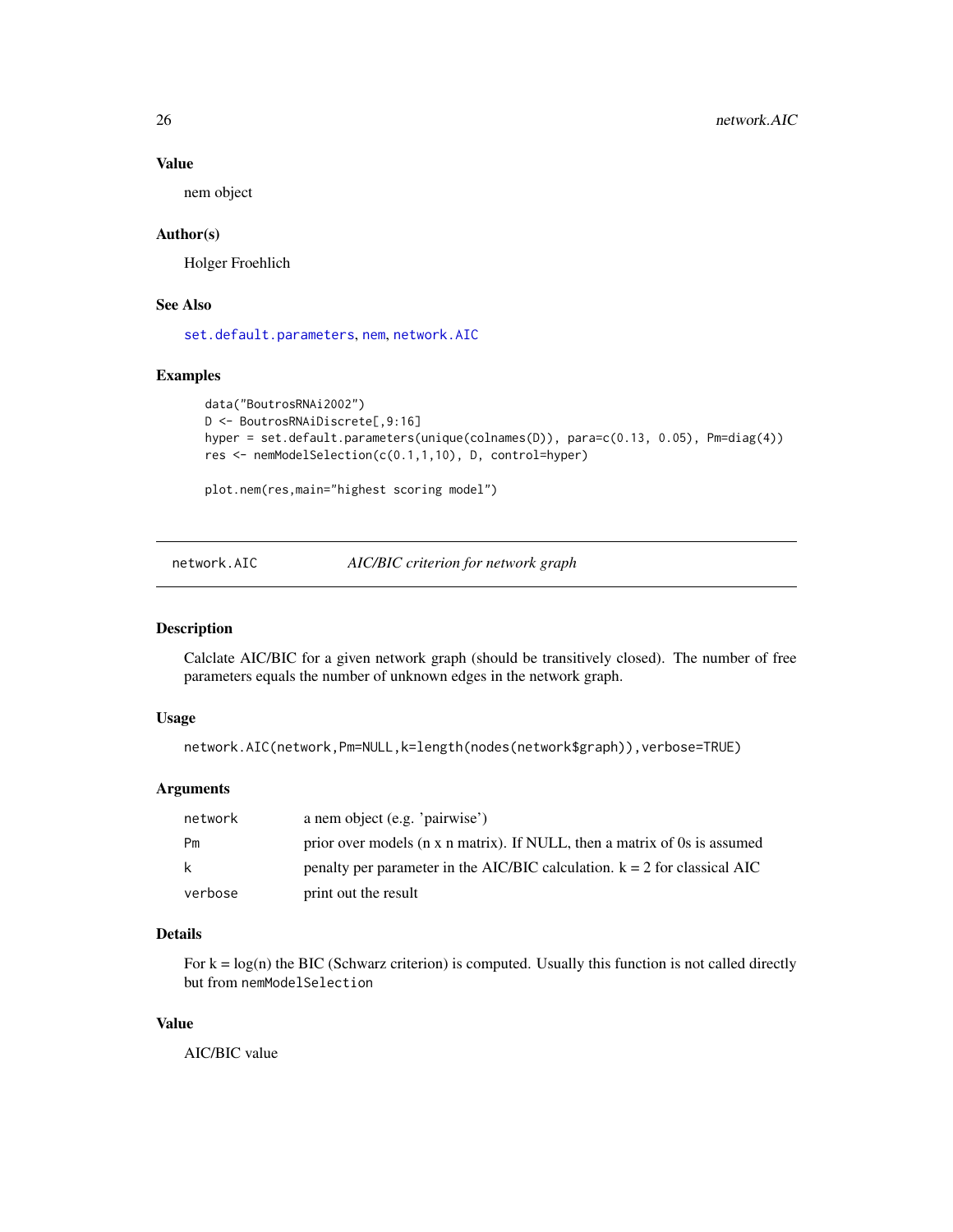#### <span id="page-26-0"></span>Author(s)

Holger Froehlich

#### See Also

[nemModelSelection](#page-24-1)

### Examples

```
data("BoutrosRNAi2002")
D = BoutrosRNAiDiscrete[,9:16]
control = set.default.parameters(unique(colnames(D)), para=c(0.13,0.05))
res1 <- nem(D, control=control)
network.AIC(res1)
control$lambda=100 # enforce sparsity
res2 <- nem(D,control=control)
network.AIC(res2)
```
NiederbergerMediator2012

*Expression measurements upon perturbation of Mediator subunits*

#### **Description**

This dataset combines expression data from 4 gene perturbation studies in S. cerevisae, including the perturbations of the 9 Mediator subunits Med2, Med7 (N-terminus), Med7 (C-terminus), Med10, Med15, Med19, Med20, Med21 and Med31. Med10 and Med21 have been combined due to indistinguishable results.

#### Usage

```
data(NiederbergerMediator2012)
```
#### Format

NiederbergerMediatorLods: data matrix(log-odds ratios): 2578 x 8 NiederbergerMediatorLogFC: data matrix(log2 fold-changes): 2578 x 8 NiederbergerMediatorPVals: data matrix(p-values): 2578 x 8

#### Details

The data has been preprocessed using the R/Bioconductor package limma. The results have been filtered as follows: The original data contains a double-knockout Med7N/Med31, which can't be assessed by EMiNEM and has thus been removed. Analysis of the data revealed genes showing batch-specific effects, they have been excluded from further analysis. Finally, genes that do not react to any perturbation have been removed since they do not contain additional information. For a more detailed description of the individual studies and datasets as well as further information on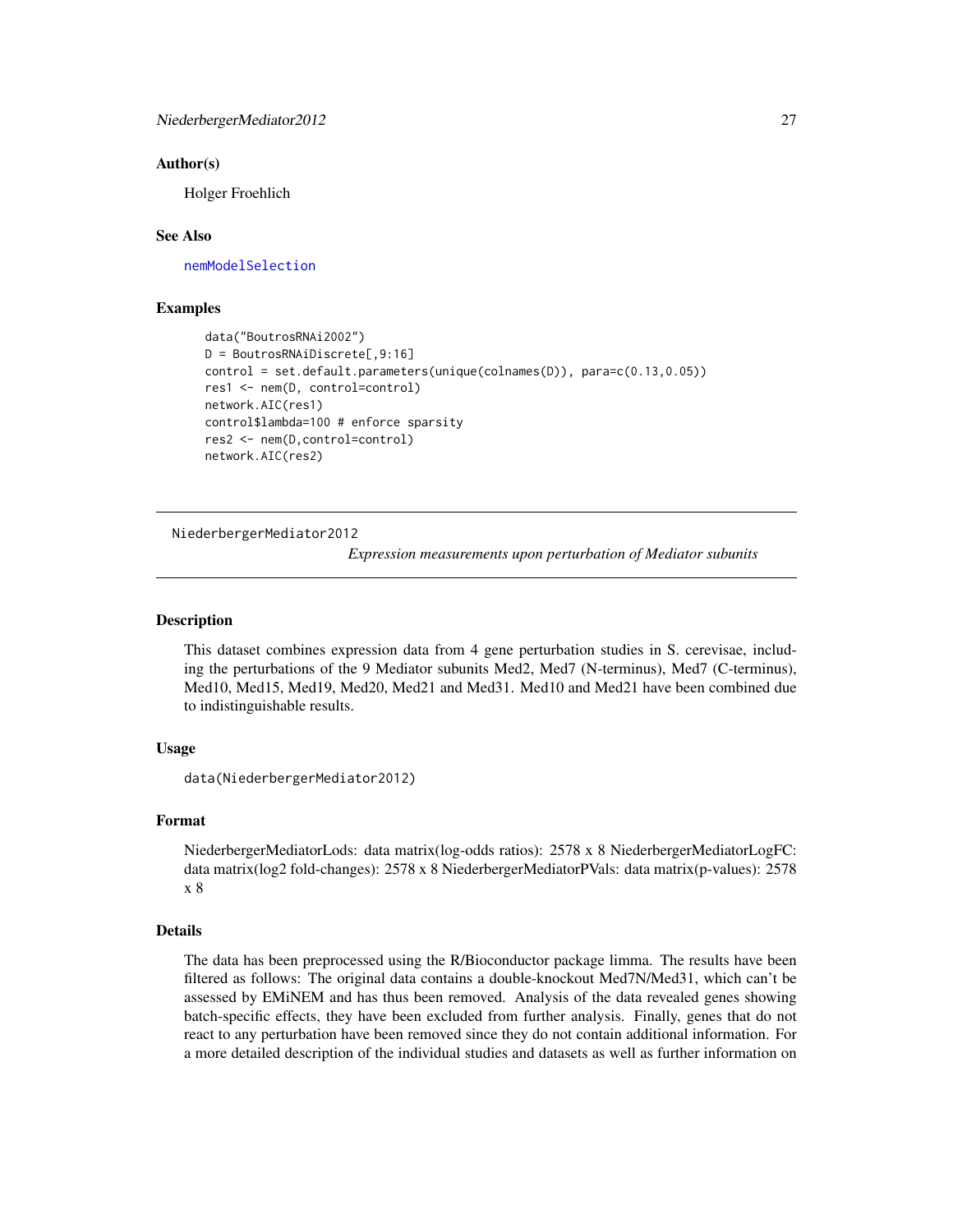data processing and results, please refer to Niederberger et al, 2012. The raw data is available on Array Express (accession number [provided upon publication]).

NiederbergerMediatorLods: the log-odds ratios NiederbergerMediatorLogFC: the log2 foldchanges NiederbergerMediatorPVals: the corresponding p-values

#### References

Niederberger T., Etzold S., Lidschreiber M., Maier K.C., Martin D.E., Fr\"o hlich H., Cramer P., Tresch A., MC EMiNEM Maps the Interaction Landscape of the Mediator. PLoS Computational Biology, 8(6): e1002568, 2012-

#### Examples

data(NiederbergerMediator2012) dim(NiederbergerMediatorLods) dim(NiederbergerMediatorLogFC) dim(NiederbergerMediatorPVals)

<span id="page-27-1"></span>plot.nem *plot nested effect model*

#### Description

plot graph of nested effects model, the marginal likelihood distribution or the posterior position of the effected genes

#### Usage

```
## S3 method for class nem
plot(x, what="graph", remove.singletons=FALSE, PDF=FALSE, filename="nemplot.pdf", thresh=0, transitiv
```
### Arguments

| X                   | nem object to plot                                                                                        |
|---------------------|-----------------------------------------------------------------------------------------------------------|
| what                | (i), "graph", (ii) "mLL" = likelihood distribution, (iii) "pos" = posterior position<br>of effected genes |
| remove.singletons   |                                                                                                           |
|                     | remove unconnected nodes from the graph plot                                                              |
| <b>PDF</b>          | output as PDF-file                                                                                        |
| filename            | filename of PDF-file                                                                                      |
| thresh              | if x has a real valued adjacency matrix (weight matrix), don't plot edges with<br>$ weight  \leq thresh$  |
| transitiveReduction |                                                                                                           |
|                     | plot a transitively reduced graph                                                                         |

<span id="page-27-0"></span>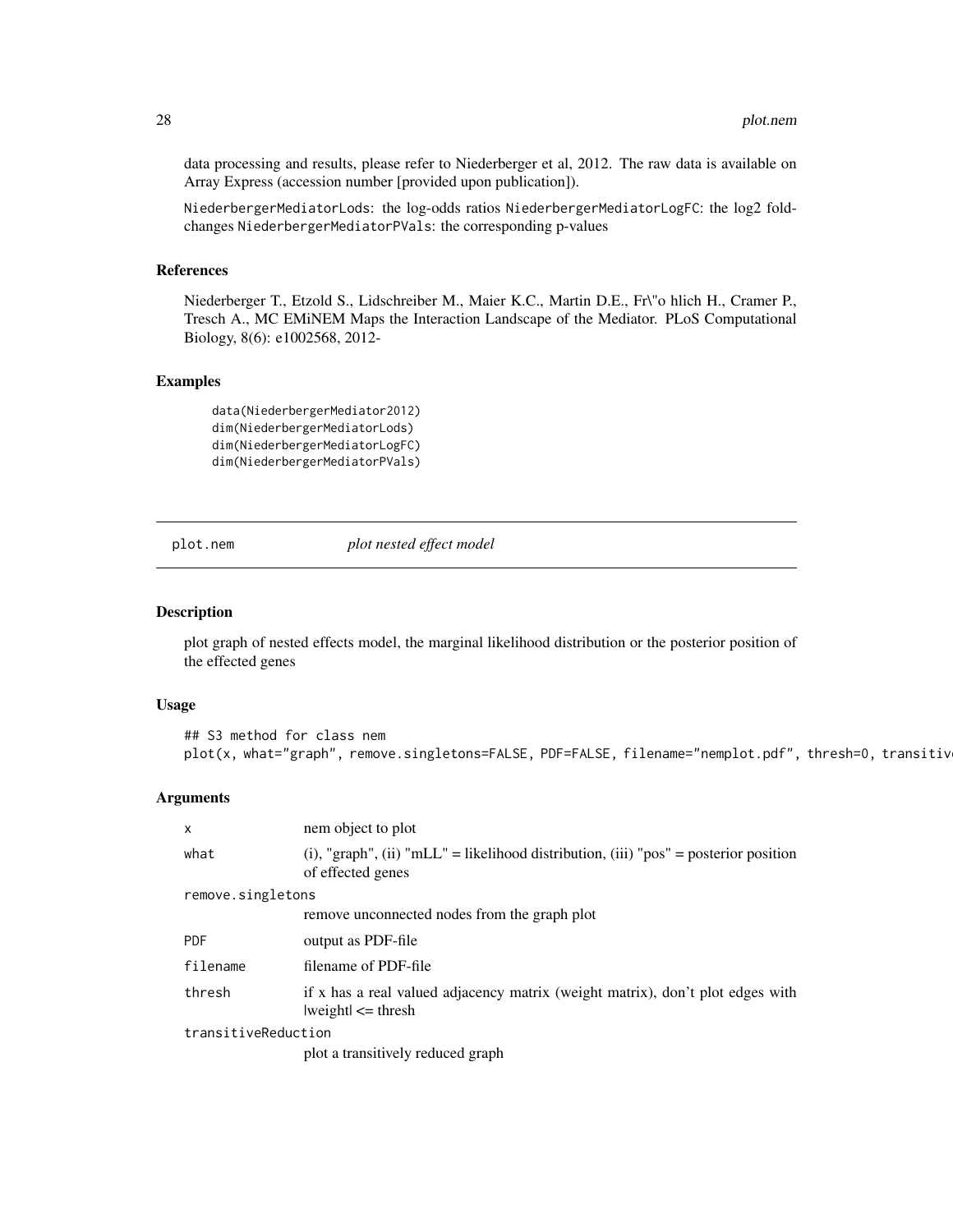<span id="page-28-0"></span>

| plot.probs | plot edge weights/probabilities. If regulation directions have been inferred (see<br>infer.edge.type), upregulated edges are drawn red and downregulated edges<br>blue. Edges, were no clear direction could be inferred, are drawn in black.                                                                                                             |
|------------|-----------------------------------------------------------------------------------------------------------------------------------------------------------------------------------------------------------------------------------------------------------------------------------------------------------------------------------------------------------|
| <b>SCC</b> | plot the strongly connected components graph                                                                                                                                                                                                                                                                                                              |
| D          | Visualize the nested subset structure of the dataset via plotEffects along with<br>the graph and show the linking of E-genes to S-genes in the dataset. Should only<br>be used for small networks. Default: Just plot the graph                                                                                                                           |
| draw.lines | If the nested subset structure is shown, should additionally lines connecting S-<br>genes and their associated E-genes be drawn? WARNING: For larger datasets<br>than e.g. 5 S-genes this most probably does not work, because the nested subset<br>structure picture then partially overlaps with the graph picture. Default: Do not<br>draw these lines |
| palette    | color palette to use: either 'BlueRed' (default) or 'Grey'                                                                                                                                                                                                                                                                                                |
| .          | other arguments to be passed to the Rgraphyiz plot function or to the graphics<br>'image' function.                                                                                                                                                                                                                                                       |

### Value

none

### Author(s)

Florian Markowetz, Holger Froehlich

### See Also

[nem](#page-13-1), [plotEffects](#page-28-1), [infer.edge.type](#page-9-1)

<span id="page-28-1"></span>plotEffects *Plots data according to a phenotypic hierarchy*

### Description

plotEffects visualizes the subset structure in the data by reordering rows and columns according to the topological order given by a phenotypic hierarchy.

### Usage

plotEffects(D,nem,border=TRUE,legend=TRUE,order=NULL,orderSCC=TRUE,palette="BlueRed",...)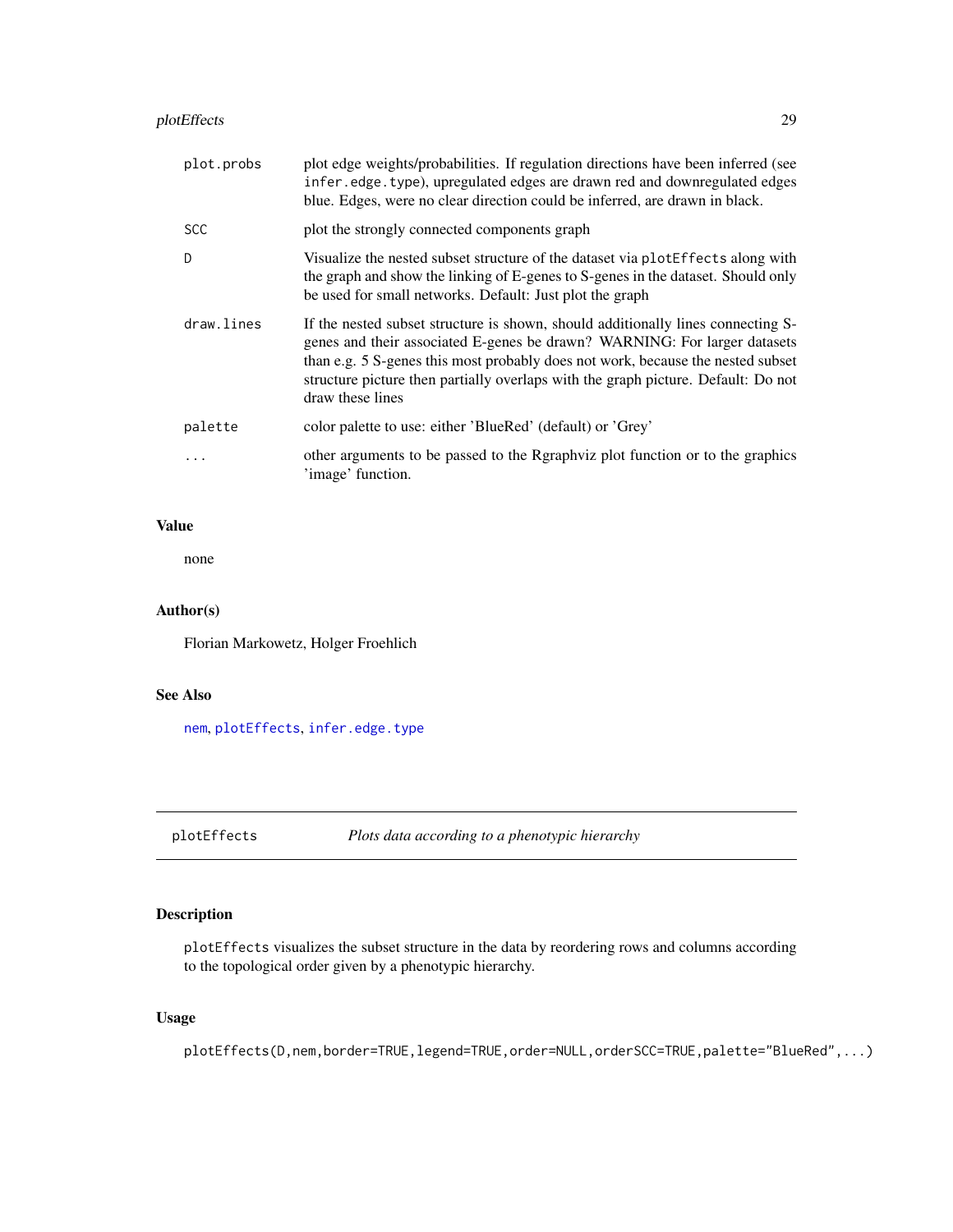#### Arguments

| D        | data matrix                                                                                                                               |
|----------|-------------------------------------------------------------------------------------------------------------------------------------------|
| nem      | phenotypic hierarchy (object of class 'score' or 'pairwise')                                                                              |
| border   | draw red lines to indicate gene-specific effect reporters. Default: TRUE                                                                  |
| legend   | plot a legend. Default: TRUE                                                                                                              |
| order    | pre-define an order of the S-genes instead of the topological order to visualize<br>the subset structure. Default: Use topological order. |
| orderSCC | Is the pre-defined order given on strongly connected components rather than on<br>individual nodes?                                       |
| palette  | color palette to use: either 'BlueRed' (default) or 'Grey'                                                                                |
| $\cdots$ | additional parameters for the graphics function 'image'                                                                                   |

### Details

The experiments in the columns are reordered according to the topological order given by a phenotypic hierarchy. The effect reporters in the rows are grouped together by their position in the hierarchy. The groups are then arranged by topological order. Within each group the rows are hierarchically clustered.

### Value

ordering of the E-genes according to the hierarchy (vector of indices)

#### Note

This function was formerly named plot.effects. This naming is not possible any more, since S3 classes were used for the function plot.nem.

### Author(s)

Florian Markowetz, Holger Froehlich

### Examples

```
data("BoutrosRNAi2002")
D <- BoutrosRNAiDiscrete[,9:16]
res <- nem(D,control=set.default.parameters(unique(colnames(D)), para=c(.13,.05)))
plotEffects(D,res)
```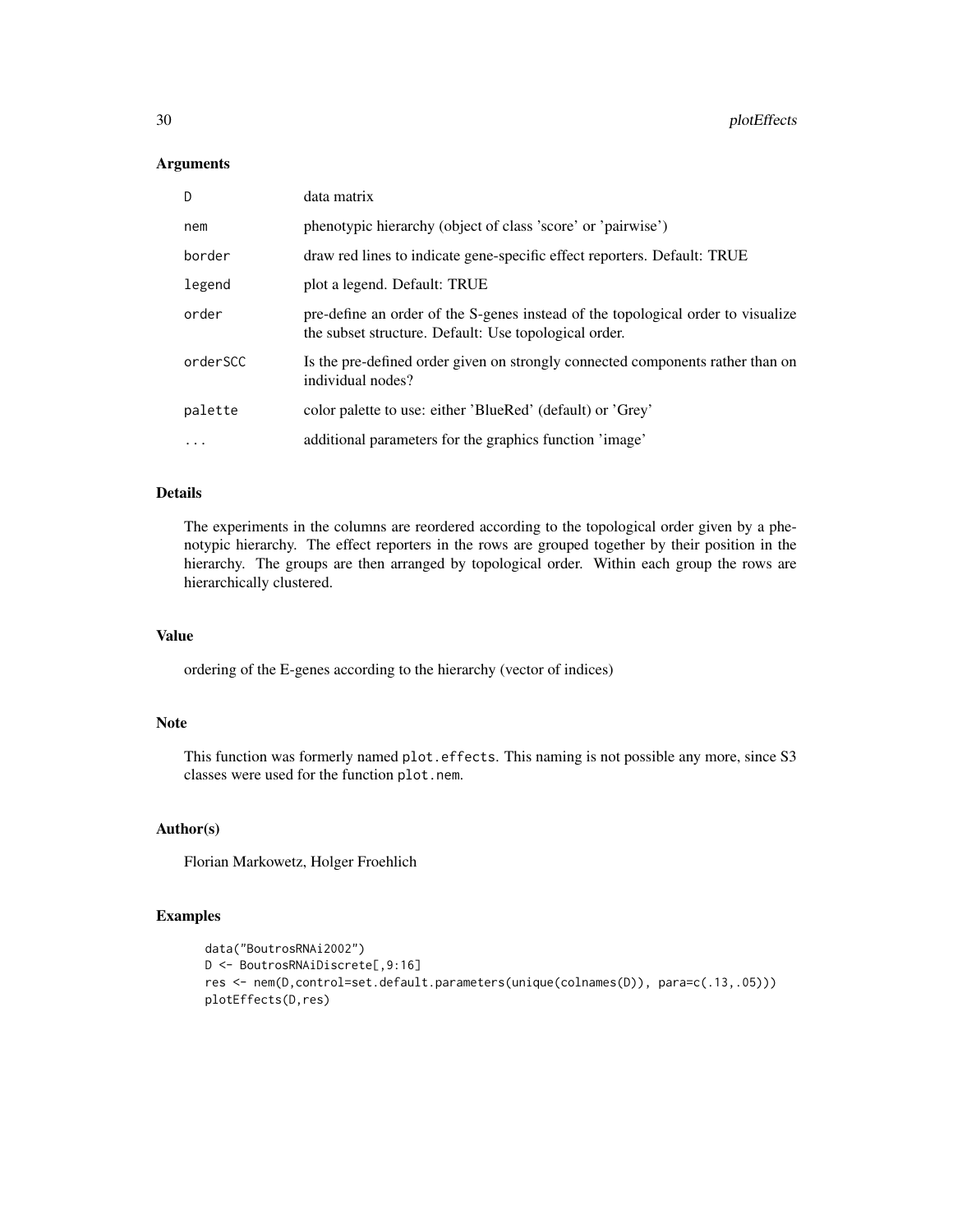<span id="page-30-0"></span>prior.EgeneAttach.EB *Initialize E-gene attachment prior for empirical Bayes*

#### **Description**

This function computes an initial prior for the attachment of E-genes based on observed log-pvalue densities or log-odds ratios. This prior can then be updated within an empirical Bayes procedure (MC.EMiNEM).

#### Usage

prior.EgeneAttach.EB(ratioMat)

### Arguments

ratioMat data matrix with experiments in the columns (log-odds ratios or log-pvalue densities)

### Value

|E-genes| x (|S-genes| + 1) matrix with prior E-gene attachment probabilities. The last column denotes the virtual 'null' S-gene, which is there to filter E-genes that have no obvious attachment to any of the real S-genes.

#### Author(s)

Theresa Niederberger, Holger Froehlich

#### References

Niederberger, T.; Etzold, S.; Lidschreiber, M; Maier, K.; Martin, D.; Fr\"ohlich, H.; Cramer, P.; Tresch, A., MC Eminem Maps the Interaction Landscape of the Mediator, PLoS Comp. Biol., 2012, submitted.

#### See Also

[set.default.parameters](#page-36-1), [nem](#page-13-1)

### Examples

```
# only for test purposes
```
data("BoutrosRNAi2002")

```
D <- BoutrosRNAiDens
```
control = set.default.parameters(unique(colnames(D)), Pe=prior.EgeneAttach.EB(D), mcmc.nsamples=100, mcmc.nbur res <- nem(D,inference="mc.eminem", control=control)

plot(res)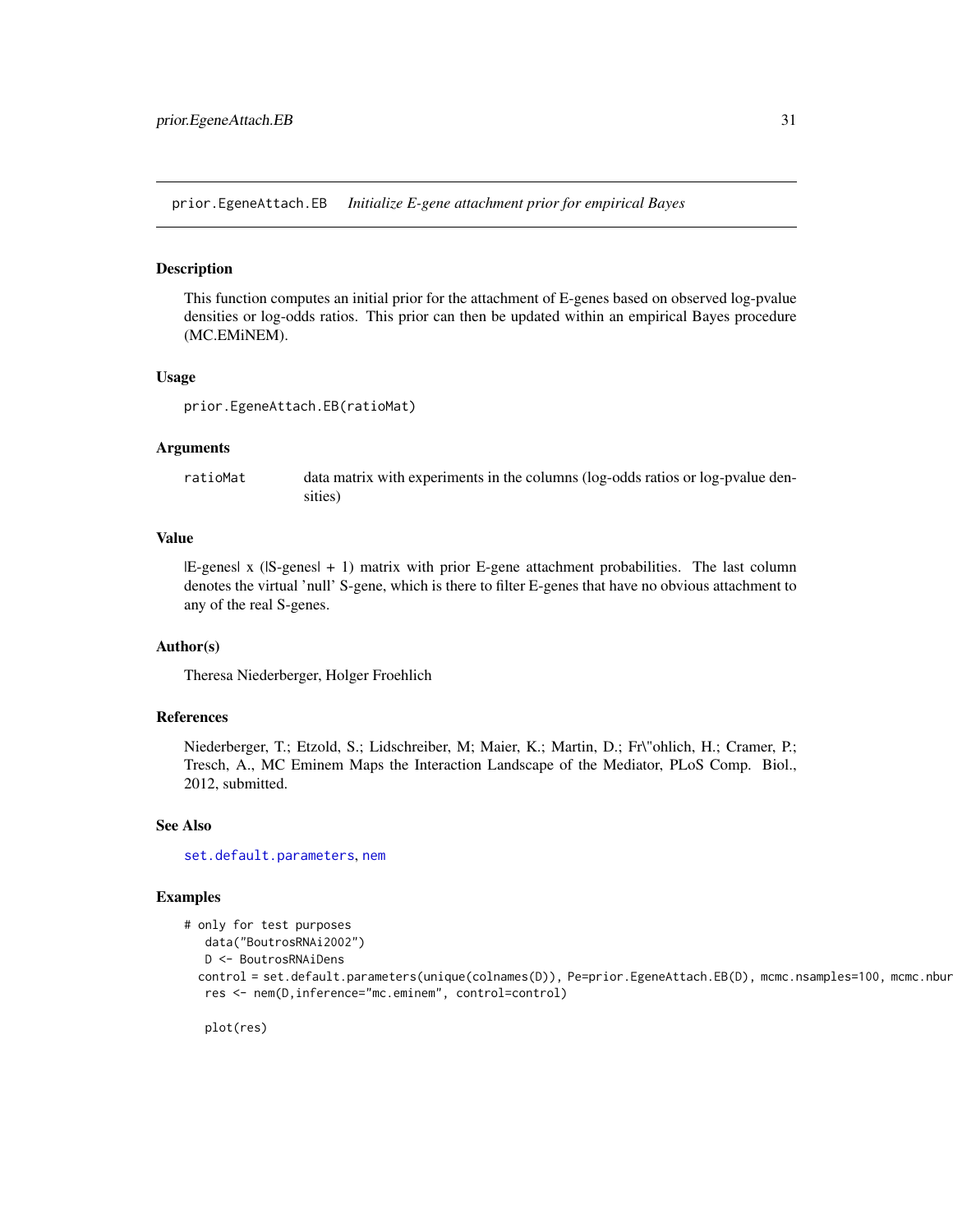<span id="page-31-1"></span><span id="page-31-0"></span>

### Description

A heuristic to prune spurious edges in a pehnotypic hierarchy

#### Usage

prune.graph(g,cutIN=NULL,cutOUT=NULL,quant=.95,verbose=TRUE)

### Arguments

| g       | an adjacency matrix or a 'graphNEL' object                                                                                           |
|---------|--------------------------------------------------------------------------------------------------------------------------------------|
| cutIN   | minimum number of missing in-edges required to cut all in-edges. Default                                                             |
| cut0UT  | minimum number of missing out-edges required to cut all out-edges                                                                    |
| quant   | if 'cutIN' or 'cutOUT' are not assigned, a quantile 'quant' of the distribution of<br>missing in- or out-edges for all nodes is used |
| verbose | Default: TRUE                                                                                                                        |

### Details

prune.graph provides a heuristic approach to prune surious edges. prune.graph compares the input graph to its transitive closure, and counts for each node how many incoming and outgoing edges are missing. If the number is bigger than a user-defined cutoff, all incoming (outgoing) edges are removed.

### Value

| graph       | the pruned phenotypic hierarchy (a 'graphNEL' object) |
|-------------|-------------------------------------------------------|
| removed     | number of removed edges                               |
| missing.in  | number of missing in-edges for each node              |
| missing.out | number of missing out-edges for each node             |

#### Author(s)

Florian Markowetz

### Examples

```
# a transitively closed core with two spurious edges
g \leftarrow matrix(0, 5, 5)g[1,2] <- 1
g[2,c(3,4)] <- 1
g[3, 4] <- 1
g[4,5] < -1
```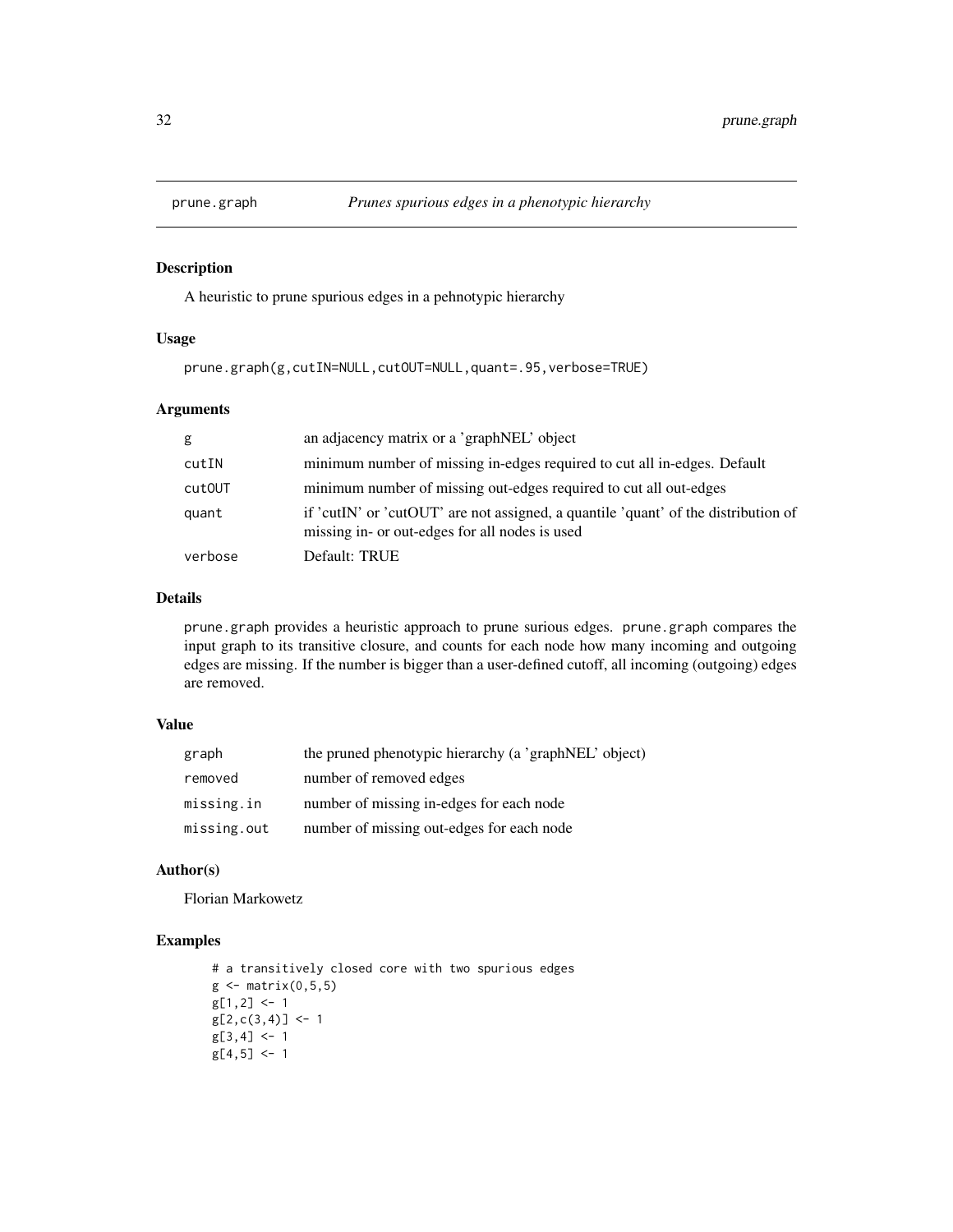#### <span id="page-32-0"></span>quicknem 33

```
dimnames(g) <- list(LETTERS[1:5],LETTERS[1:5])
g <- as(g,"graphNEL")
# prune graph
gP <- prune.graph(g)
# plot
par(mfrow=c(1,2))
plot(g,main="two spurious edges")
plot(gP$graph,main="pruned")
```
quicknem *Quick run of Nested Effects Models inference*

### Description

Interface to learn NEM models from data

### Usage

quicknem(D,type="CONTmLLDens",inference="nem.greedy",controls.name=NULL,contrasts=NULL,normalize=FA

### Arguments

| D             | ExpressionSet object or data matrix with raw or normalized expression data.                                                                                                                                                                                                                         |
|---------------|-----------------------------------------------------------------------------------------------------------------------------------------------------------------------------------------------------------------------------------------------------------------------------------------------------|
| type          | Parameter estimation, either mLL, FULLmLL, CONTmLL, CONTmLLBayes, CONTmLLMAP,<br>depn.                                                                                                                                                                                                              |
| inference     | search to use exhaustive enumeration, triples for triple-based inference, pairwise<br>for the pairwise heuristic, ModuleNetwork for the module based inference, nem. greedy<br>for greedy hillclimbing, nem.greedyMAP for alternating MAP optimization us-<br>ing log odds or log p-value densities |
| controls.name | Pattern to search for in the columnnames of D. Defines which columns in D<br>should be regarded as controls.                                                                                                                                                                                        |
| contrasts     | String defining the contrasts to estimate via limma                                                                                                                                                                                                                                                 |
| normalize     | boolean value, should quantile normalization be performed                                                                                                                                                                                                                                           |
| cutoff        | P-value cutoff for differential expression using adjusted p.values from limma.                                                                                                                                                                                                                      |
| <b>DIR</b>    | Directory name, where additional informative plots should be stored. Created if<br>not present.                                                                                                                                                                                                     |
| plot          | Should the inferred network be plotted?                                                                                                                                                                                                                                                             |
| bootstrap     | Integer defining the number of bootstrapping samples to be performed. Defaults<br>to $0$ .                                                                                                                                                                                                          |
| $\cdots$      | other arguments to pass                                                                                                                                                                                                                                                                             |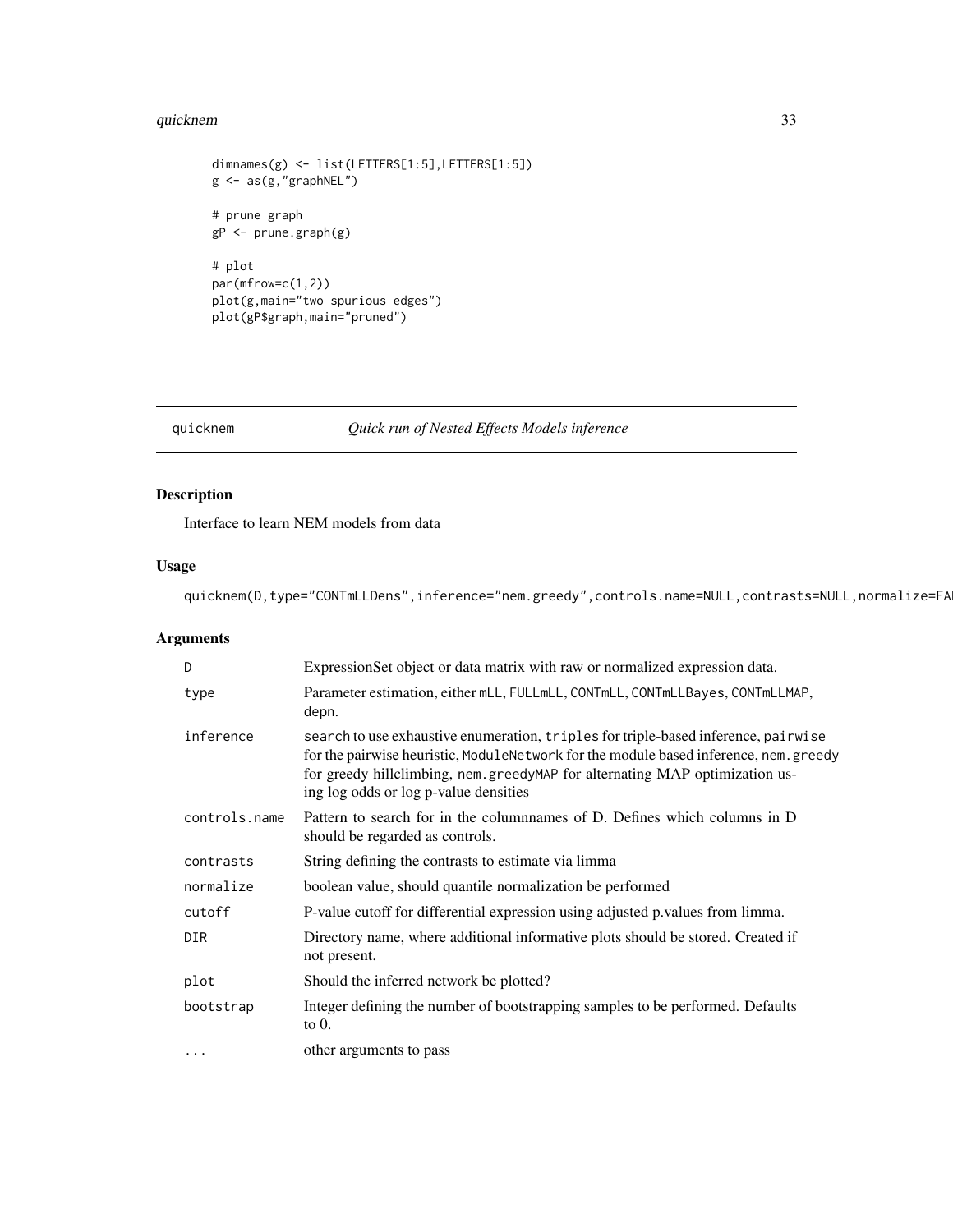Wrapper function for call of nem inference. Extracts differential genes for given contrasts and infers a NEM - graph for the given inference type.

- D Is either an ExpressionSet Object or a matrix/data.frame containing the expression values from the siRNA knockdown experiments. If an ExpressionSet, the data is extracted via exprs(ExpressionSet). The knockdowns must be in the columns, the measured effect genes in the rows of the expression matrix.
- type mLL or FULLmLL or CONTmLL or CONTmLLBayes or CONTmLLMAP or depn. CONTmLLDens and CONTmLLRatio are identical to CONTmLLBayes and CONTmLLMAP and are still supported for compatibility reasons. mLL and FULLmLL are used for binary data (see BoutrosRNAiDiscrete) and CONTmLL for a matrix of effect probabilities. CONTmLLBayes and CONTmLLMAP are used, if log-odds ratios, p-value densities or any other model specifies effect likelihoods. CONTmLLBayes refers to an inference scheme, were the linking positions of effect reporters to network nodes are integrated out, and CONTmLLMAP to an inference scheme, were a MAP estimate for the linking positions is calculated. depn indicates Deterministic Effects Propagation Networks (DEPNs).
- inference Type of network reconstruction. search enumerates all possible networks. Set to triples, pairwise, ModuleNetwork, nem.greedy or nem.greedyMAP for heuristic search of the network.
- controls.name Defines a pattern to search for in the column names of D, which describes the control experiments. Each remaining experiment is then compared via limma to these controls by defining the appropriate contrasts. If NULL, then controls.name must be given, except for using type="depn", where neither controls.name nor contrasts needs to be defined.
- contrasts Defines the contrasts of interest that should be used for the limma analysis. If NULL, then controls.name must be given, except for using type="depn", where neither controls.name nor contrasts needs to be defined.
- DIR In case of type="CONTmLLDens" or type="CONTmLLBayes" some additional plots for the BUM model fits are created and stored here.

#### Value

| graph     | the inferred directed graph (graphNEL object)                                                                                                                    |
|-----------|------------------------------------------------------------------------------------------------------------------------------------------------------------------|
| mLL       | log posterior marginal likelihood of final model                                                                                                                 |
| pos       | posterior over effect positions                                                                                                                                  |
| mappos    | MAP estimate of effect positions                                                                                                                                 |
| selected  | selected E-gene subset                                                                                                                                           |
| LLperGene | likelihood per selected E-gene                                                                                                                                   |
| control   | hyperparameter as in function call                                                                                                                               |
| bootstrap | Integer number defining how many bootstrap samples should be drawn. If 0, no<br>bootstrapping will be performed. Else, nem. bootstrap will be called internally. |

#### Author(s)

Christian Bender, Holger Froehlich, Florian Markowetz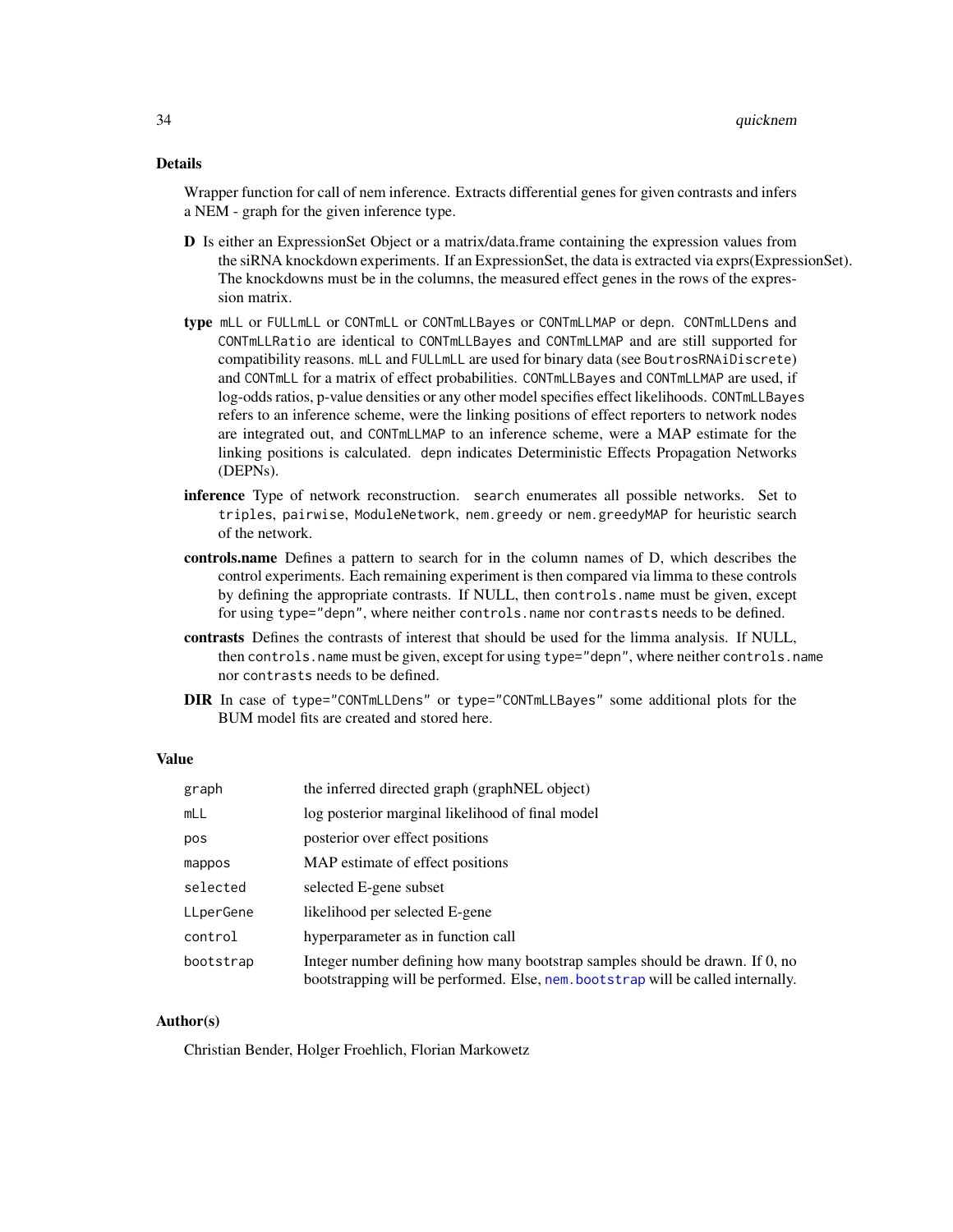#### <span id="page-34-0"></span>SahinRNAi2008 35

#### See Also

[nem](#page-13-1), [set.default.parameters](#page-36-1), [nemModelSelection](#page-24-1), [nem.jackknife](#page-23-1), [nem.bootstrap](#page-16-1), [nem.consensus](#page-18-1), [local.model.prior](#page-12-1), [plot.nem](#page-27-1)

### Examples

```
## Not run:
data(BoutrosRNAi2002)
exps <- colnames(BoutrosRNAiExpression)
res <- quicknem(BoutrosRNAiExpression,controls="control")
res <- quicknem(BoutrosRNAiExpression,controls="control",type="CONTmLLRatio")
res <- quicknem(BoutrosRNAiExpression,controls="control",type="CONTmLLRatio",inference="ModuleNetwork")
contrasts <- c("rel-control","rel-LPS","key-control","key-LPS","tak-control","tak-LPS","mkk4hep-control","mkk4h
res <- quicknem(BoutrosRNAiExpression,contrasts=contrasts)
data(SahinRNAi2008)
dat <- dat.unnormalized #[,sample(1:17,5)]
res <- quicknem(dat,type="depn")
## End(Not run)
```
SahinRNAi2008 *Combinatorial Protein Knockdowns in the ERBB Signaling Pathway*

#### Description

Sixteen RNAi knockdowns (including 3 double knockdowns) of proteins in the ERBB signaling pathway of trastuzumab resistant breast cancer cells were conducted. Reverse Phase Protein Array (RPPA) measurments for 10 signaling intermediates are available before and after EGF stimulation with 4 technical and 3 biological replicates.

#### Usage

```
data(SahinRNAi2008)
```
#### Format

dat.unnormalized:  $408 \times 17$  matrix (rows = RPPA measurements for  $(16 \text{ KOs} + \text{MOCK}) \times 4$  technical x 3 biological replicates, columns = 10 antibodies + 6 proteins without measurements + time) dat.normalized: 408 x 17 matrix (measurements from technical and biological replicates are quantile normalized for each RNAi experiment) map.int2node: list with names being interventions (=names of dat.normalized) and entries being node names (=column names of dat.normalized)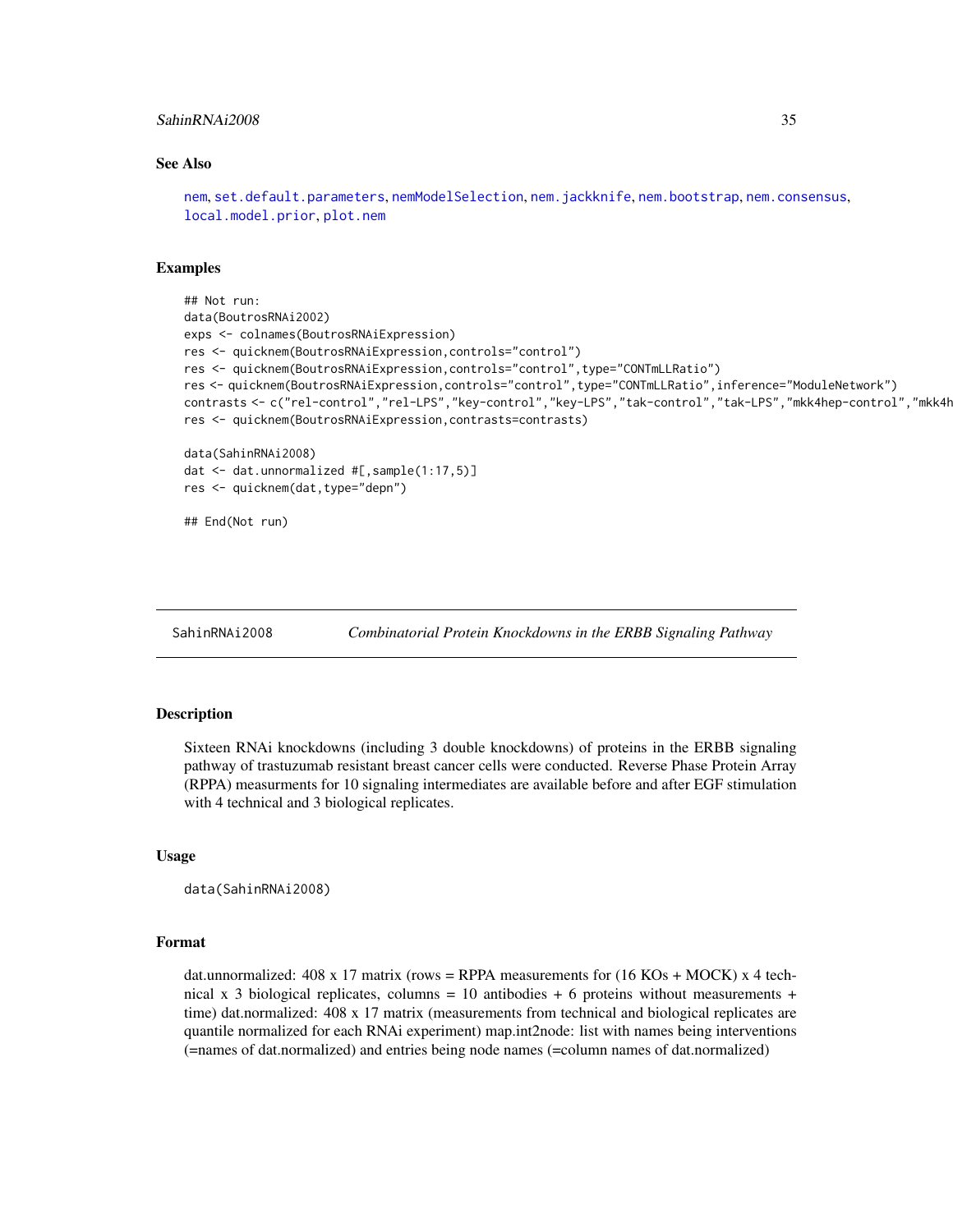The cells were lysed on ice by scraping the cells in M-PER lysis buffer (Pierce, Rockford, IL) containing protease inhibitor Complete Mini (Roche, Basel), anti-phosphatase PhosSTOP (Roche, Basel), 10 mM NaF and 1mM Na4VO3. Protein concentrations were determined with a BCA Protein Assay Reagent Kit (Pierce, Rockford, IL). Lysates were mixed 1:2 with 2 times Protein Arraying Buffer (Whatman, Brentfort, UK) to obtain a final protein concentration of 1.5 mug/muL. Briefly, these lysates were printed onto nitrocellulose coated ONCYTE-slides (Grace Bio Labs, Bend, USA) using a non-contact piezo spotter, sciFlexxarrayer S5 (Scienion, Berlin, Germany). After primary and near-infrared (NIR)-dye labeled secondary antibodies applied, spots were analysed using an Odyssey scanner (LI-COR, Lincoln, USA) and signal intensities were quantified using Odyssey 2.0 software (For detailed information and an antibody list, see Sahin et al., 2008). Since no antibody against MEK1 was available, we measured protein expression of pERK1/2, which is downstream of MEK1.

### References

Oezguer Sahin, Holger Froehlich, Christian Loebke, Ulrike Korf, Sara Burmester, Meher Majety, Jens Mattern, Ingo Schupp, Claudine Chaouiya, Denis Thieffry, Annemarie Poustka, Stefan Wiemann, Tim Beissbarth, Dorit Arlt, Modeling ERBB receptor-regulated G1/S transition to find novel targets for de novo trastuzumab resistance, BMC Systems Biology, 2008

#### See Also

[BoutrosRNAi2002](#page-2-1)

#### Examples

data("SahinRNAi2008") dim(dat.normalized) dim(dat.unnormalized)

SCCgraph *Combines Strongly Connected Components into single nodes*

#### Description

SCCgraph is used to identify all nodes which are not distinguishable given the data.

#### Usage

```
SCCgraph(x,name=TRUE,nlength=20)
```
### Arguments

|         | graphNEL object or an adjacency matrix                                                                 |
|---------|--------------------------------------------------------------------------------------------------------|
| name    | Concatenate all names of summarized nodes, if TRUE, or number nodes, if<br><b>FALSE.</b> Default: TRUE |
| nlength | maximum length of names                                                                                |

<span id="page-35-0"></span>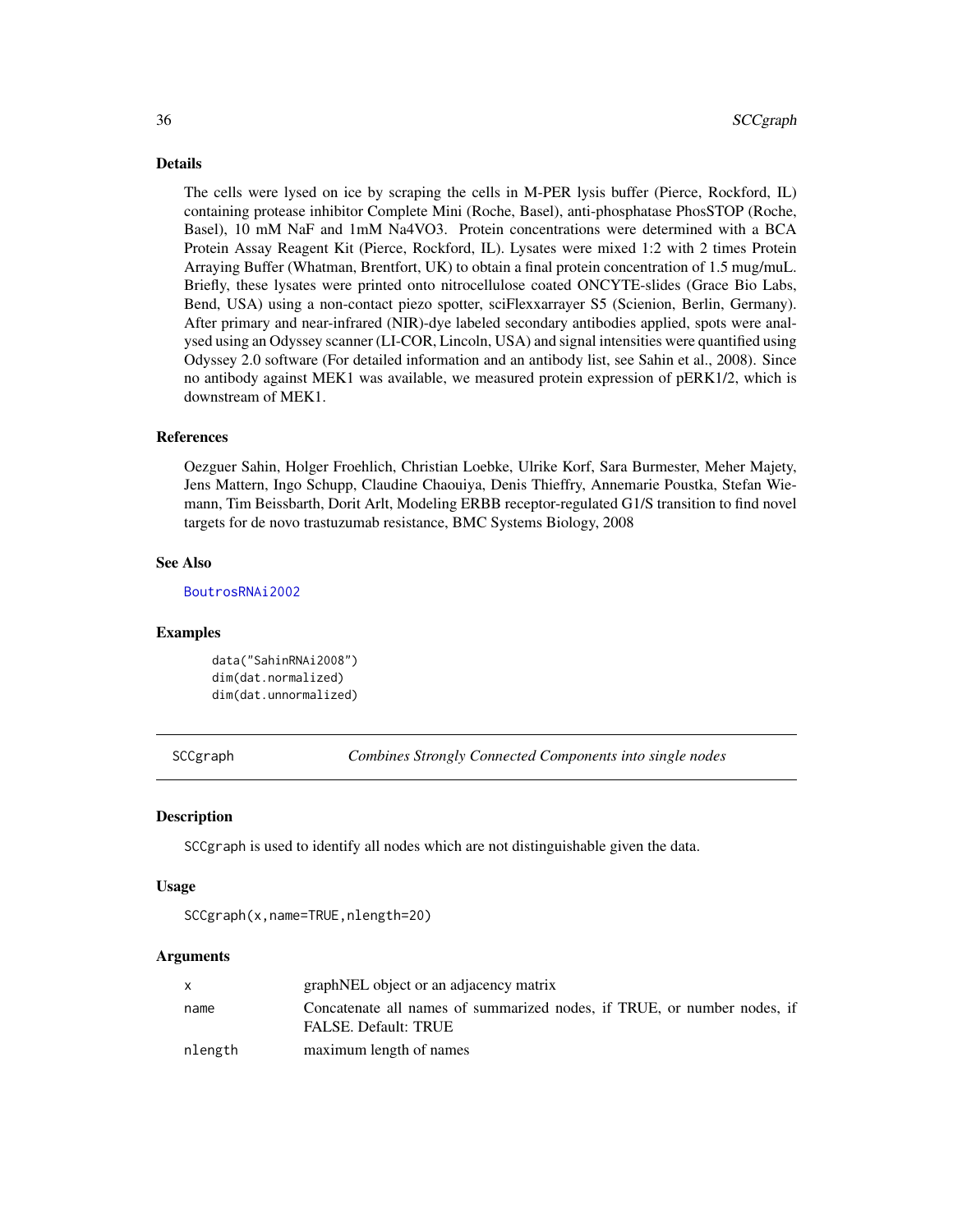<span id="page-36-0"></span>A graph inferred by either nem or nemModelSelection may have cycles if some phenotypic profiles are not distinguishable. The function SCCgraph identifies cycles in the graph (the strongly conneced components) and summarizes them in a single node. The resulting graph is then acyclic.

#### Value

| graph     | a graphNEL object with connected components of the input graph summarized<br>into single nodes |
|-----------|------------------------------------------------------------------------------------------------|
| scc       | a list mapping SCCs to nodes                                                                   |
| which.scc | a vector mapping nodes to SCCs                                                                 |

### Author(s)

Florian Markowetz, Holger Froehlich

### See Also

[nem](#page-13-1), [transitive.reduction](#page-43-1)

#### Examples

```
data("BoutrosRNAi2002")
D <- BoutrosRNAiDiscrete[,9:16]
res <- nem(D,control=set.default.parameters(unique(colnames(D)), para=c(.13,.05)))
#
sccg <- SCCgraph(res$graph,name=TRUE)
#
par(mfrow=c(1,2))
plot.nem(res, main="inferred from data")
plot(sccg$graph, main="condensed (rel,key)")
```
<span id="page-36-1"></span>set.default.parameters

*Get/set hyperparameters*

#### Description

Allows to set and retrieve various hyperparameters for different inference methods.

#### Usage

set.default.parameters(Sgenes, ...)

#### Arguments

| Sgenes | character vector of S-gene identifiers |
|--------|----------------------------------------|
| .      | parameters to set (see details)        |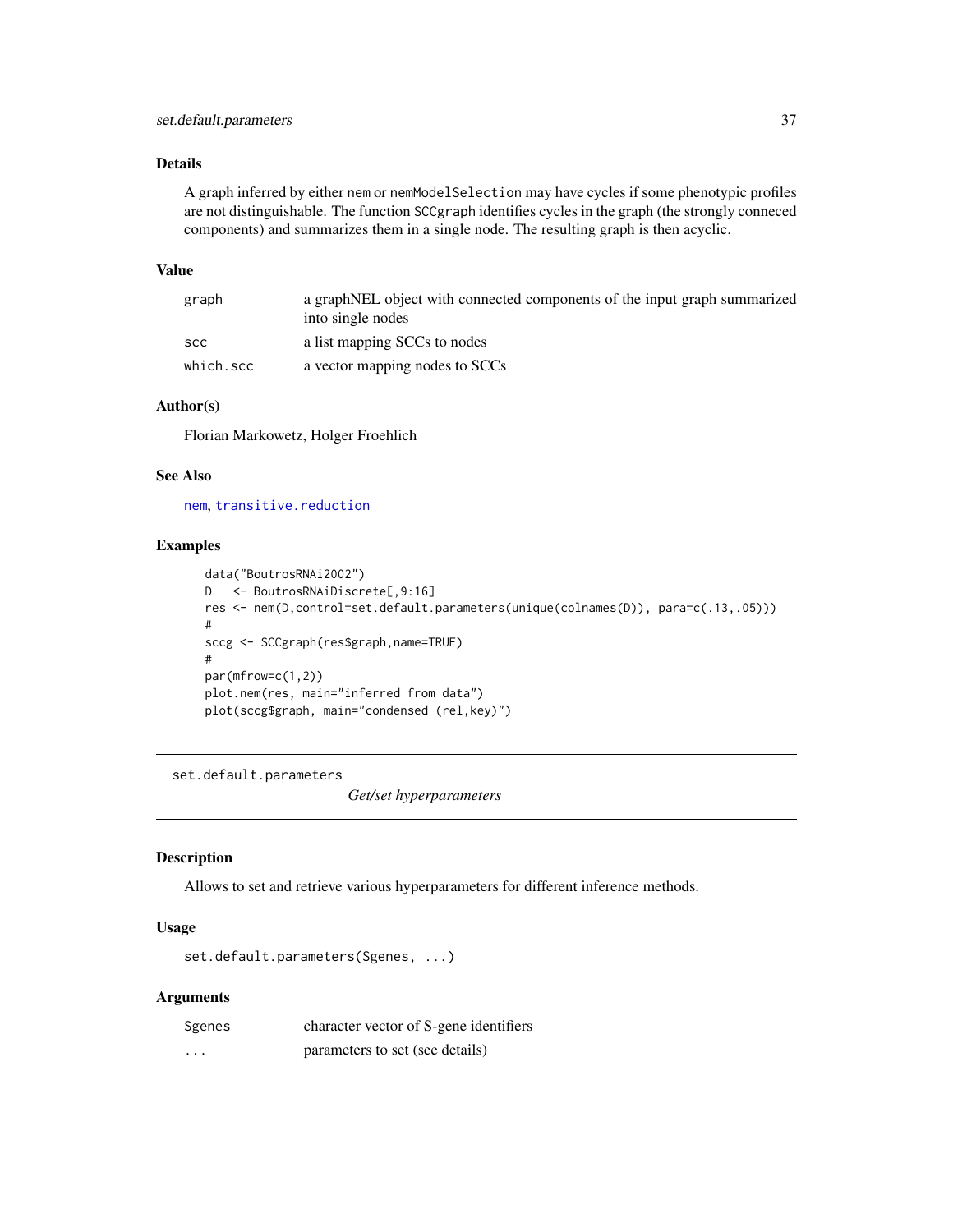Since version 2.5.4 functions in the nem package do not have any more a large amount of individual parameters. Instead there is just one hyperparameter, which is passed to all functions. Parameter values with the hyperparameter can be set with this function.

- type mLL or FULLmLL or CONTmLL or CONTmLLBayes or CONTmLLMAP or depn. CONTmLLDens and CONTmLLRatio are identical to CONTmLLBayes and CONTmLLMAP and are still supported for compatibility reasons. mLL and FULLmLL are used for binary data (see BoutrosRNAiDiscrete) and CONTmLL for a matrix of effect probabilities. CONTmLLBayes and CONTmLLMAP are used, if log-odds ratios, p-value densities or any other model specifies effect likelihoods. CONTmLLBayes refers to an inference scheme, were the linking positions of effect reporters to network nodes are integrated out, and CONTmLLMAP to an inference scheme, were a MAP estimate for the linking positions is calculated. depn indicates Deterministic Effects Propagation Networks (DEPNs).
- para vector of length two: false positive rate and false negative rate for binary data. Used by mLL
- hyperpara vector of length four: used by FULLmLL() for binary data
- Pe prior of effect reporter positions in the phenotypic hierarchy (same dimension as D). Not used type depn. Default: NULL
- Pm prior over models (n x n matrix). Default: NULL
- Pm.frac\_edges expected fraction of edges in the true S-gene graph
- **Pmlocal** local model prior for pairwise and triple learning. For pairwise learning generated by local.model.prior according to arguments local.prior.size and local.prior.bias
- local.prior.size prior expected number of edges in the graph (for pairwise learning). Default: no. nodes
- **local.prior.bias** bias towards double-headed edges. Default: 1 (no bias; for pairwise learning)
- triples.thrsh threshold for model averaging to combine triple models for each edge. Default: 0.5
- **lambda** regularization parameter to incorporate prior assumptions. May also be a vector of possible values, if nemModelSelection is used, Default: 0 (no regularization)
- delta regularization parameter for automated subset selection of effect reporters. If no E-gene selection is wanted, set delta to 0. Default: 1/ (no. S-genes + 1)
- selEGenes.method If "regularization", E-gene selection is performed by introducing a "null" Sgene to which E-genes are attached with probability delta/ (no. S-genes + 1). If "iterative" and selEGenes=TRUE, getRelevantEGenes is called and a new model is trained on the selected E-genes. The process is then repeated until convergence. Default: "regularization"
- selEGenes Tune parameter delta for automated selection of E-genes. Default: FALSE. NOTE: Since version > 2.18.0 E-gene selection is now performed per default by using the regularization mechanism with parameter delta. If no E-gene selection is wanted, set delta to 0.
- trans.close Should always transitive closed graphs be computed? Default: TRUE. NOTE: This has only an impact for type nem.greedyMAP and depn. Default: TRUE
- backward.elimination For module networks and greedy hillclimbing inference: Try to eliminate edges increasing the likelihood. Works only, if trans.close=FALSE. Default: FALSE
- mode For Bayesian network inference and DEPNs: binary\_ML: effects come from a binomial distribution - ML learning of parameters (Bayesian networks only); binary\_Bayesian: effects come from a binomial distribution - Bayesian learning of parameters (Bayesian networks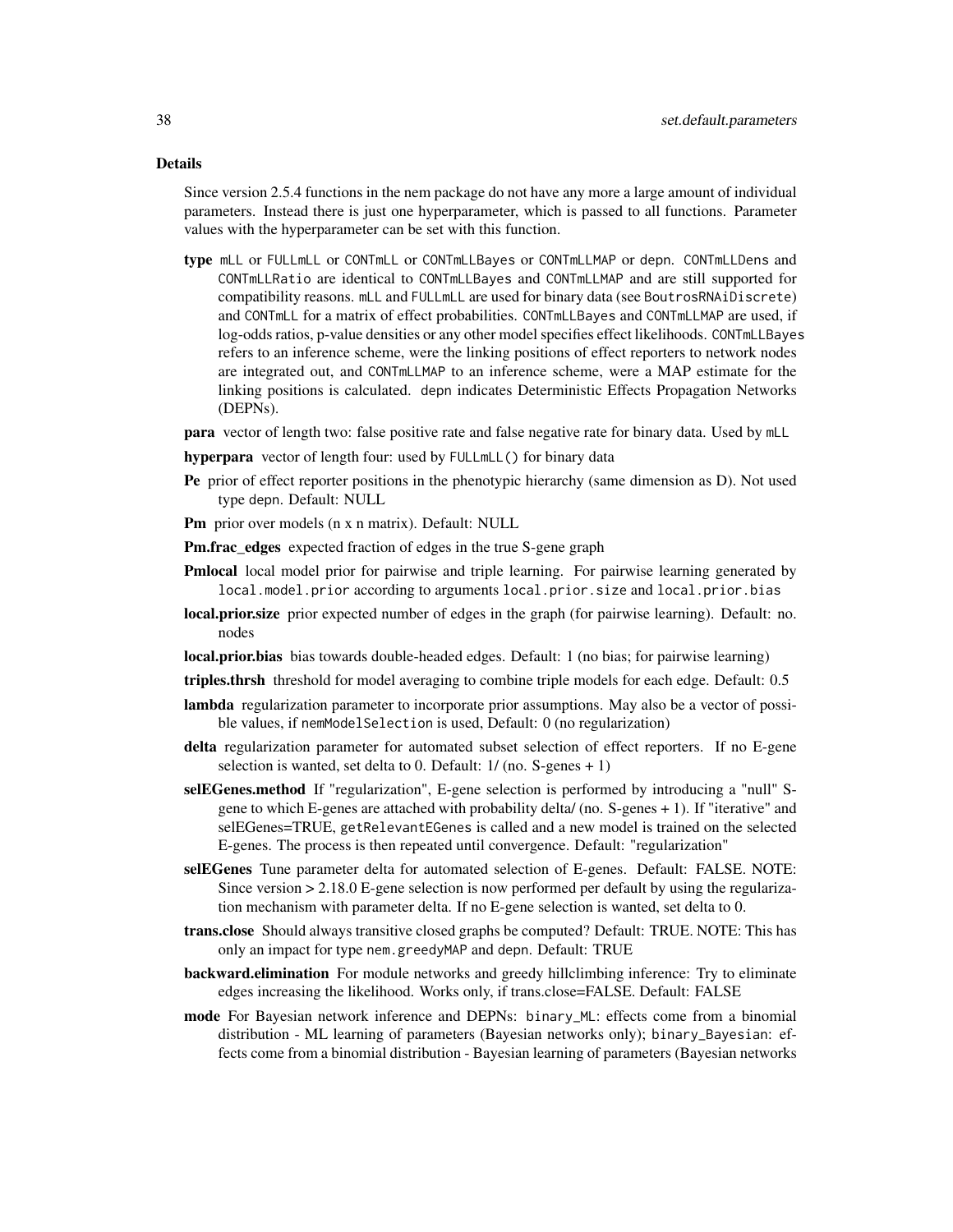only); continuous\_ML: effects come from a normal distribution - ML learning of parameters; continuous\_Bayesian: effects come from a normal distribution - Bayesian learning of parameters.

- **nu.intervention, lambda.intervention** For depn: For any perturbed node we suppose the unknown mean mu given its unknown variance sigma2 to be drawn from N(nu.intervention, sigma2/lambda.intervention). Default: nu.intervention=0.6, lambda.intervention=4
- nu.no\\_intervention, lambda.no\\_intervention The same parameters for unperturbed nodes. Default: nu.no\ intervention=0.95, lambda.no\ intervention=4
- df.intervention, scale.intervention For depn: The unknown variance sigma2 for perturbed nodes is supposed to be drawn from Inv- $\chi^2$ (df.intervention, scale.intervention). Default: df.intervention=4.4, scale.intervention=4.4
- df.no\\_intervention, scale.no\\_intervention The same parameters for unperturbed nodes. Default: df.no\\_intervention=4.4, scale.no\\_intervention=0.023
- **map** For depn: Mapping of interventions to network nodes. The format is a named list of strings with names being the interventions and entries being the network nodes. Default: Entries and names are the network nodes.
- outputdir Directory where to put diagnostic plots. Default: folder "QualityControl" in current working directory

debug Print out or plot diagnostic information. Default: FALSE

mc.cores number of cores to be used on a multicore processor. Default: 8

- mcmc.nsamples Number of MCMC samples to take. Default: 1e6
- mcmc.nburnin Number of additional samples for burnin phase. Default: 1e6
- mcmc.seed random seed. Default: 1234
- mcmc.hyperprior Parameter for exponential distribution hyperprior for regularization parameter 1/lambda. Default: 1
- eminem.maxsteps Maximum number of iterations for the EM algorithm (MC.EMINEM). Default: 1000
- **eminem.sdVal** positive number, between 1 and  $ncol(D)*(ncol(D)-1)$ : number of edges to change in one MCMC step; see paper for the author's choice. Default: 1
- eminem.changeHfreq positive number, mcmc.nsamples must be a multiple: the Empirical Bayes step is performed every <changeHfreq> steps (see paper for the author's choice); set >= mcmc.nsamples (or leave to default) to exclude this step. Default: NULL
- prob.cutoff Only edges with probability > prob.cutoff are assumed to be present. Default: 0.5

#### Value

A list containing all parameters described above.

#### Author(s)

Holger Froehlich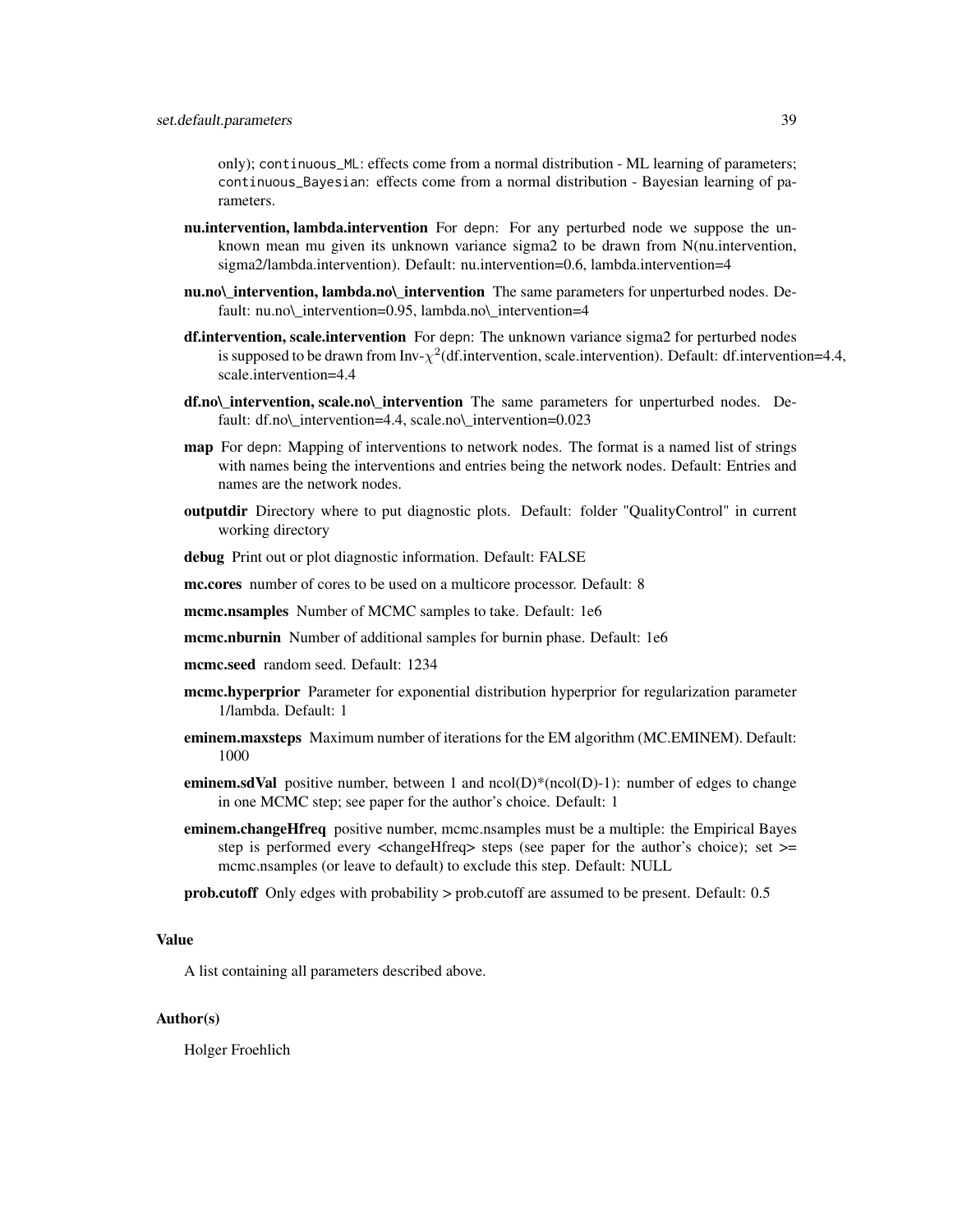#### References

Markowetz, F.; Bloch, J. & Spang, R., Non-transcriptional Pathway Features Reconstructed from Secondary Effects of RNA interference. Bioinformatics, 2005, 21, 4026 - 4032\

Markowetz, F.; Kostka, D.; Troyanskaya, O. & Spang, R., Nested Effects Models for High-dimensional Phenotyping Screens. Bioinformatics, 2007, 23, i305 - i312\

Fr\"ohlich, H.; Fellmann, M.; S\"ultmann, H.; Poustka, A. & Beissbarth, T. Large Scale Statistical Inference of Signaling Pathways from RNAi and Microarray Data. BMC Bioinformatics, 2007, 8, 386\

Fr\"ohlich, H.; Fellmann, M.; S\"ultmann, H.; Poustka, A. & Beissbarth, T. Estimating Large Scale Signaling Networks through Nested Effect Models with Intervention Effects from Microarray Data. Bioinformatics, 2008, 24, 2650-2656\

Tresch, A. & Markowetz, F., Structure Learning in Nested Effects Models Statistical Applications in Genetics and Molecular Biology, 2008, 7\

Zeller, C.; Fr\"ohlich, H. & Tresch, A., A Bayesian Network View on Nested Effects Models EURASIP Journal on Bioinformatics and Systems Biology, 2009, 195272\

Fr\"ohlich, H.; Tresch, A. & Beissbarth, T., Nested Effects Models for Learning Signaling Networks from Perturbation Data. Biometrical Journal, 2009, 2, 304 - 323\

Fr\"ohlich, H.; Sahin, \"O.; Arlt, D.; Bender, C. & Beissbarth, T. Deterministic Effects Propagation Networks for Reconstructing Protein Signaling Networks from Multiple Interventions. BMC Bioinformatics, 2009, 10, 322\

Fr\"ohlich, H.; Praveen, P. & Tresch, A., Fast and Efficient Dynamic Nested Effects Models. Bioinformatics, 2011, 27, 238-244\

Niederberger, T.; Etzold, S.; Lidschreiber, M; Maier, K.; Martin, D.; Fr\"ohlich, H.; Cramer, P.; Tresch, A., MC Eminem Maps the Interaction Landscape of the Mediator, PLoS Comp. Biol., 2012, submitted.

#### Examples

control = set.default.parameters(LETTERS[1:5], type="CONTmLLBayes", selEGenes=TRUE) # set inference type and wheth

sim.intervention *Simulate interventions in a Nested Effects Model*

#### Description

Simulates a knock-down of a list of network nodes and returns the network nodes and effect reporters, where effects are expected.

#### Usage

```
sim.intervention(x, int, T=1)
```
<span id="page-39-0"></span>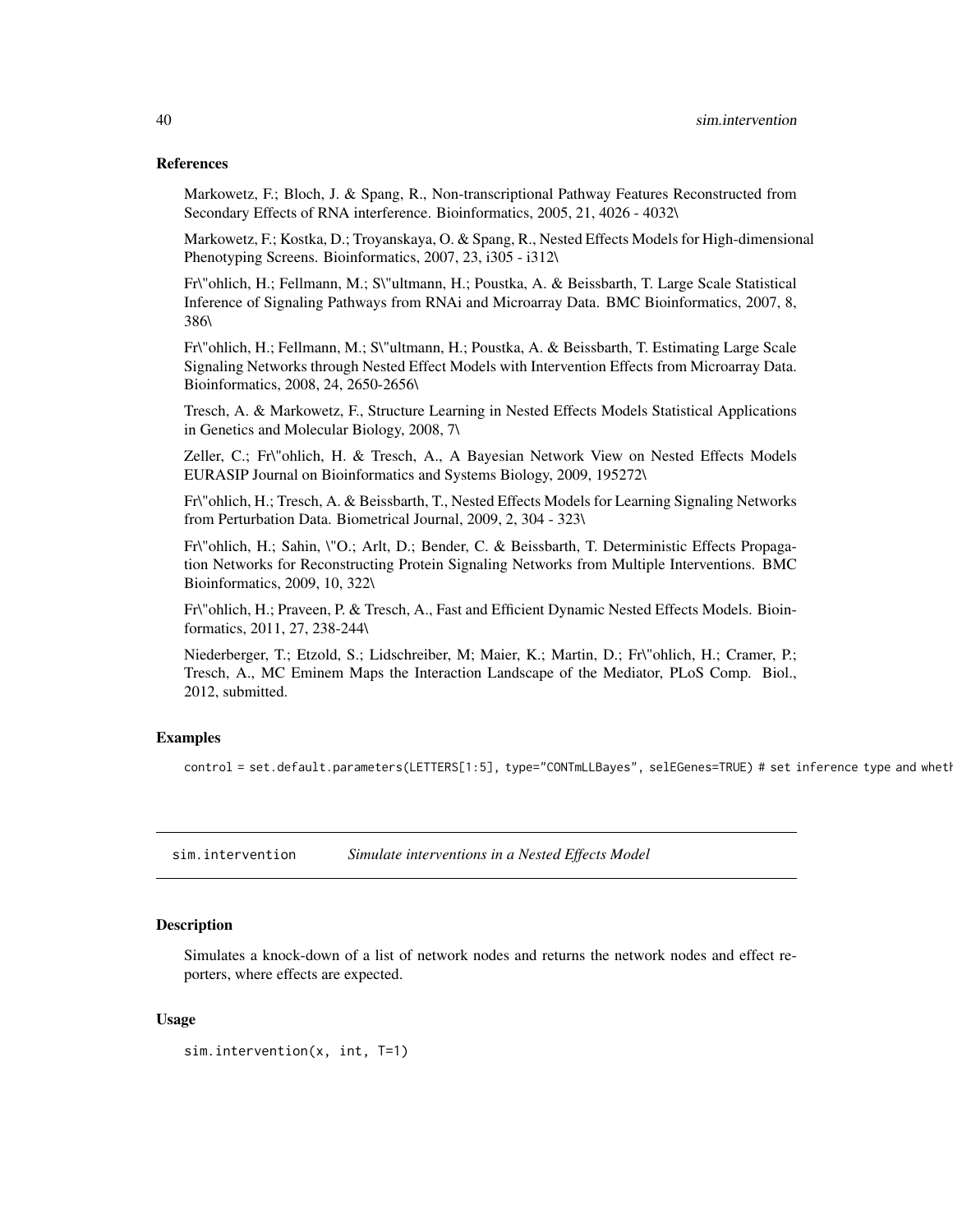#### <span id="page-40-0"></span> $\mathbf{s}$ ubsets  $\mathbf{41}$

### Arguments

| $\mathsf{x}$ | nem object                                               |
|--------------|----------------------------------------------------------|
| int          | a character vector of nodes in the network               |
|              | number of time steps to be simulated (only for dynoNEMs) |

### Value

| list with two slots: |                                      |
|----------------------|--------------------------------------|
| Sgenes.effected      |                                      |
|                      | effected network nodes               |
| Egenes.effected      |                                      |
|                      | effected downstream effect reporters |

### Author(s)

Holger Froehlich

### Examples

```
data("BoutrosRNAi2002")
D <- BoutrosRNAiDiscrete[,9:16]
res = nem(D, control=set.default.parameters(unique(colnames(D)), para=c(0.13,0.05)))
sim.intervention(res, "rel") # simulate knock-down of rel
```

| subsets                       | <b>Subsets</b> |  |
|-------------------------------|----------------|--|
| <b>Description</b><br>subsets |                |  |
| <b>Usage</b>                  |                |  |

subsets(n,  $r$ ,  $v = 1:n$ , set = TRUE)

### Arguments

| n   | bli |
|-----|-----|
| r   | bla |
| V   | blo |
| set | blu |

### Details

taken from the programmers corner of some R-News issue by Dennis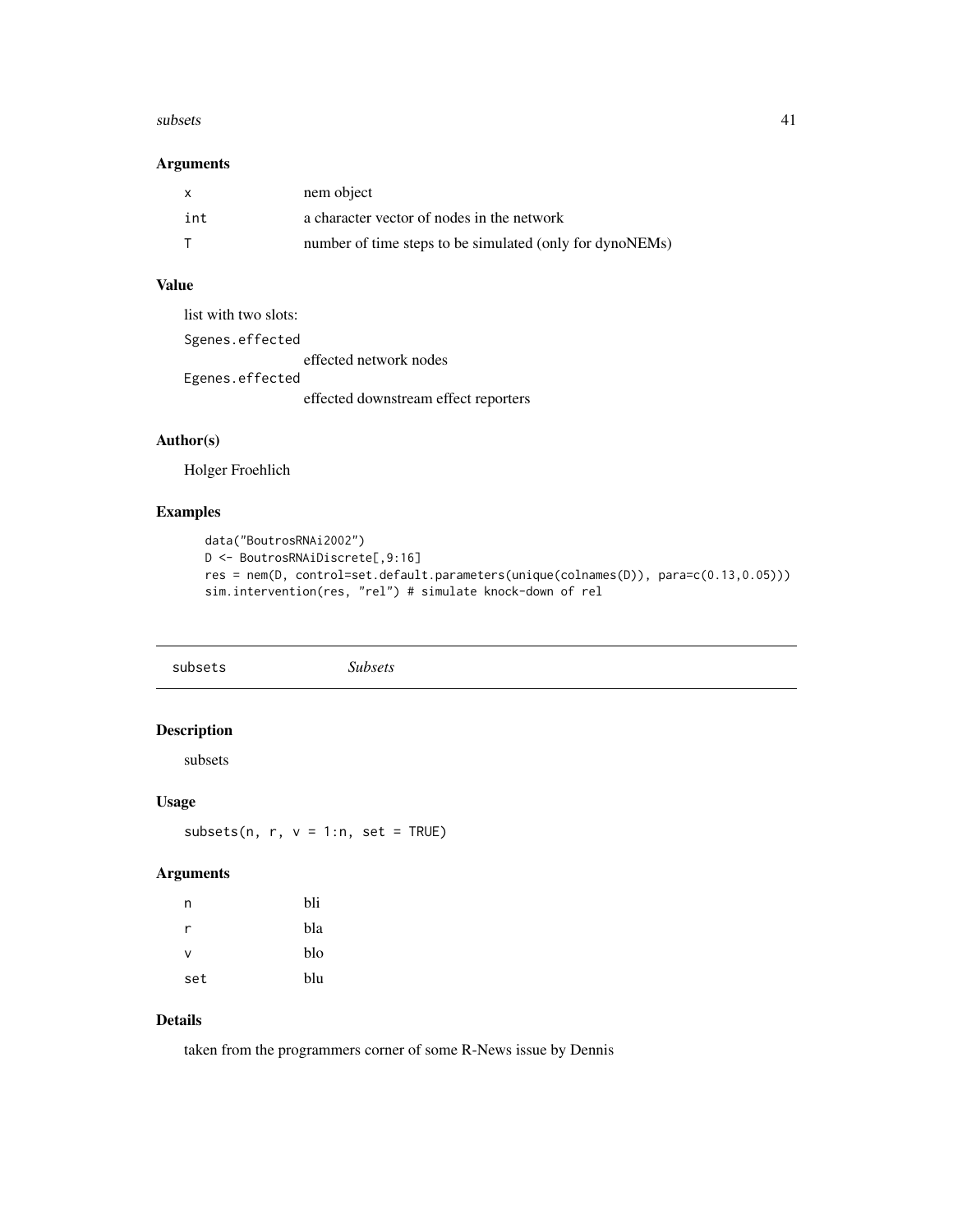#### Value

| n | bli |
|---|-----|
| r | bla |
| ν | blo |

### Author(s)

Dennis Kostka

### Examples

## bla

<span id="page-41-1"></span>transitive.closure *Computes the transitive closure of a directed graph*

### Description

Computes the transitive closure of a graph. Introduces a direct edge whenever there is a path between two nodes in a digraph.

### Usage

transitive.closure(g, mat=FALSE, loops=TRUE)

### Arguments

| g     | graphNEL object or adjacency matrix. |
|-------|--------------------------------------|
| mat   | convert result to adjacency matrix.  |
| loops | Add loops from each node to itself?  |

### Details

This function calculates the transitive closure of a given graph. We use the matrix exponential to find the transitive closure.

### Value

returns a graphNEL object or adjacency matrix

### Author(s)

Florian Markowetz

### See Also

[transitive.reduction](#page-43-1)

<span id="page-41-0"></span>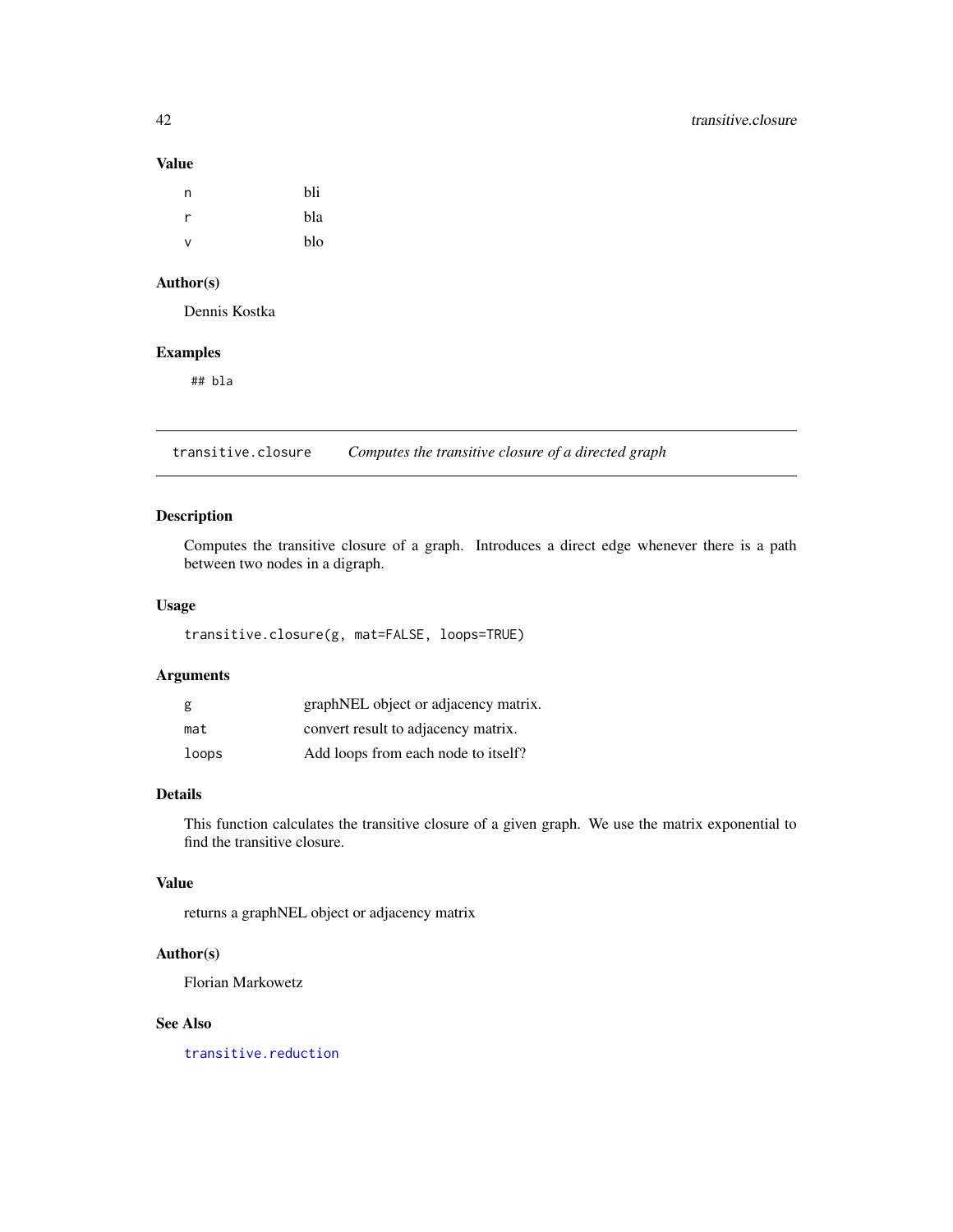### <span id="page-42-0"></span>transitive.projections 43

### Examples

```
V <- LETTERS[1:3]
edL <- list(A=list(edges="B"),B=list(edges="C"),C=list(edges=NULL))
g <- new("graphNEL",nodes=V,edgeL=edL,edgemode="directed")
gc <- transitive.closure(g,loops=FALSE)
par(mfrow=c(1,2))
plot(g,main="NOT transitively closed")
plot(gc,main="transitively closed")
```
<span id="page-42-1"></span>transitive.projections

*Computes the transitive approximation of a directed graph*

### Description

Computes the transitive approximation of a graph. The transitive approximation of a graph is a graph that is "almost" transitively closed and has minimal distance to the input graph.

#### Usage

```
transitive.projections(adjmat)
```
### Arguments

adjmat graphNEL object or adjacency matrix.

### Value

returns adjacency matrices and having minimal graph distance to the input graph matrix

### Author(s)

Juby Jacob

#### See Also

[transitive.projections](#page-42-1)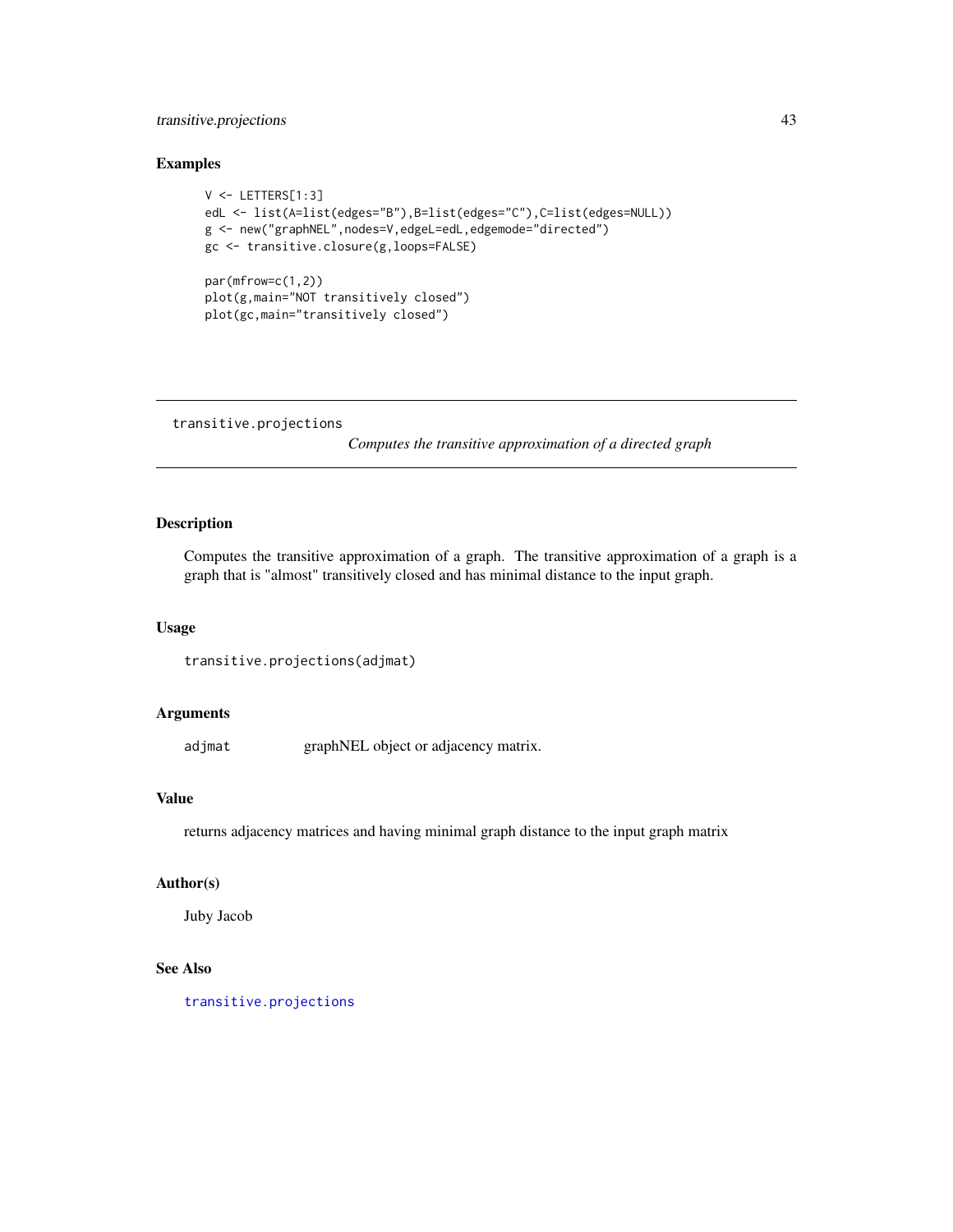<span id="page-43-1"></span><span id="page-43-0"></span>transitive.reduction *Computes the transitive reduction of a graph*

#### Description

transitive.reduction removes direct edges, which can be explained by another path in the graph. Regulation directions inferred via infer.edge.type are taken into account.

#### Usage

```
transitive.reduction(g)
```
#### Arguments

g adjacency matrix

### Details

transitive.reduction uses a modification of the classical algorithm from the Sedgewick book for computing transitive closures. The so-called "transitive reduction" is neither necessarily unique (only for DAGs) nor minimal in the number of edges (this could be improved).

### Value

returns an adjacency matrix with shortcuts removed

### Author(s)

Holger Froehlich

### References

R. Sedgewick, Algorithms, Pearson, 2002.

### See Also

[transitive.closure](#page-41-1), [infer.edge.type](#page-9-1)

#### Examples

```
V <- LETTERS[1:3]
edL <- list(A=list(edges=c("B","C")),B=list(edges="C"),C=list(edges=NULL))
gc <- new("graphNEL",nodes=V,edgeL=edL,edgemode="directed")
g <- transitive.reduction(gc)
par(mfrow=c(1,2))
plot(gc,main="shortcut A->C")
plot(as(g,"graphNEL"),main="shortcut removed")
```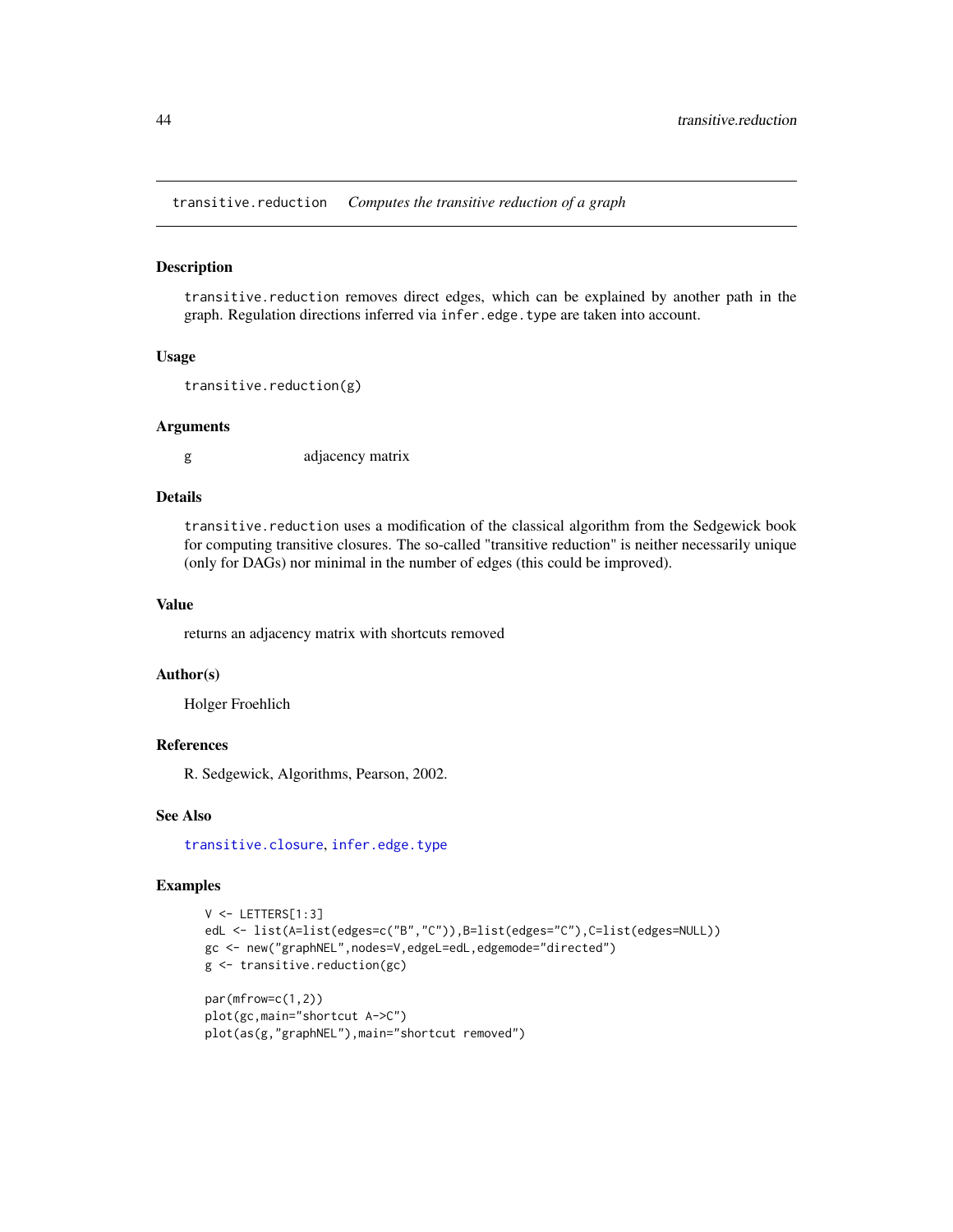# <span id="page-44-0"></span>**Index**

∗Topic datasets BoutrosRNAi2002, [3](#page-2-0) Ivanova2006RNAiTimeSeries, [12](#page-11-0) NiederbergerMediator2012, [27](#page-26-0) SahinRNAi2008, [35](#page-34-0) ∗Topic graphs BFSlevel, [2](#page-1-0) enumerate.models, [5](#page-4-0) generateNetwork, [6](#page-5-0) nem, [14](#page-13-0) nem.bootstrap, [17](#page-16-0) nem.consensus, [19](#page-18-0) nem.cont.preprocess, [21](#page-20-0) nem.discretize, [22](#page-21-0) nemModelSelection, [25](#page-24-0) network.AIC, [26](#page-25-0) plotEffects, [29](#page-28-0) prior.EgeneAttach.EB, [31](#page-30-0) prune.graph, [32](#page-31-0) quicknem, [33](#page-32-0) SCCgraph, [36](#page-35-0) set.default.parameters, [37](#page-36-0) subsets, [41](#page-40-0) transitive.closure, [42](#page-41-0) transitive.projections, [43](#page-42-0) transitive.reduction, [44](#page-43-0) ∗Topic models closest.transitive.greedy, [4](#page-3-0) generateNetwork, [6](#page-5-0) getDensityMatrix, [8](#page-7-0) getRelevantEGenes, [9](#page-8-0) infer.edge.type, [10](#page-9-0) internal, [12](#page-11-0) local.model.prior, [13](#page-12-0) nem, [14](#page-13-0) nem.bootstrap, [17](#page-16-0) nem.calcSignificance, [18](#page-17-0) nem.consensus, [19](#page-18-0) nem.cont.preprocess, [21](#page-20-0)

nem.discretize, [22](#page-21-0) nem.jackknife, [24](#page-23-0) nemModelSelection, [25](#page-24-0) plot.nem, [28](#page-27-0) prior.EgeneAttach.EB, [31](#page-30-0) quicknem, [33](#page-32-0) set.default.parameters, [37](#page-36-0) sim.intervention, [40](#page-39-0)

BFSlevel, [2](#page-1-0) binom.test, *11* BoutrosRNAi2002, [3,](#page-2-0) *22, 23*, *36* BoutrosRNAiDens *(*BoutrosRNAi2002*)*, [3](#page-2-0) BoutrosRNAiDiscrete *(*BoutrosRNAi2002*)*, [3](#page-2-0) BoutrosRNAiExpression *(*BoutrosRNAi2002*)*, [3](#page-2-0) BoutrosRNAiLods *(*BoutrosRNAi2002*)*, [3](#page-2-0) BoutrosRNAiLogFC *(*BoutrosRNAi2002*)*, [3](#page-2-0) bum.dalt *(*internal*)*, [12](#page-11-0) bum.EM *(*internal*)*, [12](#page-11-0) bum.histogram *(*internal*)*, [12](#page-11-0) bum.mle *(*internal*)*, [12](#page-11-0) bum.negLogLik *(*internal*)*, [12](#page-11-0) bum.palt *(*internal*)*, [12](#page-11-0) bum.qalt *(*internal*)*, [12](#page-11-0) bum.ralt *(*internal*)*, [12](#page-11-0)

CheckEdge *(*transitive.projections*)*, [43](#page-42-0) closest.transitive.greedy, [4](#page-3-0) connectModules *(*internal*)*, [12](#page-11-0) createBN *(*internal*)*, [12](#page-11-0)

dat *(*Ivanova2006RNAiTimeSeries*)*, [12](#page-11-0) dat.normalized *(*SahinRNAi2008*)*, [35](#page-34-0) dat.unnormalized *(*SahinRNAi2008*)*, [35](#page-34-0) data.likelihood *(*internal*)*, [12](#page-11-0) dbum *(*internal*)*, [12](#page-11-0) distdecrease *(*transitive.projections*)*, [43](#page-42-0)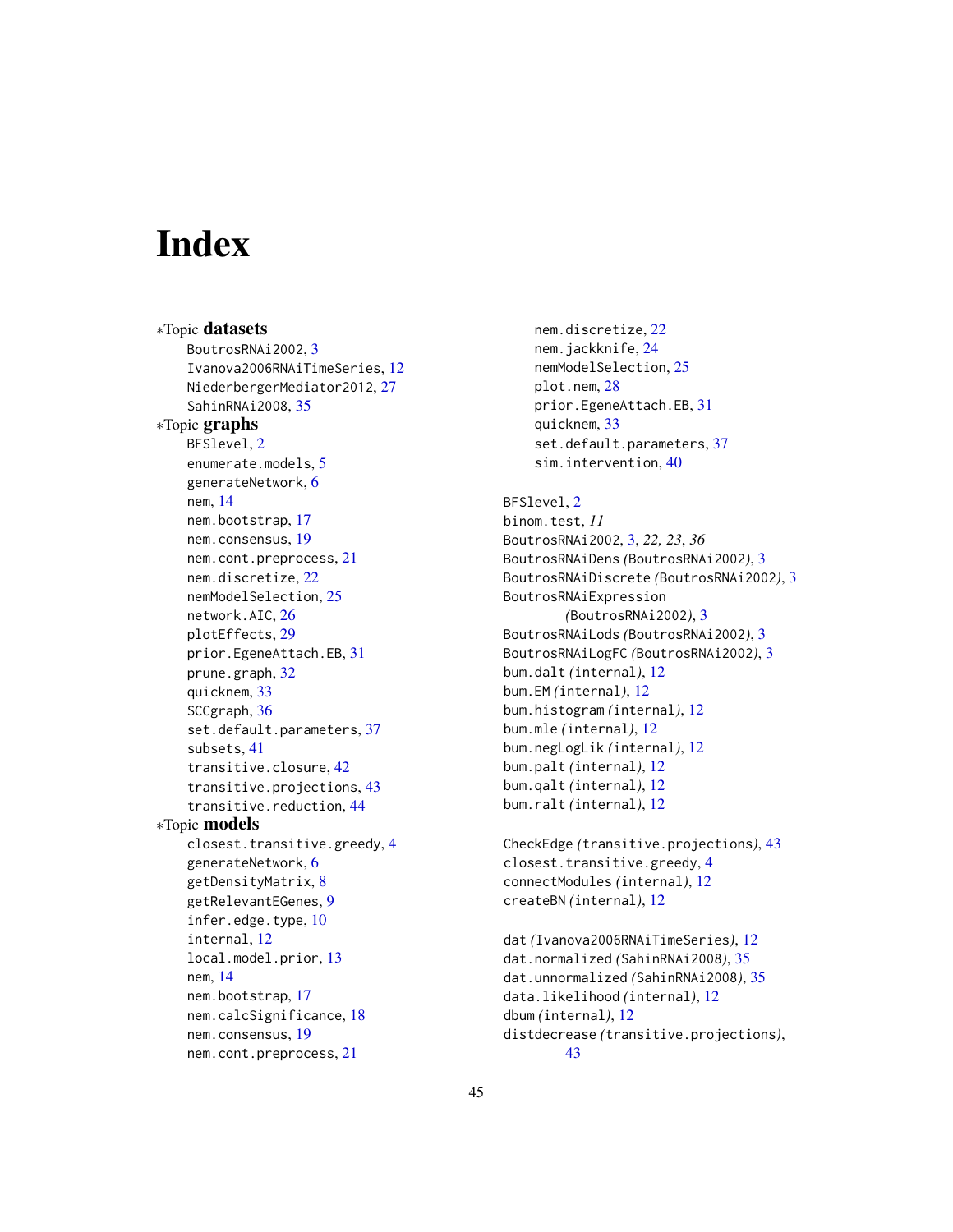distincrease *(*transitive.projections*)*, [43](#page-42-0) distincrease1 *(*transitive.projections*)*, [43](#page-42-0) distsame *(*transitive.projections*)*, [43](#page-42-0) EdgeEk *(*transitive.projections*)*, [43](#page-42-0) effect.likelihood *(*internal*)*, [12](#page-11-0) encode.interventions *(*internal*)*, [12](#page-11-0) enumerate.models, [5](#page-4-0) enumerate.models2 *(*internal*)*, [12](#page-11-0) erase.cycles *(*internal*)*, [12](#page-11-0) exhaustive\_BN *(*internal*)*, [12](#page-11-0) filterEGenes *(*getRelevantEGenes*)*, [9](#page-8-0) fit.BN *(*internal*)*, [12](#page-11-0) fitBUM *(*internal*)*, [12](#page-11-0) FourNeighborhood *(*transitive.projections*)*, [43](#page-42-0) FULLmLL, *10* FULLmLL *(*internal*)*, [12](#page-11-0) generateNetwork, [6](#page-5-0) getComponent *(*internal*)*, [12](#page-11-0) getDensityMatrix, *7*, [8](#page-7-0) getRelevantEGenes, [9](#page-8-0) graychange *(*internal*)*, [12](#page-11-0) infer.edge.type, [10,](#page-9-0) *29*, *44* ingreed\_BN *(*internal*)*, [12](#page-11-0) internal, [12](#page-11-0) inv.logit *(*internal*)*, [12](#page-11-0) is.dag *(*internal*)*, [12](#page-11-0) is.transitive *(*transitive.projections*)*, [43](#page-42-0) Ivanova2006RNAiTimeSeries, [12,](#page-11-0) *13* learn *(*internal*)*, [12](#page-11-0) local.model.prior, [13,](#page-12-0) *16*, *35* logit *(*internal*)*, [12](#page-11-0) map.int2node *(*SahinRNAi2008*)*, [35](#page-34-0) mLL, *10* mLL *(*internal*)*, [12](#page-11-0) moduleNetwork *(*internal*)*, [12](#page-11-0) nem, *6*, *10*, [14,](#page-13-0) *14*, *17–20*, *24–26*, *29*, *31*, *35*, *37* nem.BN *(*internal*)*, [12](#page-11-0) nem.bootstrap, *16*, [17,](#page-16-0) *19, 20*, *25*, *34, 35*

nem.calcSignificance, [18,](#page-17-0) *18*, *20*

```
nem.consensus, 16, 18, 19, 19, 25, 35
nem.cont.preprocess, 21
nem.discretize, 4, 22
nem.featureselection (internal), 12
nem.greedy (internal), 12
nem.greedyMAP (internal), 12
nem.jackknife, 16, 18–20, 24, 35
nemModelSelection, 16, 17, 20, 24, 25, 25,
        27, 35
network.AIC, 26, 26
NiederbergerMediator2012, 27
NiederbergerMediatorLods
        (NiederbergerMediator2012), 27
NiederbergerMediatorLogFC
        (NiederbergerMediator2012), 27
NiederbergerMediatorPVals
        (NiederbergerMediator2012), 27
OneNeighborhood
        (transitive.projections), 43
optimizecoregraph (internal), 12
optimizemarginal (internal), 12
pairwise.posterior, 14
pairwise.posterior (internal), 12
parameters_continuous_Bayesian
        (internal), 12
parameters_continuous_ML (internal), 12
parameters_discrete_Bayesian
        (internal), 12
parameters_discrete_ML (internal), 12
pbum (internal), 12
PhiDistr (internal), 12
plot.dynoNEM (plot.nem), 28
plot.mc.eminem (plot.nem), 28
plot.ModuleNetwork (plot.nem), 28
plot.nem, 16, 28, 35
plot.pairwise (plot.nem), 28
plot.score (plot.nem), 28
plot.triples (plot.nem), 28
plotEffects, 29, 29
plotnem (plot.nem), 28
print.dynoNEM (nem), 14
print.mc.eminem (nem), 14
print.ModuleNetwork (nem), 14
print.nem (nem), 14
print.nem.bootstrap (nem.bootstrap), 17
print.nem.consensus (nem.consensus), 19
print.nem.jackknife (nem.jackknife), 24
```